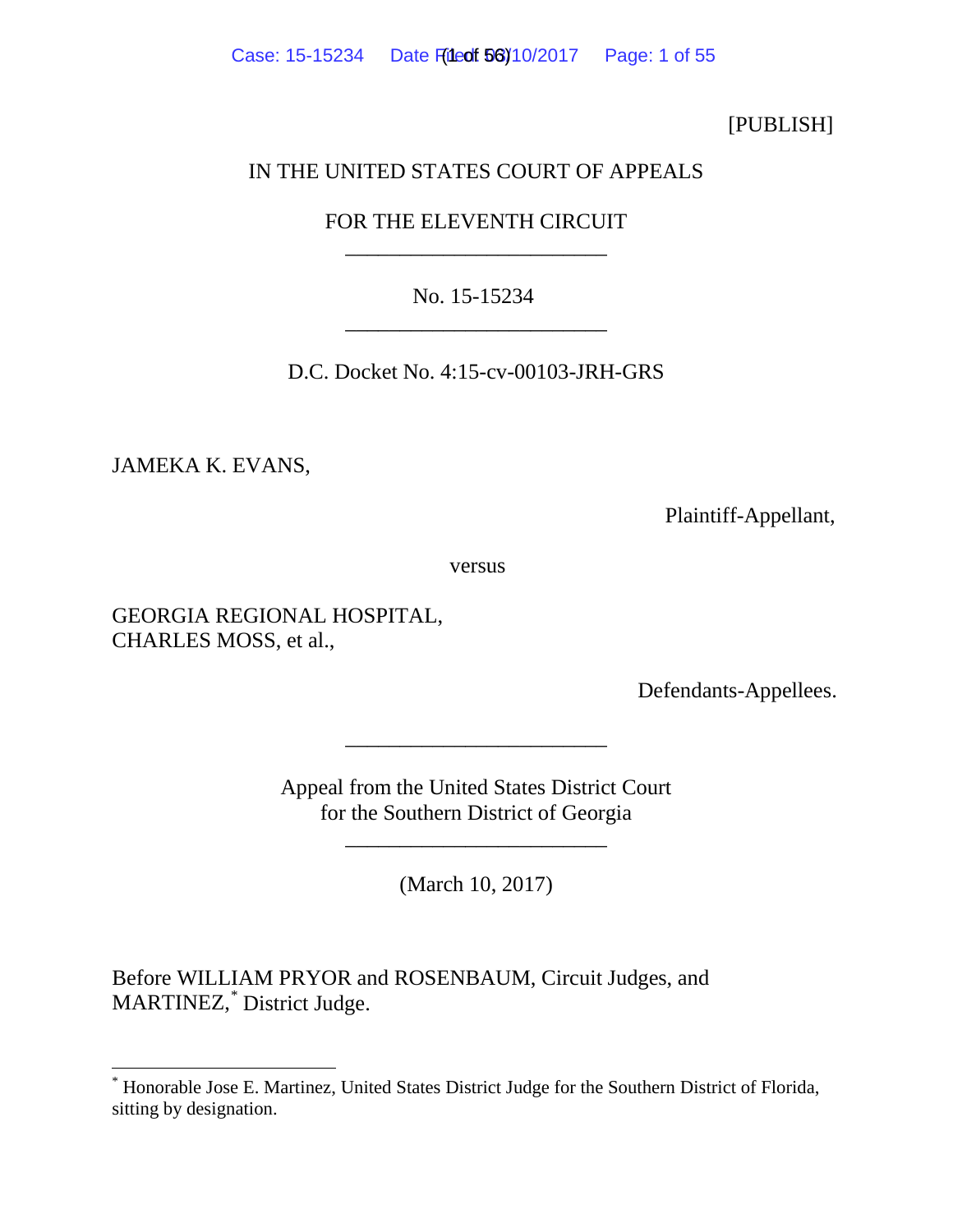MARTINEZ, District Judge:

Jameka Evans appeals the *sua sponte* dismissal of her employment discrimination complaint, filed pursuant to 42 U.S.C. § 2000e *et seq*., in which she alleged that she was discriminated against because of her sexual orientation and gender non-conformity, and retaliated against after she lodged a complaint with her employer's human resources department. We have carefully reviewed the Appellant's and amicus curiae's initial and supplemental briefs, $<sup>1</sup>$  $<sup>1</sup>$  $<sup>1</sup>$  and have had the</sup> benefit of oral argument. For the reasons set forth below, we affirm the district court's dismissal order in part, and vacate and remand in part.

I.

Evans filed a *pro se* complaint against Georgia Regional Hospital ("Hospital"), Chief Charles Moss, Lisa Clark, and Senior Human Resources Manager Jamekia Powers, alleging employment discrimination under Title VII in her job as a security officer at the Hospital. Evans also moved for leave to proceed *in forma pauperis* before the district court, and for appointment of counsel. In her complaint, Evans alleged the following facts, which this Court accepts as true.<sup>[2](#page-1-1)</sup>

<span id="page-1-0"></span> <sup>1</sup> This appeal arises from Evans's decision to proceed *in forma pauperis*, and the district court reviewed the allegations without appellees receiving service. 28 U.S.C. § 1915(e)(2)(B)(ii). Appellees did not file a brief for this Court's consideration or otherwise appear on appeal, apart from informing the Court via letter that the district court dismissed the action before service was perfected on them.

<span id="page-1-1"></span><sup>2</sup> *Hughes v. Lott*, 350 F.3d 1157, 1159-60 (11th Cir. 2003).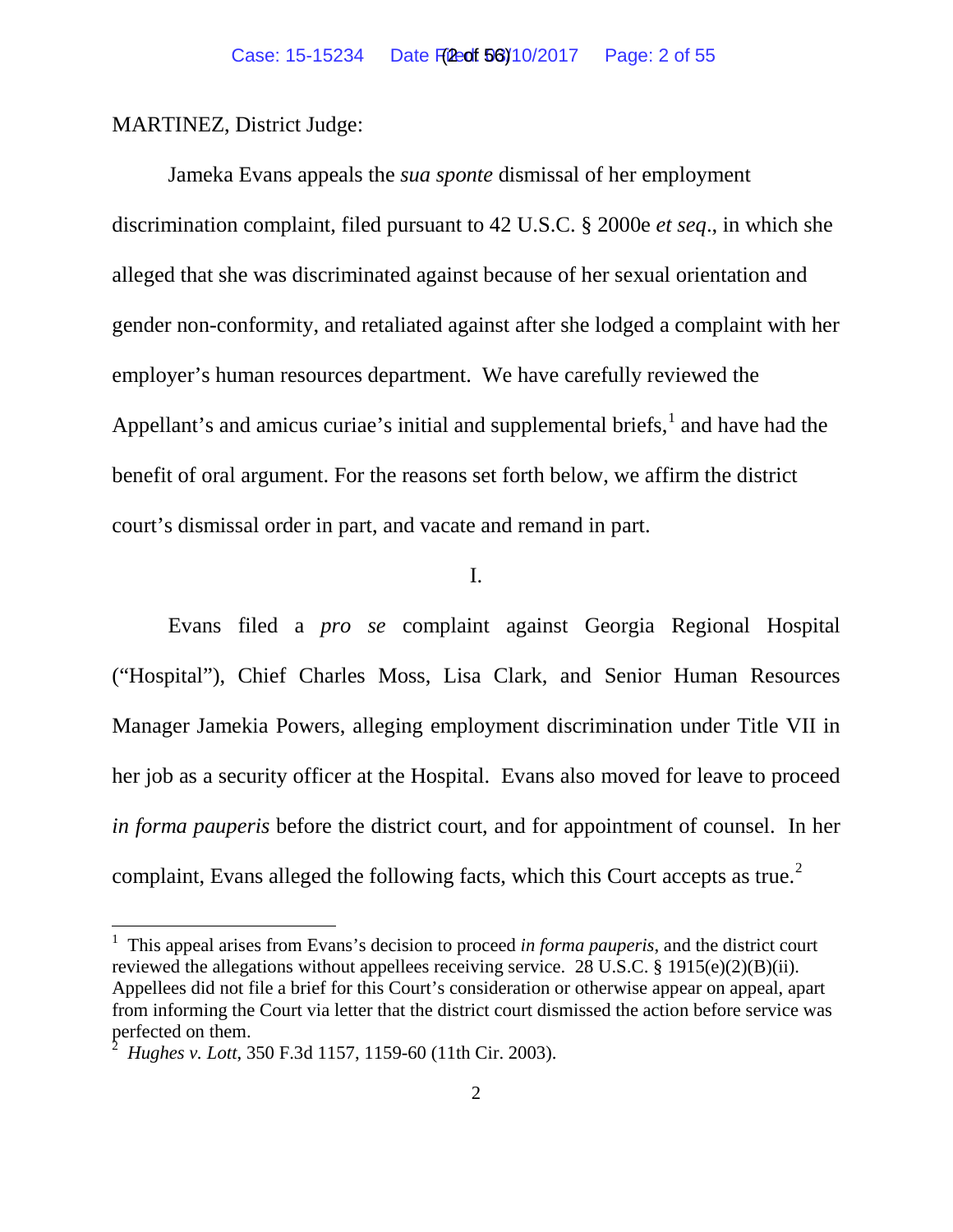#### Case: 15-15234 Date F(Bedt 56) 10/2017 Page: 3 of 55

Evans worked at the Hospital as a security officer from August 1, 2012, to October 11, 2013, when she left voluntarily. During her time at the Hospital, she was denied equal pay or work, harassed, and physically assaulted or battered. She was discriminated against on the basis of her sex and targeted for termination for failing to carry herself in a "traditional woman[ly] manner." Although she is a gay woman, she did not broadcast her sexuality. However, it was "evident" that she identified with the male gender, because of how she presented herself—"(male uniform, low male haircut, shoes, etc.").

Evans had not met Powers before the harassment began and had never discussed her sexual preference with her. Yet, Evans was punished because her status as a gay female did not comport with Moss's gender stereotypes and this caused her to experience a hostile work environment. For example, a less qualified individual was appointed to be her direct supervisor. Moreover, internal e-mails provided evidence that Moss was trying to terminate Evans by making her employment unbearable, because she had too much information about his wrongdoing in the security department.

Evans also explained that her employers had violated some regulations or policies and that she had initiated an investigation. After Evans lodged her complaints about these violations, Powers asked Evans about her sexuality, causing Evans and "others" to infer that her sexuality was the basis of her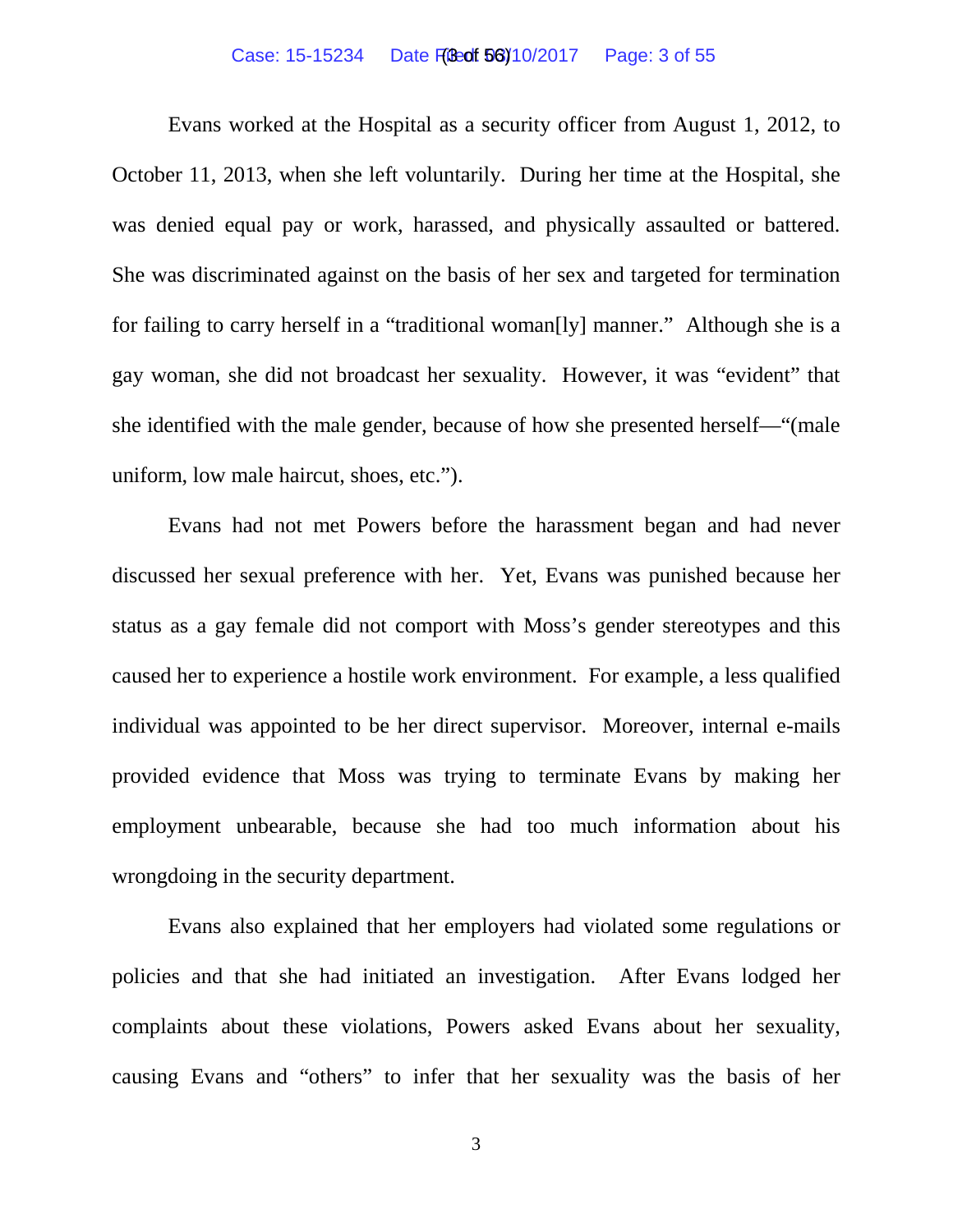#### Case: 15-15234 Date Filed: 56)10/2017 Page: 4 of 55

harassment and that upper management had discussed it during the investigation. Finally, Evans provided that she was harassed and retaliated against because she spoke to human resources about Moss's discriminatory behavior. Evans also reserved the right to amend her complaint should new information arise.

Evans attached to her complaint a "Record of Incidents." This report stated that Moss had repeatedly closed a door on Evans in a rude manner, that she experienced scheduling issues and a shift change, and that a less qualified individual was promoted as her supervisor. She detailed the problems she had with her new supervisor, Corporal Shanika Johnson, and asserted that Johnson scrutinized and harassed her. Evans also asserted that someone had tampered with her equipment, including her radio, clip, and shoulder microphone.

Evans also included an e-mail from Harvey Sanchez Pegues, which stated that Moss had harassed Pegues on a daily basis, had a habit of favoritism, changed Pegues's schedule frequently, had created a tense and unpleasant work environment, and had a habit of targeting people for termination. Evans also attached a letter from Jalisia Bedgard, which stated that Johnson and Moss had expected Evans to quit because of Johnson's promotion and, if not, because of a bad shift change that would cause Evans scheduling conflicts. Another attached letter from Cheryl Sanders, Employee Relations Coordinator in the human resources department at the Hospital, indicated that the Hospital had investigated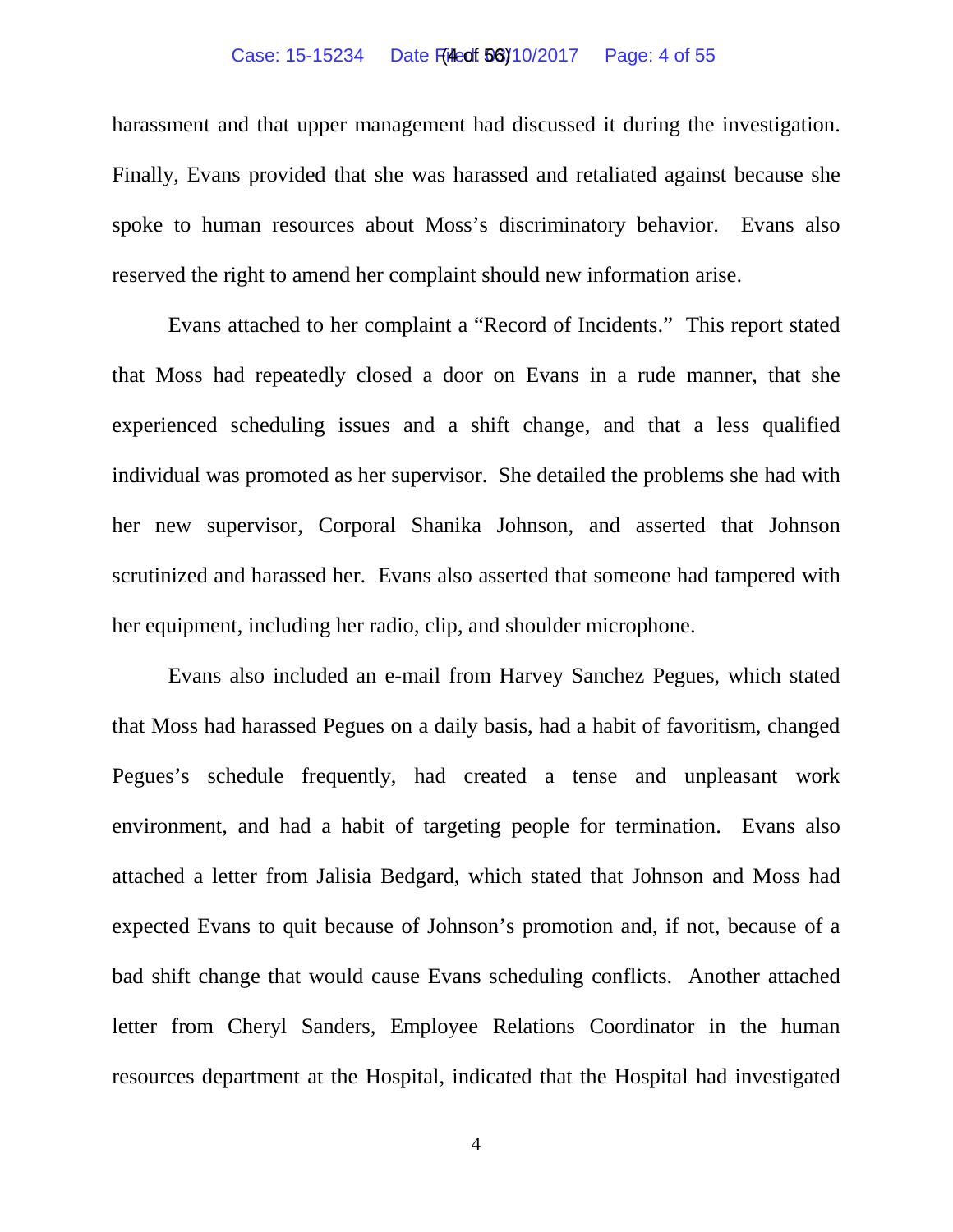#### Case: 15-15234 Date Filed: 06/10/2017 Page: 5 of 55

Evans's complaints of favoritism, inconsistent and unfair practices, and inappropriate conduct, and had found no evidence that she had been singled out and targeted for termination. Finally, Evans attached e-mail correspondence between Pegues and Evans, which indicated that: (1) Pegues believed that Moss was trying to target Evans for termination because she had substantial evidence of wrongdoing against him, and (2) Moss had changed the qualifications of a job to prevent other candidates from qualifying.

A magistrate judge subsequently issued a report and recommendation ("R&R"), wherein the magistrate judge granted Evans leave to proceed *in forma pauperis*, denied her request for appointment of counsel, and *sua sponte* screened her complaint, pursuant to 28 U.S.C. § 1915(e)(2)(B)(ii). The magistrate judge preliminarily noted that that while the Equal Employment Opportunity Commission ("EEOC") had not indicated that there was an untimeliness issue, Evans reportedly worked at the Hospital from August 2012 through October 2013, and thus, only had 180 days from the alleged discriminatory conduct to file. The magistrate judge also noted that Evans's complaint in the district court needed to be consistent with her EEOC complaint. With respect to Evans's claim of discrimination based on her sexual orientation, or status as a gay female, the magistrate judge reasoned that—based on case law from all circuits that had addressed the issue—Title VII "was not intended to cover discrimination against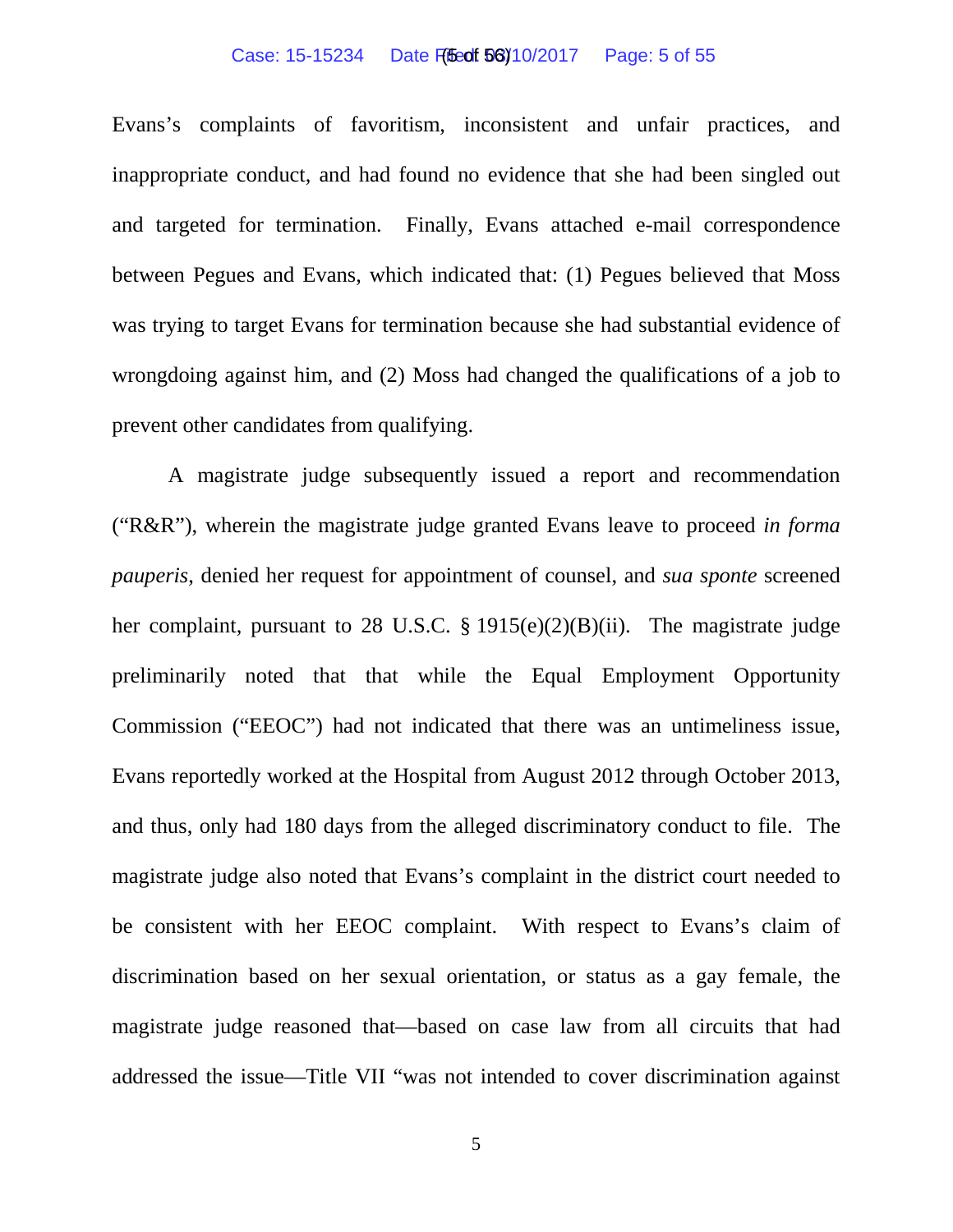#### Case: 15-15234 Date Filed: 56)10/2017 Page: 6 of 55

homosexuals." With regard to Evans's claim of discrimination based on gender non-conformity, the magistrate judge concluded that it was "just another way to claim discrimination based on sexual orientation," no matter how it was otherwise characterized. Additionally, the magistrate judge recommended dismissal of the retaliation claim on the basis that Evans failed to allege that she opposed an unlawful employment practice, given that sexual orientation was not protected under Title VII. Additionally, the R&R noted that Moss, Clark, and Powers were coworkers or supervisors sued in their individual capacities and, therefore, were not actionable defendants under Title VII. Finally, the magistrate judge recommended dismissing all of Evans's claims, with prejudice, without allowing her to leave to amend, because she pled no actionable claim nor seemed likely to be able to do so.

Evans timely objected to the R&R. In particular, Evans argued that her gender non-conformity and sexual orientation discrimination claims were actionable under Title VII as sex-based discrimination. She also argued that, as a *pro se* litigant, she should have been permitted to amend her complaint, stating that "new supplemental evidence ha[d] arisen that affirm[ed] the consistency of the claims alleged in [her] complaint with the claims investigated in the EEOC charge, satisfying the administrative consistency doctrine," and noting that she had reserved her right to amend in her complaint.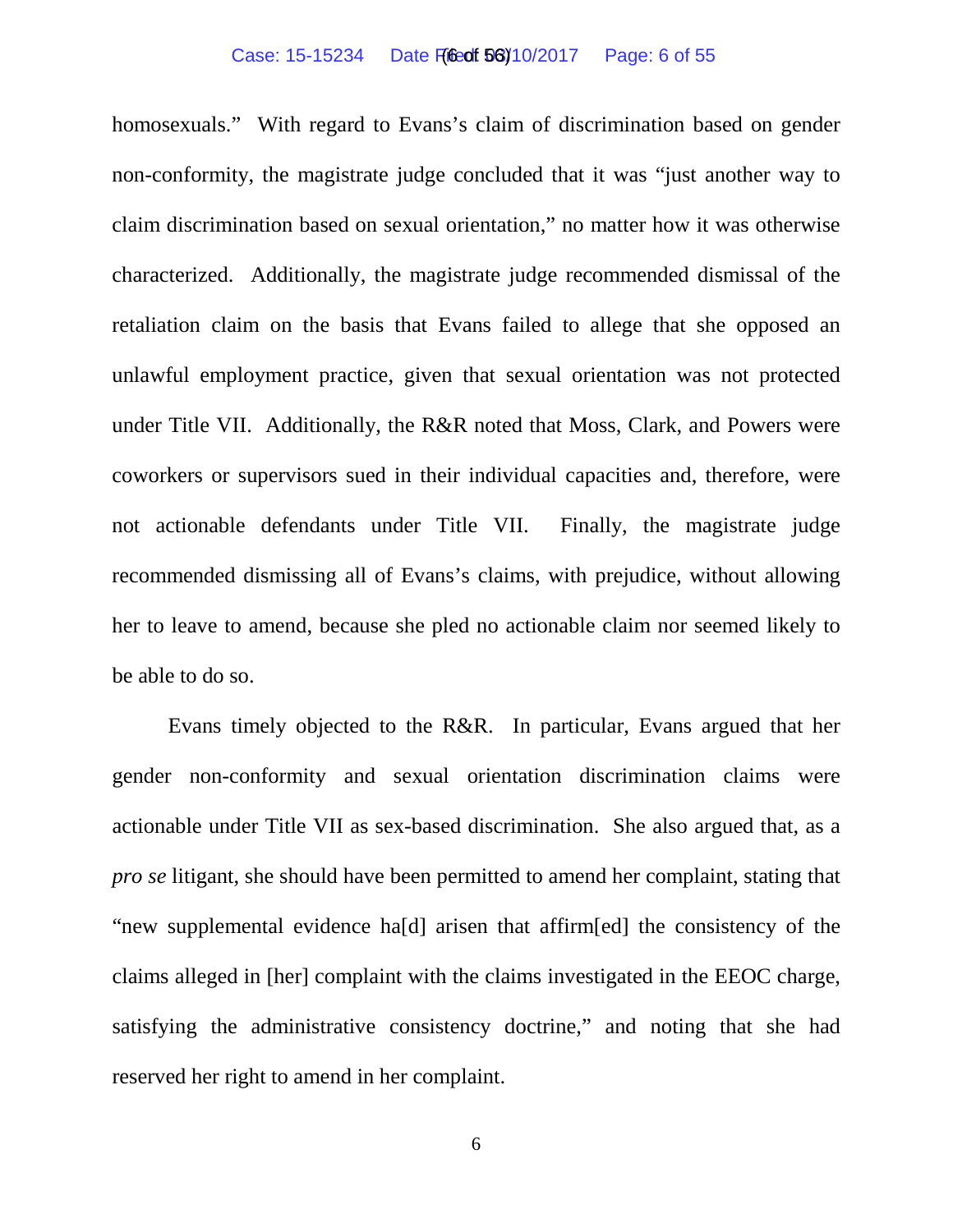#### Case: 15-15234 Date Filed: 56)10/2017 Page: 7 of 55

The Lambda Legal Defense and Education Fund, Inc., ("Lambda Legal") requested permission to file an *amicus curiae* brief in support of Evans's objections to the R&R, which the district court granted. Lambda Legal argued that an employee's status as lesbian, gay, bisexual or transgender ("LGBT"), does not defeat a claim based on gender non-conformity. Lambda Legal also disputed the magistrate judge's assertion that sexual orientation is not an actionable basis under Title VII, and disputed the assertion that all other courts have held so. Lambda Legal also argued that Evans did not need to plead a *prima facie* case to survive dismissal at the pleading stage. It also disputed the magistrate judge's recommendation that Evans's retaliation claim be dismissed with prejudice, arguing that Evans did not need to actually engage in protected activity to state a claim for retaliation so long as her belief that sexual orientation was covered by Title VII was not unreasonable. Lambda Legal also argued that the magistrate judge's remarks that Evans's claims were untimely and that her complaint was inconsistent with the EEOC investigation were "speculati[ve]" and "premature at best." Lastly, it argued that Evans was entitled to leave to amend, because any necessary amendment would not be futile given Evans's colorable claims.

The district court conducted a *de novo* review of the entire record and adopted—without further comment—the R&R, dismissed the case with prejudice, and appointed counsel from Lambda Legal to represent Evans on appeal.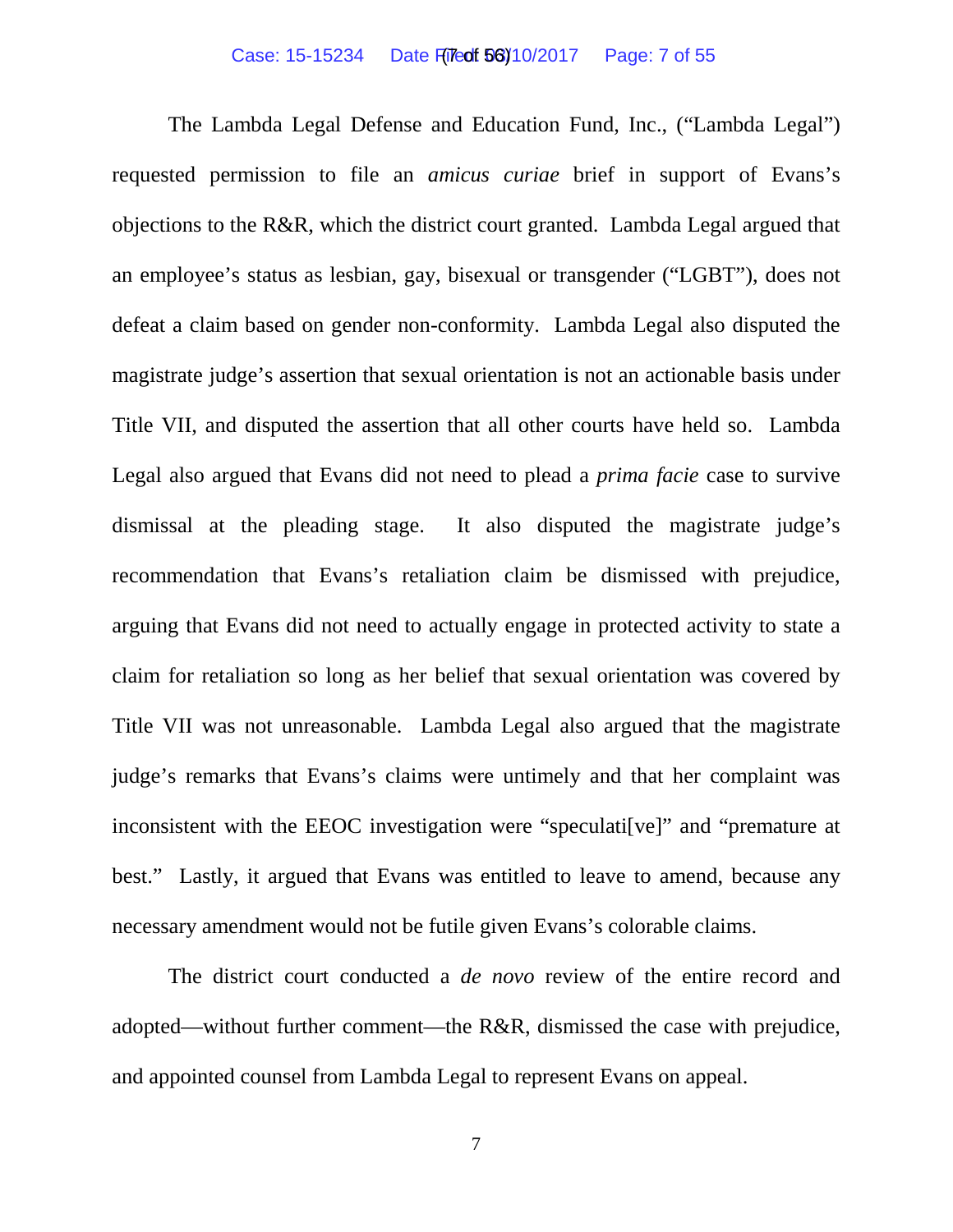#### Case: 15-15234 Date Filed: 56)10/2017 Page: 8 of 55

On appeal, Evans, with the support of the EEOC as amicus curiae, argues that the district court erred in dismissing her claim that she was discriminated against for failing to conform to gender stereotypes, because an LGBT person may properly bring a separate discrimination claim for gender non-conformity in this Circuit. Evans also argues that, contrary to the district court's assertion, sexual orientation discrimination is, in fact, sex discrimination under Title VII. Evans further argues that the district court erred in concluding that she did not meet the requirements to bring a retaliation claim, because a plaintiff can establish a *prima facie* case of unlawful retaliation if there is a good faith, reasonable belief that the employer was acting unlawfully. Finally, Evans argues that the district court erred in failing to allow her leave to amend her complaint, because *pro se* litigants should be allowed to amend their complaints when they have a viable argument. We address each argument in turn.

### II.

We review *de novo* a district court's *sua sponte* dismissal for failure to state a claim under 28 U.S.C. § 1915(e)(2)(B)(ii), viewing the allegations in the complaint as true. *Hughes v. Lott*, 350 F.3d 1157, 1159-60 (11th Cir. 2003). Dismissal under  $\S 1915(e)(2)(B)(ii)$  is governed by the same standard as a dismissal under Rule 12(b)(6) of the Federal Rules of Civil Procedure. *Mitchell v. Farcass*, 112 F.3d 1483, 1490 (11th Cir. 1997). However, "[*p*]*ro se* pleadings are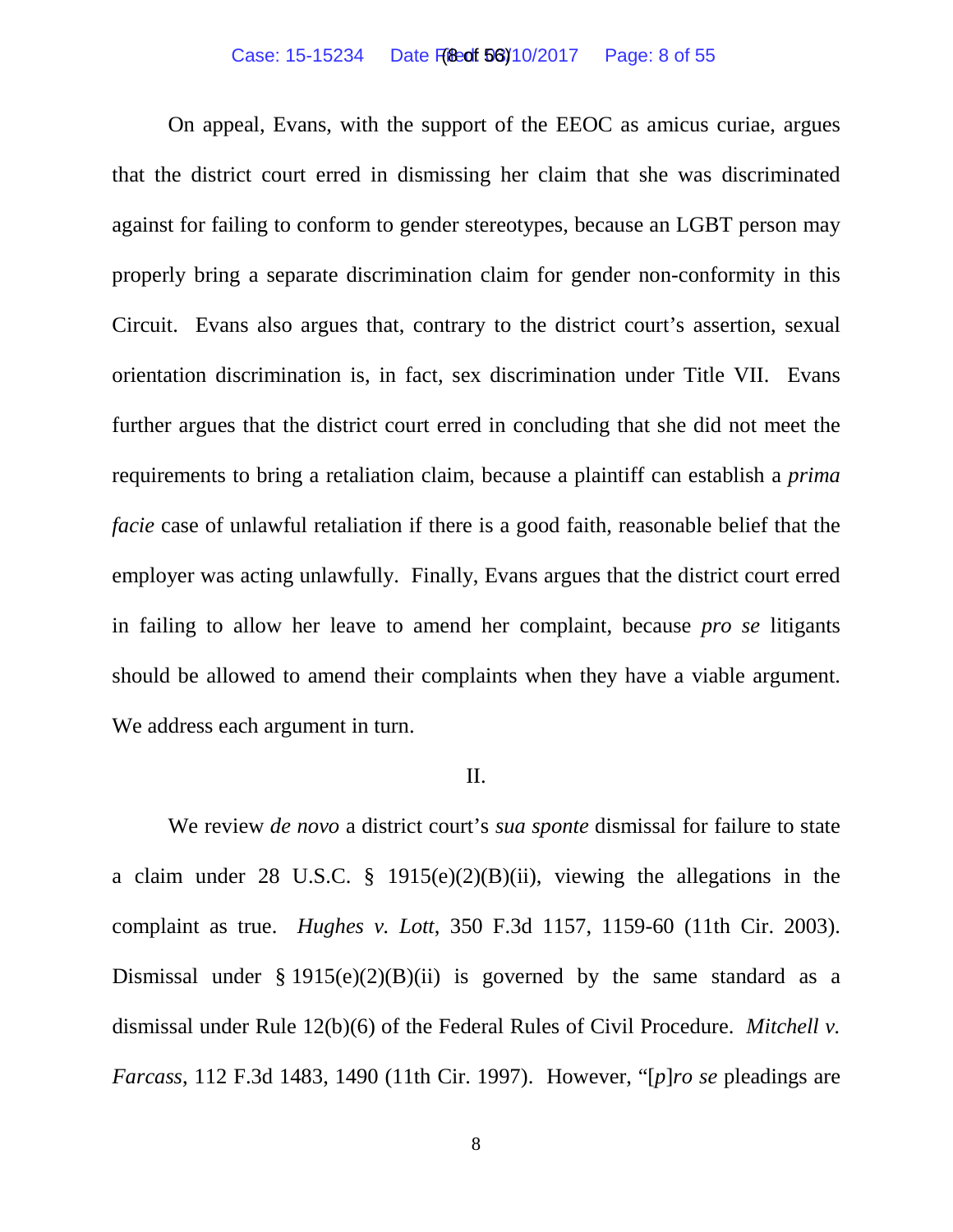#### Case: 15-15234 Date **Filed: 56)** 10/2017 Page: 9 of 55

held to a less stringent standard than pleadings drafted by attorneys and will, therefore, be liberally construed." *Tannenbaum v. United States*, 148 F.3d 1262, 1263 (11th Cir. 1998). Moreover, we may affirm on any ground supported by the record, regardless of whether that ground was relied on or considered below. *Thomas v. Cooper Lighting, Inc.*, 506 F.3d 1361, 1364 (11th Cir. 2007).

To survive a motion to dismiss, a complaint must contain sufficient factual matter, which, accepted as true, states a claim for relief that is plausible on its face. *Ashcroft v. Iqbal*, 556 U.S. 662, 678 (2009). A claim is plausible on its face when there is a "reasonable inference that the defendant is liable for the misconduct alleged." *Id*. A Title VII complaint need not allege facts sufficient to make out a classic *prima facie* case, but must simply provide enough factual matter to plausibly suggest intentional discrimination. *See Surtain v. Hamlin Terrace Found.*, 789 F.3d 1239, 1246 (11th Cir. 2015).

## III.

First, Evans argues that the district court erred in dismissing her claim that she was discriminated against for failing to conform to gender stereotypes, because an LGBT person may bring a separate discrimination claim for gender non-conformity.<sup>[3](#page-8-0)</sup> She contends that her status as a lesbian supports her claim of sex

<span id="page-8-0"></span><sup>&</sup>lt;sup>3</sup> Evans also briefly mentions that the district court erred in speculating about the timeliness of her EEOC charge and whether the allegations in her complaint were sufficiently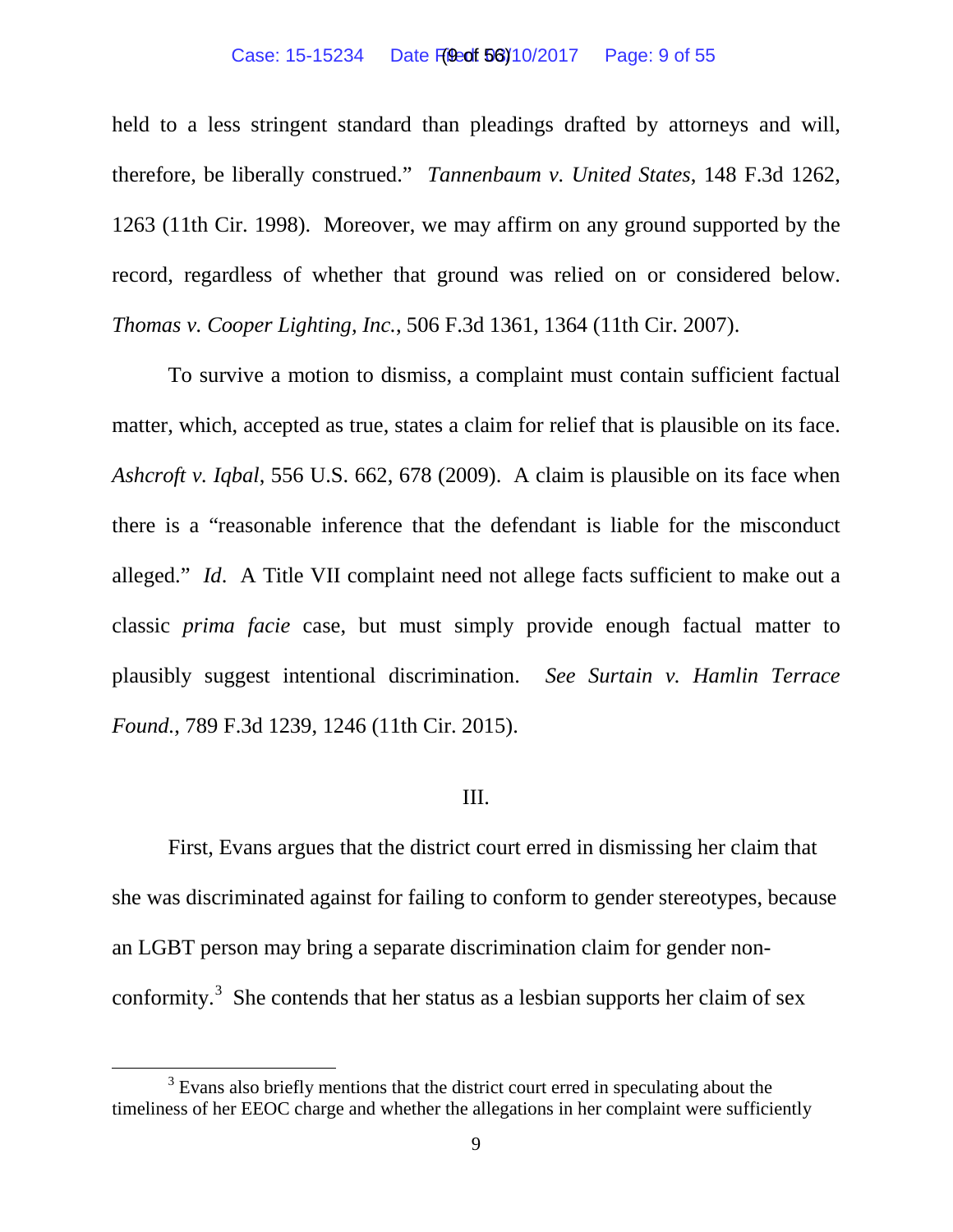discrimination, because discrimination against someone for her orientation often coincides with discrimination for gender non-conformity. Evans further asserts that discrimination based on gender stereotypes is a broad claim that encompasses more than just her appearance, but also provides for suits based on various other stereotypes, such as family structure.

Even though we hold, *infra*, that discrimination based on gender nonconformity is actionable, Evans's *pro se* complaint nevertheless failed to plead facts sufficient to create a plausible inference that she suffered discrimination. *See Surtain*, 789 F.3d at 1246. In other words, Evans did not provide enough factual matter to plausibly suggest that her decision to present herself in a masculine manner led to the alleged adverse employment actions. *Id.* Therefore, while a dismissal of Evan's gender non-conformity claim would have been appropriate on this basis, these circumstances entitle Evans an opportunity to amend her complaint one time unless doing so would be futile.

When "a more carefully drafted complaint might state a claim, a plaintiff must be given at least one chance to amend the complaint before the district court dismisses the action with prejudice." *Bryant v. Dupree*, 252 F.3d 1161, 1163 (11th Cir. 2001) (citation omitted). Although a *pro se* litigant generally should be

 $\overline{a}$ 

similar to the EEOC's investigation. However, Evans provided only a passing reference to these issues, and no real argument to them. Therefore, as a passing reference is insufficient to preserve an issue on appeal, we consider these issues abandoned. *See Greenbriar, Ltd. v. City of Alabaster*, 881 F.2d 1570, 1573 n.6 (11th Cir. 1989).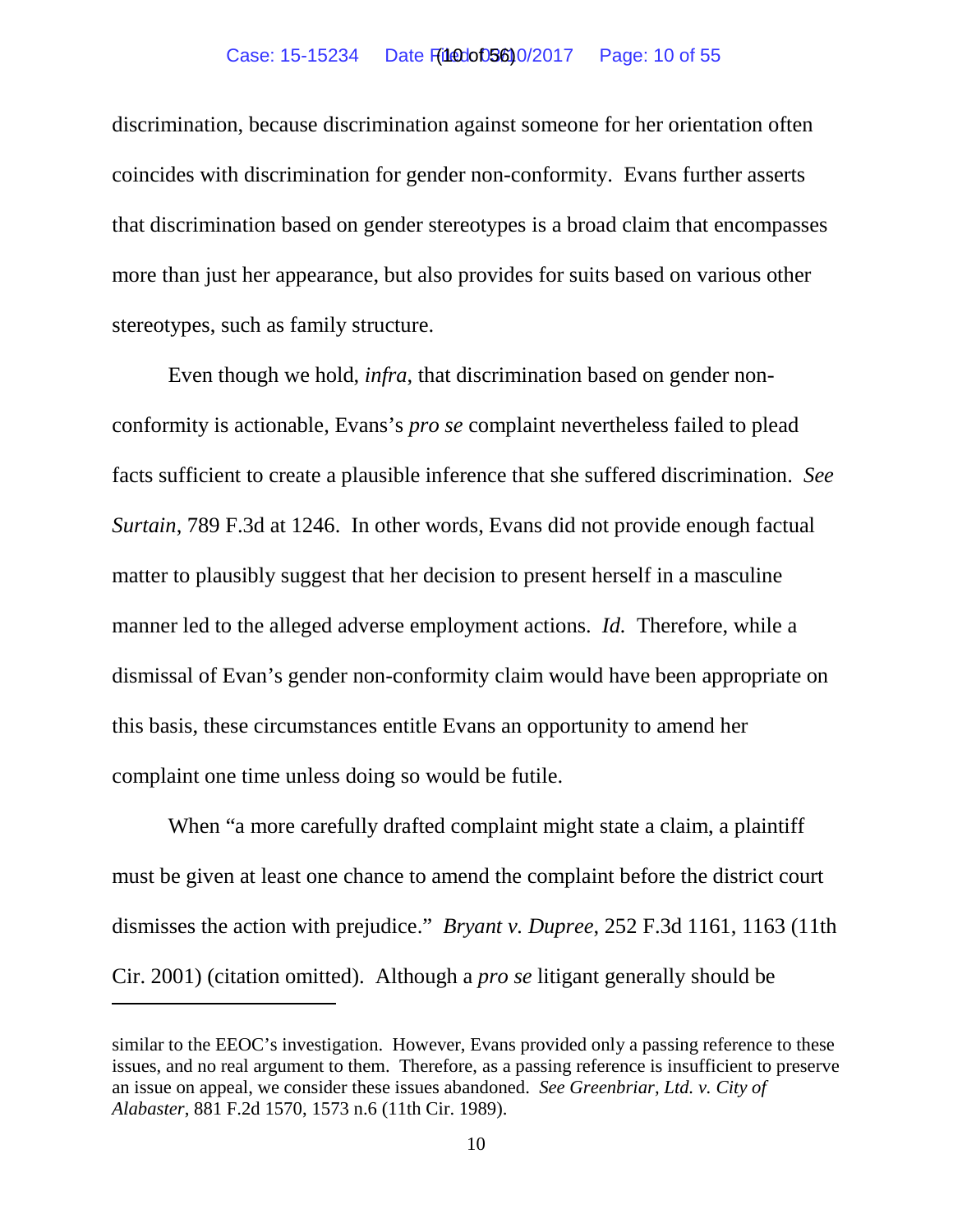permitted to amend her complaint, a district court need not allow amendment when it would be futile. *Cockrell v. Sparks*, 510 F.3d 1307, 1310 (11th Cir. 2007). "Leave to amend a complaint is futile when the complaint as amended would still be properly dismissed or be immediately subject to summary judgment for the defendant." *Id.*

Here, Evans, a *pro se* litigant, has not previously amended her complaint, and it cannot be said that any attempt to amend would be futile with respect to her gender non-conformity claim and possibly others. *See Bryant*, 252 F.3d at 1163; *Sparks*, 510 F.3d at 1310. Discrimination based on failure to conform to a gender stereotype is sex-based discrimination. *Glenn v. Brumby*, 663 F.3d 1312, 1316 (11th Cir. 2011) (c*iting Price Waterhouse v. Hopkins*, 490 U.S. 228 (1989), *superseded* by statute on other grounds, 42 U.S.C. § 2000e-5(g)(2)(B) (1991), *as stated in Landgraf v. USI Film Prods.*, 511 U.S. 244, 251 (1994)). Specifically, in *Glenn*, we held that discrimination against a transgender individual because of gender-nonconformity was sex discrimination. 663 F.3d at 1317 (applying gendernonconformity sex discrimination in a 42 U.S.C. § 1983 action). In that decision, we stated that "[a]ll persons, whether transgender or not, are protected from discrimination on the basis of gender stereotype," and we reasoned that, because those protections apply to everyone, a transgender individual could not be excluded. *Id*. at 1318-19. We hold that the lower court erred because a gender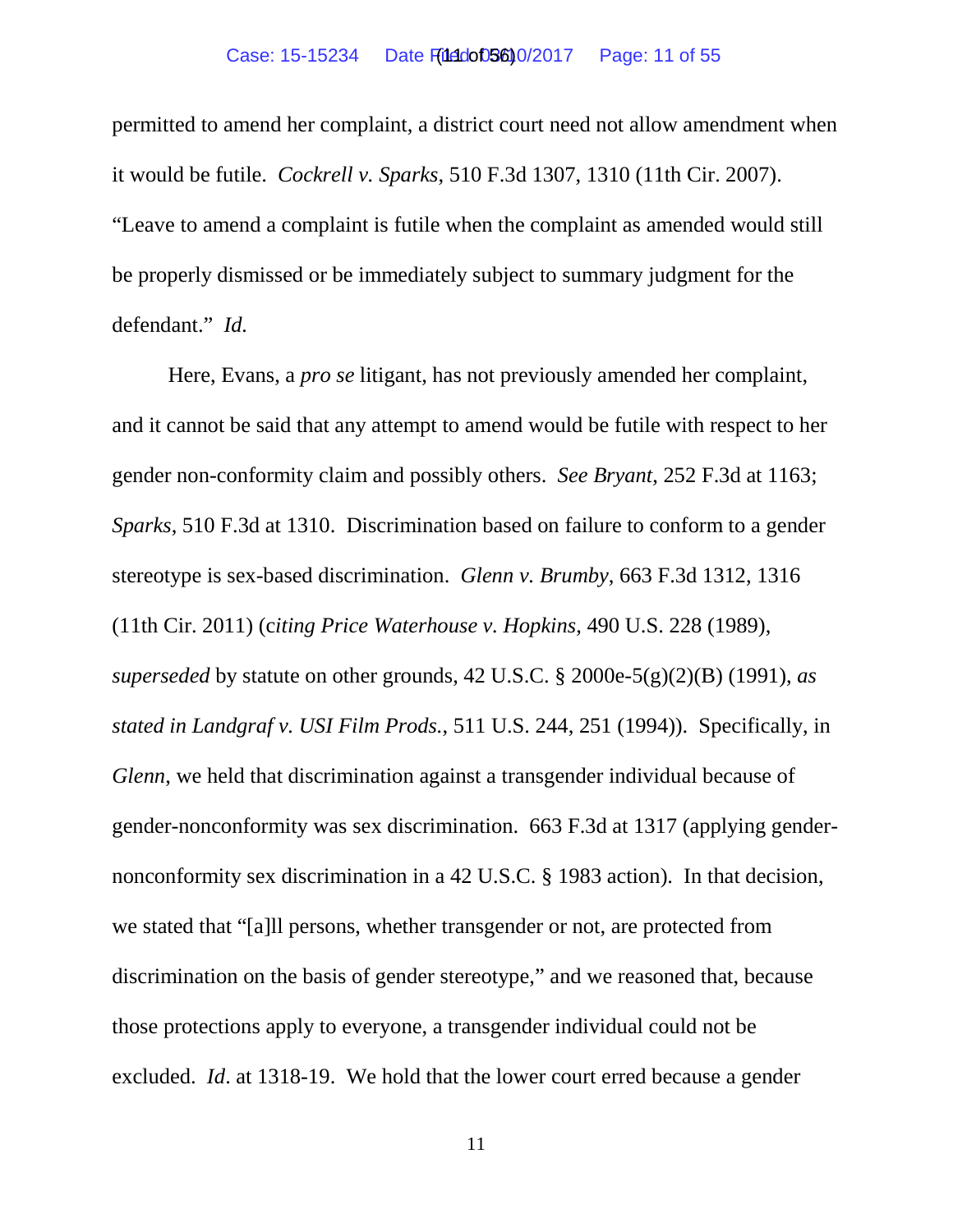non-conformity claim is not "just another way to claim discrimination based on sexual orientation," but instead, constitutes a separate, distinct avenue for relief under Title VII.

Accordingly, we vacate the portion of the district court's order dismissing Evans's gender non-conformity claim with prejudice and remand with instructions to grant Evans leave to amend such claim.

### IV.

Evans next argues that she has stated a claim under Title VII by alleging that she endured workplace discrimination because of her sexual orientation. She has not. Our binding precedent forecloses such an action. *Blum v. Gulf Oil Corp.*, 597 F.2d 936, 938 (5th Cir. 1979)<sup>[4](#page-11-0)</sup> ("Discharge for homosexuality is not prohibited by Title VII . . . ."). "Under our prior precedent rule, we are bound to follow a binding precedent in this Circuit unless and until it is overruled by this court en banc or by the Supreme Court." *Offshore of the Palm Beaches, Inc. v. Lynch*, 741 F.3d 1251, 1256 (11th Cir. 2014) (internal quotations omitted).

The EEOC argues that the statement in *Blum* regarding discharge for homosexuality is dicta and not binding precedent. We disagree. Before making such statement, the panel in *Blum* remarked: "We comment briefly on the other

<span id="page-11-0"></span> $\frac{1}{4}$  In *Bonner v. City of Prichard*, 661 F.2d 1206, 1209 (11th Cir. 1981) (en banc), this Court adopted as binding precedent all decisions of the former Fifth Circuit handed down prior to close of business on September 30, 1981.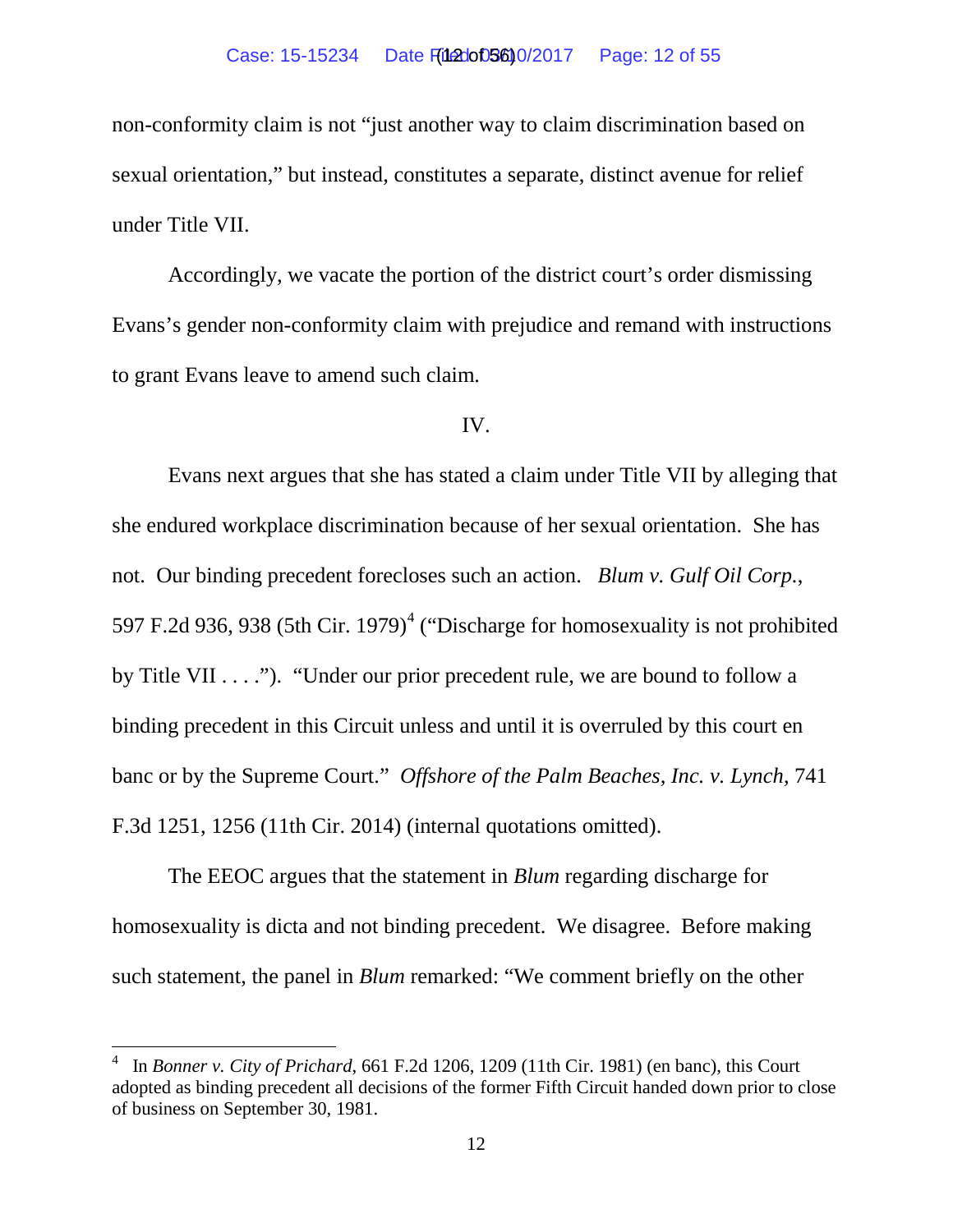issues *raised on appeal*." 597 F.2d at 938 (emphasis added). As a result, the

statement in *Blum* concerning the viability of a sexual orientation claim was not

dicta, but rather directly addressed a question before the Court. Even if *Blum* is

read as disposing of the sexual orientation claim for another reason,<sup>[5](#page-12-0)</sup> an alternative

reason does not render as dicta this Court's holding that there is no sexual

orientation action under Title VII.

In *Hitchcock v. Sec'y, Florida Dep't of Corr.*, 745 F.3d 476 (11th Cir. 2014),

this Court addressed whether an alternative holding is dicta:

[A]n alternative holding is not dicta but instead is binding precedent. *See, e.g., Massachusetts v. United States,* 333 U.S. 611, 623, 68 S. Ct. 747, 754, 92 L. Ed. 968 (1948) (explaining that where a case has "been decided on either of two independent grounds" and "rested as much upon the one determination as the other," the "adjudication is effective for both"); *Richmond Screw Anchor Co. v. United States,* 275 U.S. 331, 340, 48 S. Ct. 194, 196, 72 L. Ed. 303 (1928) ("It does not make a reason given for a conclusion in a case obiter dictum, because it is only one

597 F.2d at 937–38 (internal citations omitted).

<span id="page-12-0"></span><sup>&</sup>lt;sup>5</sup> The Court in *Blum* stated, in pertinent part:

It is questionable whether appellant has presented a prima facie Title VII case of racial, sexual, or religious discrimination. However, even if he has done so, Gulf articulated a legitimate reason for his discharge: Mr. Blum admitted using Gulf's telephones for his own business. From what Gulf then knew of appellant's use as opposed to his later explanations and qualifications it had a legitimate reason for terminating him. Although he has attempted to show that this reason was a pretext, he has not shown that anyone in authority was aware that other employees used Gulf telephones for non-Gulf business.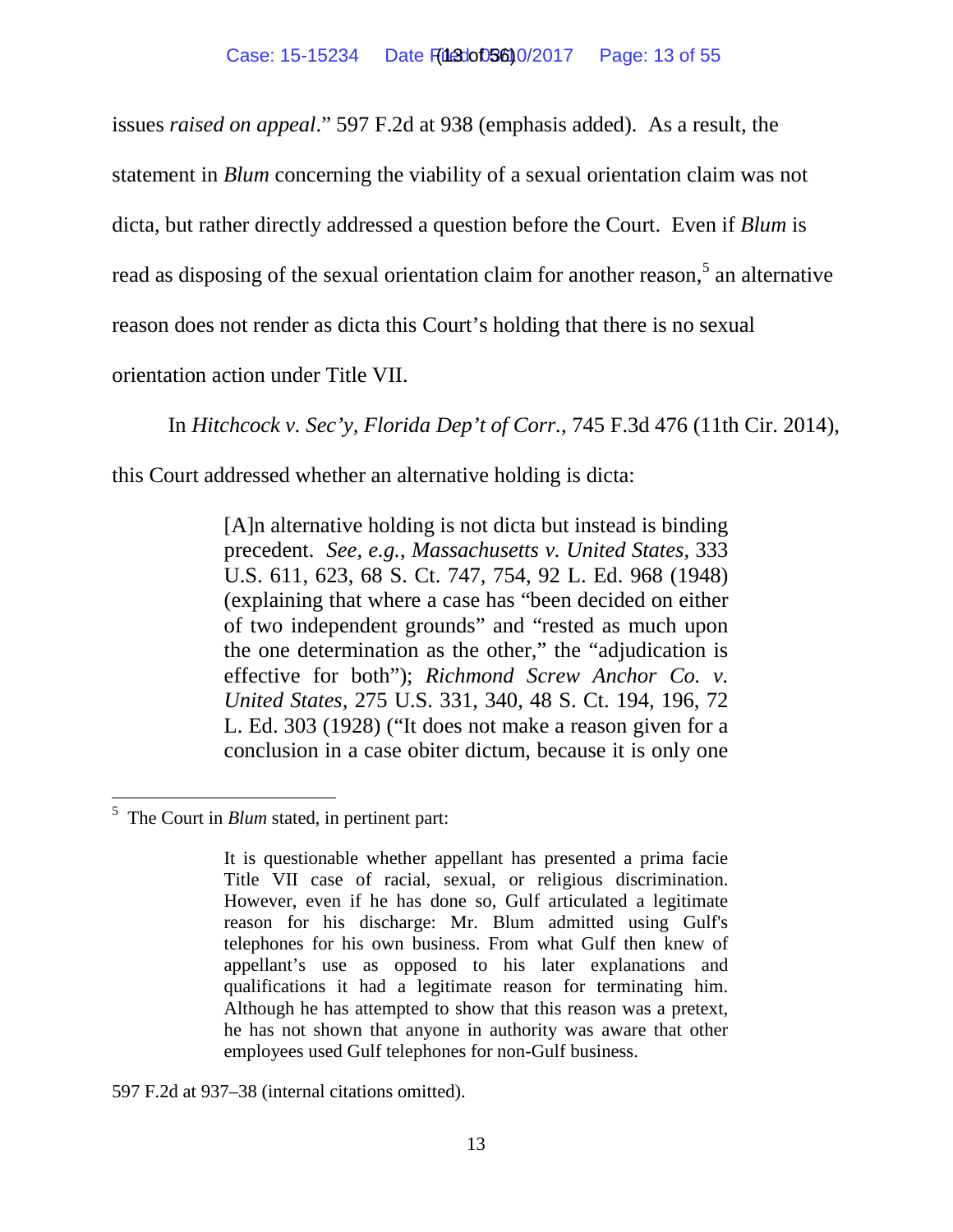of two reasons for the same conclusion."); *United States v. Title Ins. & Trust Co.,* 265 U.S. 472, 486, 44 S. Ct. 621, 623, 68 L. Ed. 1110 (1924) ("[W]here there are two grounds, upon either of which an appellate court may rest its decision, and it adopts both, the ruling on neither is obiter, but each is the judgment of the court, and of equal validity with the other.") (quotation marks omitted); *Bravo v. United States,* 532 F.3d 1154, 1162 (11th Cir. 2008) (explaining that an "alternative holding counts because in this circuit additional or alternative holdings are not dicta, but instead are as binding as solitary holdings"); *Johnson v. DeSoto Cnty. Bd. of Comm'rs,* 72 F.3d 1556, 1562 (11th Cir. 1996) ("[W]e are bound by alternative holdings."); *McLellan v. Miss. Power & Light Co.,* 545 F.2d 919, 925 n.21 (5th Cir. 1977) (en banc) ("It has long been settled that all alternative rationales for a given result have precedential value.").

745 F.3d at 484 n.3. Applying this well-established law, the statement from *Blum* regarding a sexual orientation claim is not dicta, but rather binding precedent.

Evans and the EEOC also argue that the Supreme Court decisions in *Price Waterhouse v. Hopkins*, 490 U.S. 228 (1989), and *Oncale v. Sundowner Offshore Servs., Inc.*, 523 U.S. 75 (1998), support a cause of action for sexual orientation discrimination under Title VII. Again, we disagree. The fact that claims for gender non-conformity and same-sex discrimination can be brought pursuant to Title VII does not permit us to depart from *Blum*. *See Randall v. Scott*, 610 F.3d 701, 707 (11th Cir. 2010) ("While an intervening decision of the Supreme Court can overrule the decision of a prior panel of our court, the Supreme Court decision must be clearly on point." (citation omitted)); *N.L.R.B. v. Datapoint Corp.*, 642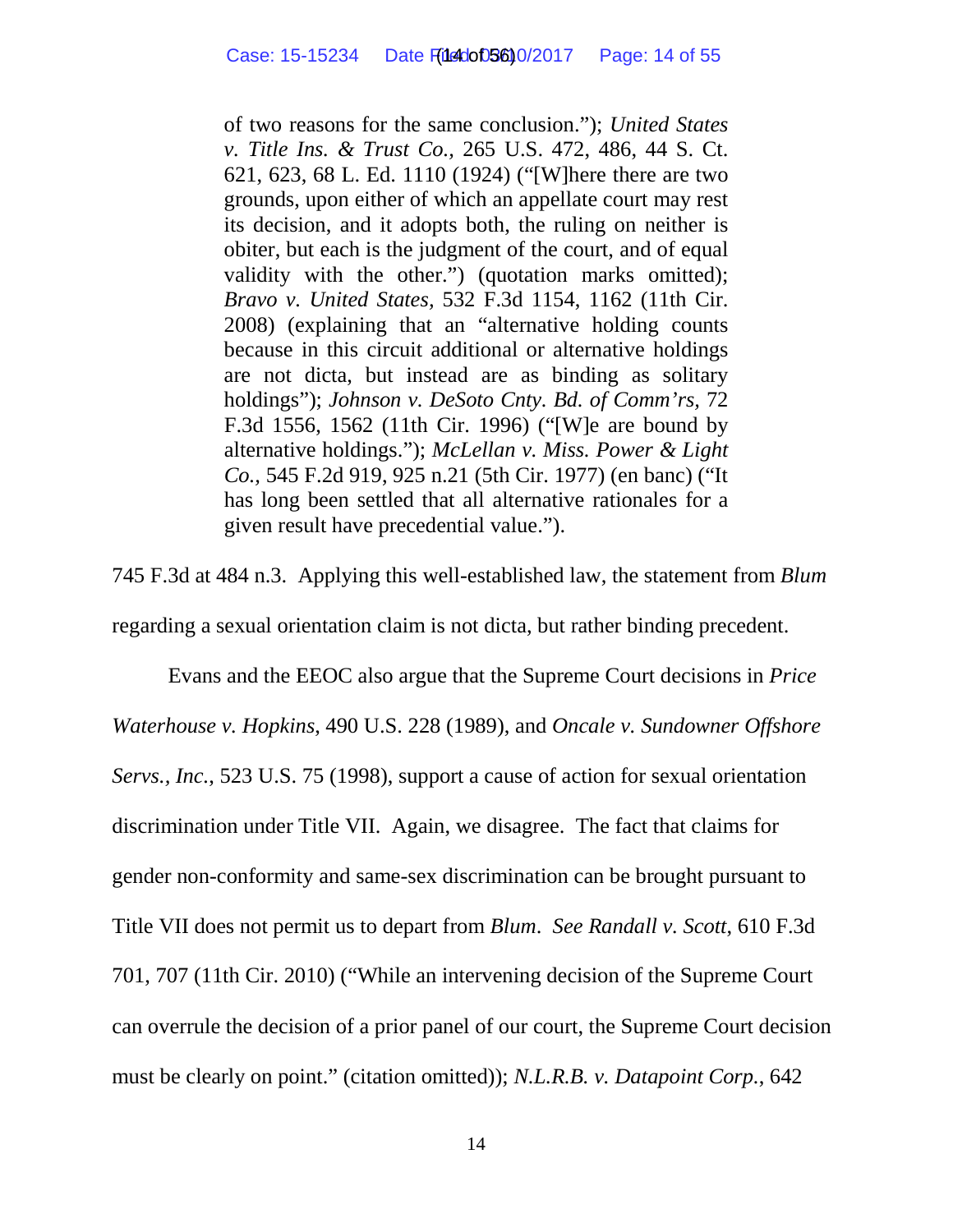F.2d 123, 129 (5th Cir. 1981) ("Without a clearly contrary opinion of the Supreme Court or of this court sitting en banc, we cannot overrule a decision of a prior panel of this court . . . ."). *Price Waterhouse* and *Oncale* are neither clearly on point nor contrary to *Blum*. These Supreme Court decisions do not squarely address whether sexual orientation discrimination is prohibited by Title VII.

Finally, even though they disagree with the decisions, Evans and the EEOC acknowledge that other circuits have held that sexual orientation discrimination is not actionable under Title VII. *See, e.g.*, *Higgins v. New Balance Athletic Shoe, Inc.*, 194 F.3d 252, 259 (1st Cir. 1999) ("Title VII does not proscribe harassment simply because of sexual orientation."); *Simonton v. Runyon*, 232 F.3d 33, 36 (2d Cir. 2000) ("Simonton has alleged that he was discriminated against not because he was a man, but because of his sexual orientation. Such a claim remains noncognizable under Title VII."); *Bibby v. Phila. Coca Cola Bottling Co.*, 260 F.3d 257, 261 (3d Cir. 2001) ("Title VII does not prohibit discrimination based on sexual orientation."); *Wrightson v. Pizza Hut of Am.*, 99 F.3d 138, 143 (4th Cir. 1996), *abrogated on other grounds by Oncale v. Sundowner Offshore Servs.*, 523 U.S. 75 (1998) ("Title VII does not afford a cause of action for discrimination based upon sexual orientation . . . ."); *Vickers v. Fairfield Med. Ctr.*, 453 F.3d 757, 762 (6th Cir. 2006) ("[S]exual orientation is not a prohibited basis for discriminatory acts under Title VII."); *Hamner v. St. Vincent Hosp. & Health Care*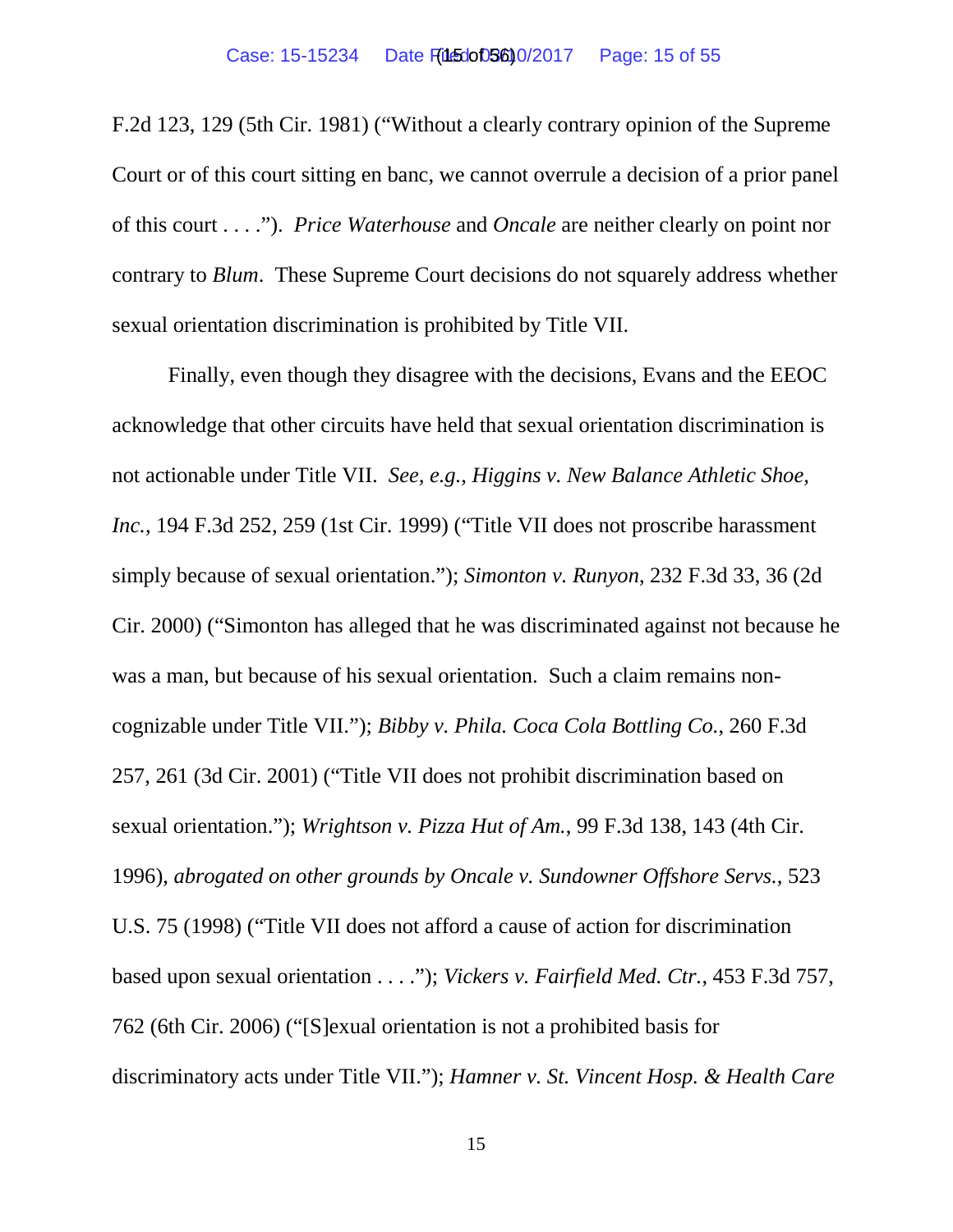*Ctr., Inc.*, 224 F.3d 701, 704 (7th Cir. 2000) ("[H]arassment based solely upon a person's sexual preference or orientation (and not on one's sex) is not an unlawful employment practice under Title VII."); *Williamson v. A.G. Edwards & Sons, Inc.*, 876 F.2d 69, 70 (8th Cir. 1989) ("Title VII does not prohibit discrimination against homosexuals."); *Rene v. MGM Grand Hotel, Inc.*, 305 F.3d 1061, 1063-64 (9th Cir. 2002) ("[A]n employee's sexual orientation is irrelevant for purposes of Title VII. It neither provides nor precludes a cause of action for sexual harassment. That the harasser is, or may be, motivated by hostility based on sexual orientation is similarly irrelevant, and neither provides nor precludes a cause of action."); *Medina v. Income Support Div.,* 413 F.3d 1131, 1135 (10th Cir. 2005) ("Title VII's protections, however, do not extend to harassment due to a person's sexuality . . . . Congress has repeatedly rejected legislation that would have extended Title VII to cover sexual orientation.") (internal quotations omitted). Evans and the EEOC question these decisions, in part, because of *Price Waterhouse* and *Oncale*. Whether those Supreme Court cases impact other circuit's decisions, many of which were decided after *Price Waterhouse* and *Oncale*, does not change our analysis that *Blum* is binding precedent that has not been overruled by a clearly contrary opinion of the Supreme Court or of this Court sitting en banc. Accordingly, we affirm the portion of the district court's order dismissing Evan's sexual orientation claim.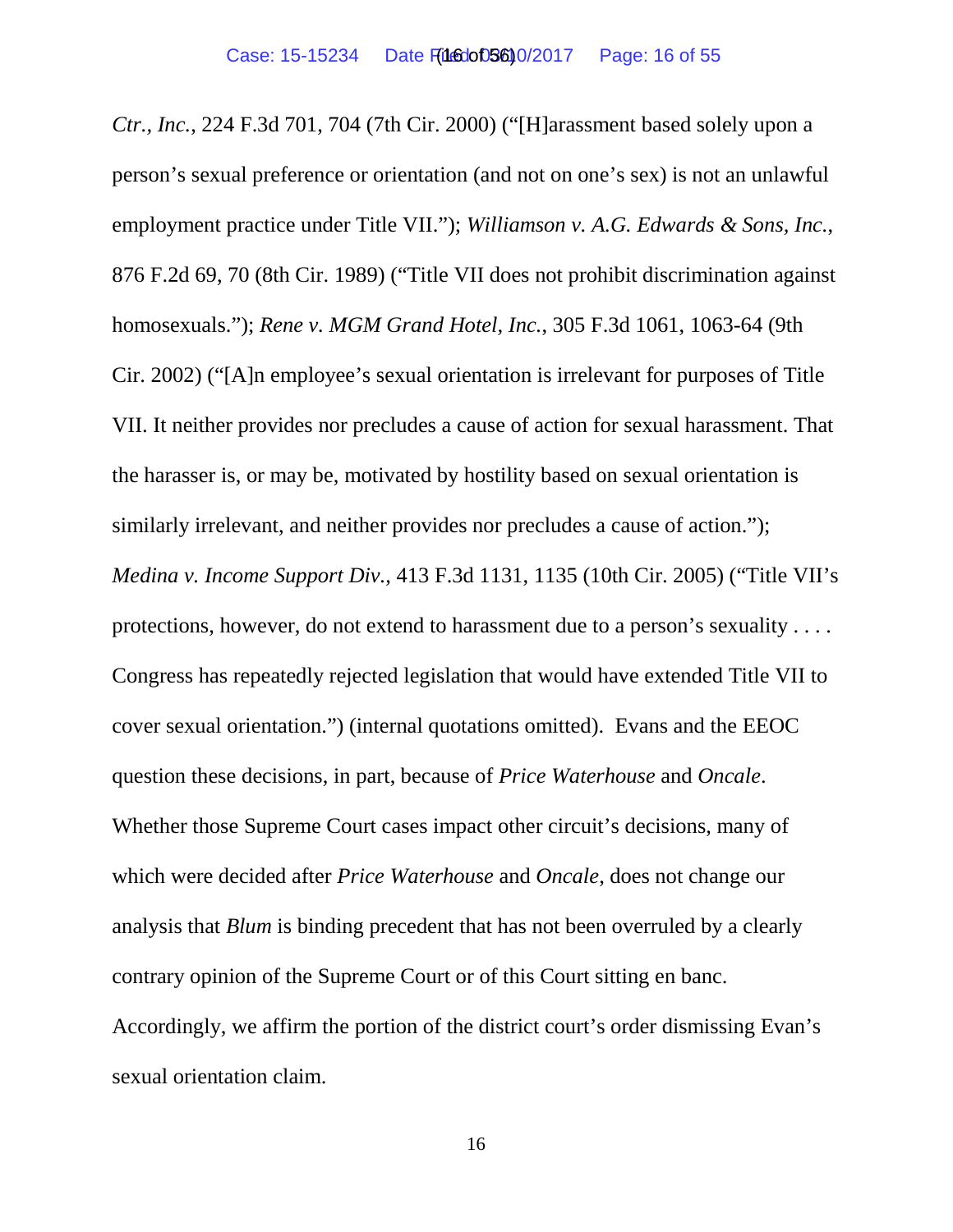V.

Evans also argues that the district court erred in concluding that she did not meet the requirements for a retaliation claim, because a plaintiff can establish a *prima facie* case of unlawful retaliation if there was a good faith, reasonable belief that the employer was acting unlawfully.

However, we will generally not review a magistrate judge's findings or recommendations if a party failed to object to those recommendations below. *See* 11th Cir. R. 3-1. Title 28 of the United States Code, Section 636(b)(1) provides that, within 14 days of being served with a copy of a magistrate judge's recommendations or findings, a party may file written objections with the court, and the court shall conduct a *de novo* review of the issues raised. 28 U.S.C. § 636(b)(1). Pursuant to 11th Cir. R. 3-1, a party who fails to object to a magistrate judge's findings or recommendations in an R&R "waives the right to challenge on appeal the district court's order based on unobjected-to factual and legal conclusions," provided the party was given proper notice of the objection time period and the consequences of failing to do so, as was the case here. Consequently, we will only review a waived objection, for plain error, if necessary in the interests of justice. *Id*. Review for plain error "rarely applies in civil cases." *Ledford v. Peeples*, 657 F.3d 1222, 1258 (11th Cir. 2011). Even when it does, we require a greater showing of error than in criminal appeals. *United States v. Levy*,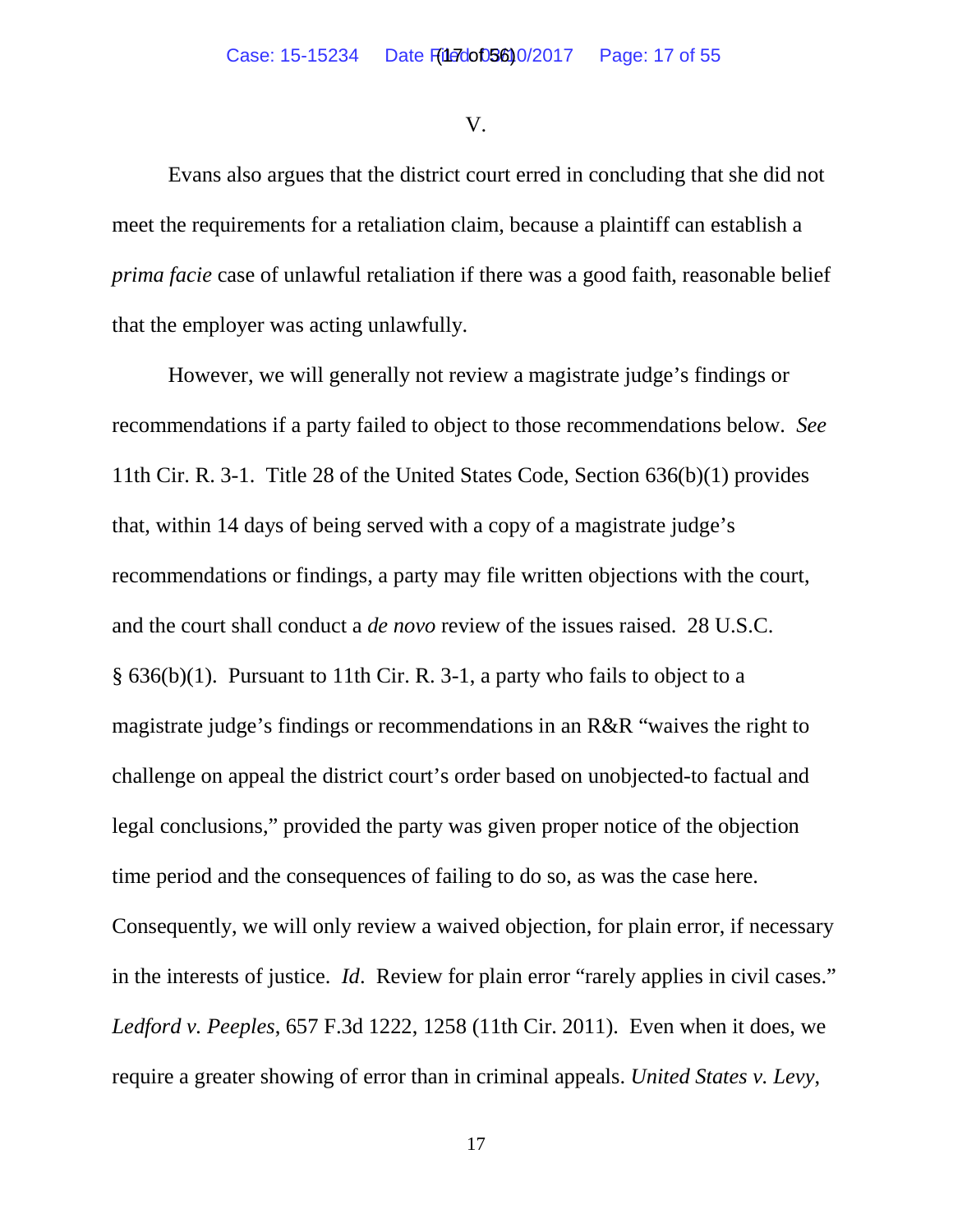391 F.3d 1327, 1343 n.12 (11th Cir. 2004). We find nothing in the record that suggests that plain error review is appropriate in this appeal.

Further, we do not consider an *amicus curiae* to be a party in the case where it appears. *See In re Bayshore Ford Truck Sales, Inc.*, 471 F.3d 1233, 1249 n.34 (11th Cir. 2006). Moreover, without "exceptional circumstances, *amici curiae* may not expand the scope of an appeal to implicate issues not presented by the parties to the district court." *Richardson v. Ala. State Bd. of Educ.*, 935 F.2d 1240, 1247 (11th Cir. 1991) (regarding issues raised on appeal by *amici curiae* that were not raised in the appellant's brief on appeal).

Here, Evans failed to object to the district court's dismissal of her retaliation claim. While Evans specifically objected to the dismissal of her claims for discrimination based on gender non-conformity and sexual orientation, as well as the magistrate judge's denial of her request for leave to amend her complaint, notably absent from her filing was any mention of her retaliation claim. Additionally, although an *amicus curiae* brief was filed by Lambda Legal, which included an objection on this matter, Lambda Legal was not a party to the litigation, or Evans's counsel at the time, and thus could not preserve that objection for her. *See Bayshore*, 471 F.3d at 1249 n.34. For these reasons, we consider any challenge to the district court's treatment of Evan's retaliation claim waived. 11th Cir. R. 3-1.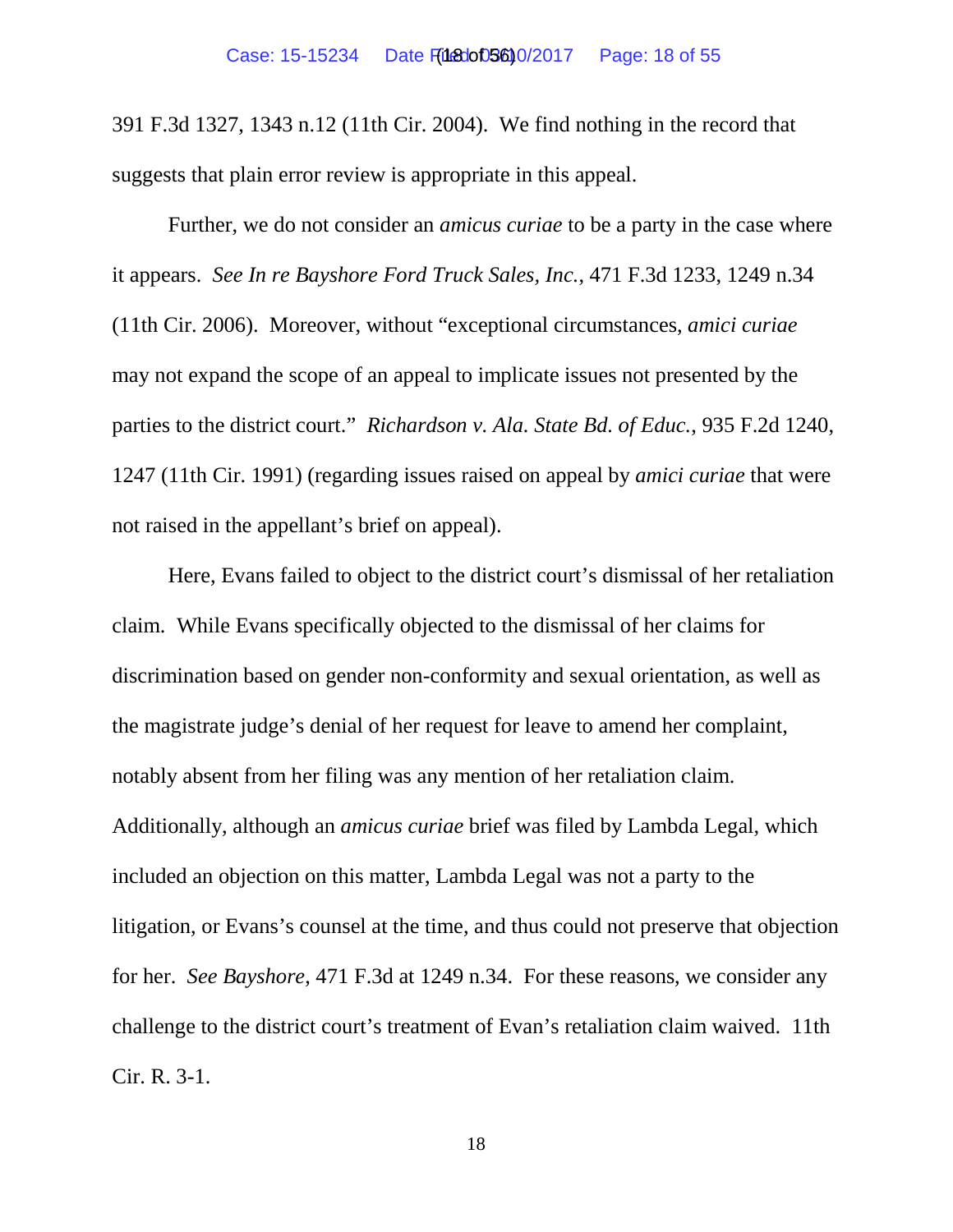For the foregoing reasons, the district court's order dismissing Evans's action with prejudice is affirmed in part, and vacated in part and remanded for further proceedings consistent with this opinion.

# **AFFIRMED IN PART, VACATED IN PART AND REMANDED.**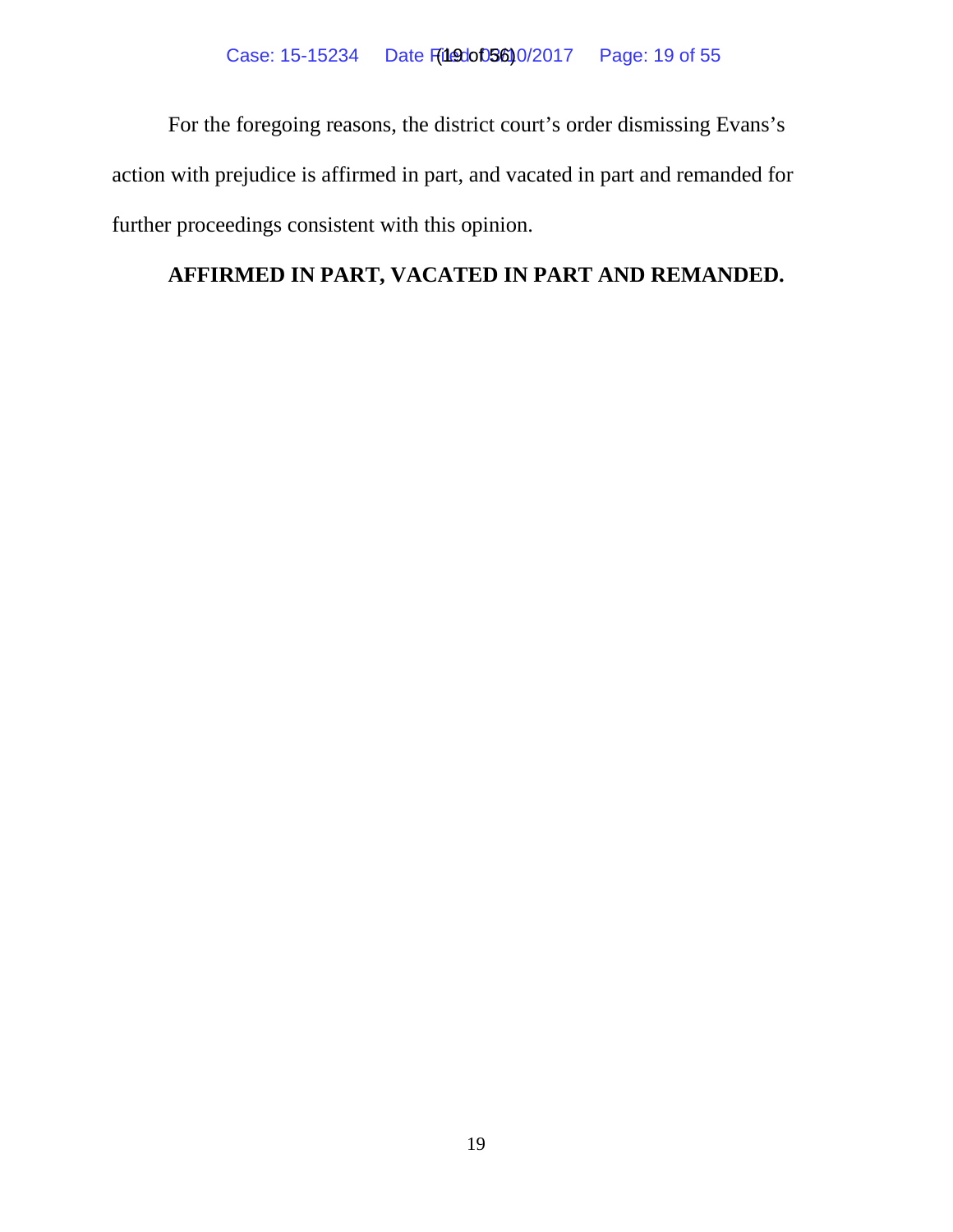WILLIAM PRYOR, Circuit Judge, concurring:

I concur in the majority opinion, but I write separately to explain the error of the argument of the Equal Employment Opportunity Commission and the dissent that a person who experiences discrimination because of sexual orientation necessarily experiences discrimination for deviating from gender stereotypes. Although a person who experiences the former will sometimes also experience the latter, the two concepts are legally distinct. And the insistence otherwise by the Commission and the dissent relies on false stereotypes of gay individuals. I also write separately to explain that the dissent would create a new form of relief based on status that runs counter to binding precedent and would undermine the relationship between the doctrine of gender nonconformity and the enumerated classes protected by Title VII.

The majority opinion correctly holds that a claim of discrimination for failure to conform to a gender stereotype is not "just another way to claim discrimination based on sexual orientation." Maj. Op. at 12. Like any other woman, Evans can state a claim that she experienced, for example, discrimination for wearing a "male haircut" if she includes enough factual allegations. *See Ashcroft v. Iqbal*, 556 U.S. 662, 678 (2009); *Glenn v. Brumby*, 663 F.3d 1312, 1314, 1320–1321 (11th Cir. 2011). But just as a woman cannot recover under Title VII when she is fired because of her heterosexuality, neither can a gay woman sue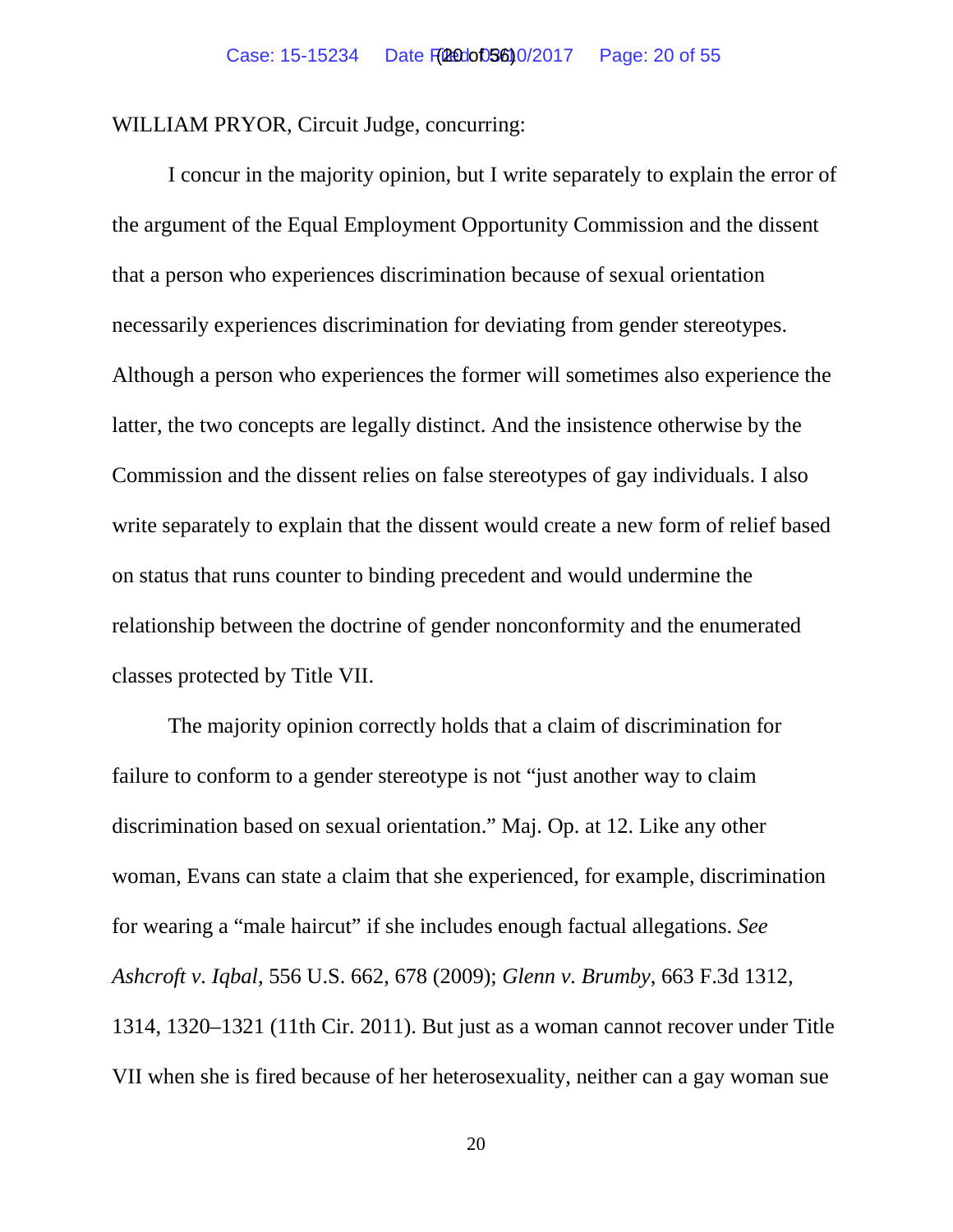#### Case: 15-15234 Date F(24dot)5600/2017 Page: 21 of 55

for discrimination based on her sexual orientation. Deviation from a particular gender stereotype may correlate disproportionately with a particular sexual orientation, and plaintiffs who allege discrimination on the basis of gender nonconformity will often also have experienced discrimination because of sexual orientation. *See, e.g.*, *Prowel v. Wise Bus. Forms, Inc.*, 579 F.3d 285, 287, 289, 291 (3d Cir. 2009) (Hardiman, J.) (holding that Title VII protects a gay man for deviating from gender stereotypes but not for his sexual orientation). But under Title VII, we ask only whether the individual experienced discrimination for deviating from a gender stereotype. *Cf. id.* at 291.

The unsurprising reality that some individuals who have experienced discrimination because of sexual orientation will also have experienced discrimination because of gender nonconformity by no means establishes that *every* gay individual who experiences discrimination because of sexual orientation has a "triable case of gender stereotyping discrimination." *Id.* at 292. The Commission and the dissent would have us hold that sexual orientation discrimination always constitutes discrimination for gender nonconformity. They contend, for example, that all gay individuals necessarily engage in the same behavior. *E.g.*, Amicus Br. at 14 ("[A]ll homosexuals, by definition, fail to conform to traditional gender norms *in their sexual practices*." (quoting *Vickers v. Fairfield Med. Ctr*., 453 F.3d 757, 764 (6th Cir. 2006))) (alteration in original)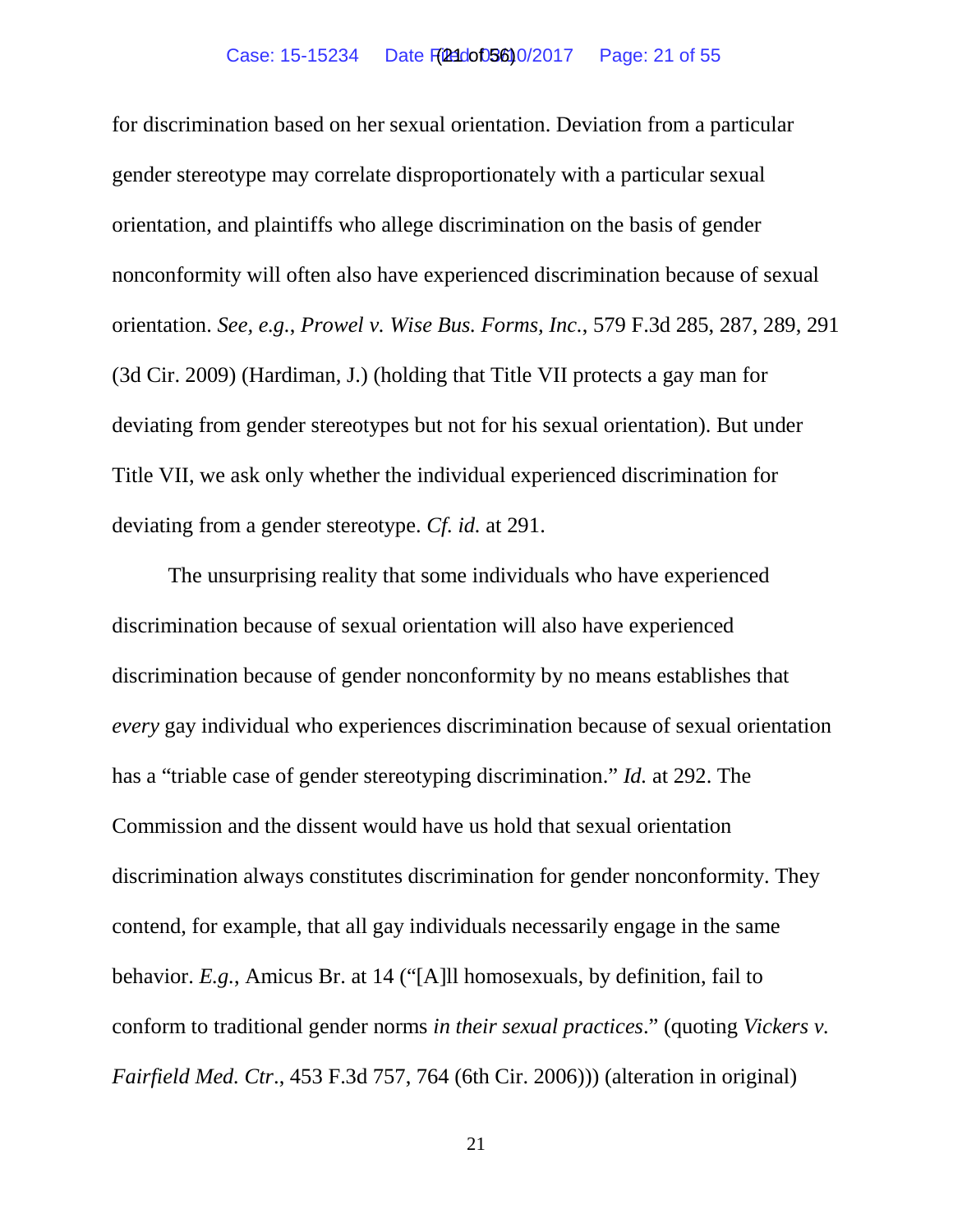(emphasis added); Dissenting Op. at 40–41 (same); Amicus Br. at 15 (arguing that the stereotype exists that "'real' men should *date* women, and not other men" (quoting *Centola v. Potter*, 183 F. Supp. 2d 403, 410 (D. Mass. 2002))) (emphasis added). But that argument stereotypes all gay individuals in the same way that the Commission and the dissent allege that the Hospital stereotyped Evans.

By assuming that all gay individuals behave the same way or have the same interests, the Commission and the dissent disregard the diversity of experiences of gay individuals. Some gay individuals adopt what various commentators have referred to as the gay "social identity" but experience a variety of sexual desires. *E.g.*, E.J. Graff, *What's Wrong with Choosing to Be Gay?*, The Nation (Feb. 3, 2014) (recounting experiences of gay individuals); *see also* Brandon Ambrosino, *I Wasn't Born This Way. I Choose to Be Gay*, The New Republic (Jan. 28, 2014) (arguing against the belief that "none of us has any control over our sexual identities"). Like some heterosexuals, some gay individuals may choose not to marry or date at all or may choose a celibate lifestyle. And other gay individuals choose to enter mixed-orientation marriages. *See, e.g.*, Brief of Amici Curiae Same-Sex Attracted Men and Their Wives in Support of Respondents and Affirmance at 2–3, *Obergefell v. Hodges*, 135 S. Ct. 2584 (2015) (Nos. 14–556, 14–562, 14–571, 14–574). A gay individual may establish with enough factual evidence that she experienced sex discrimination because her behavior deviated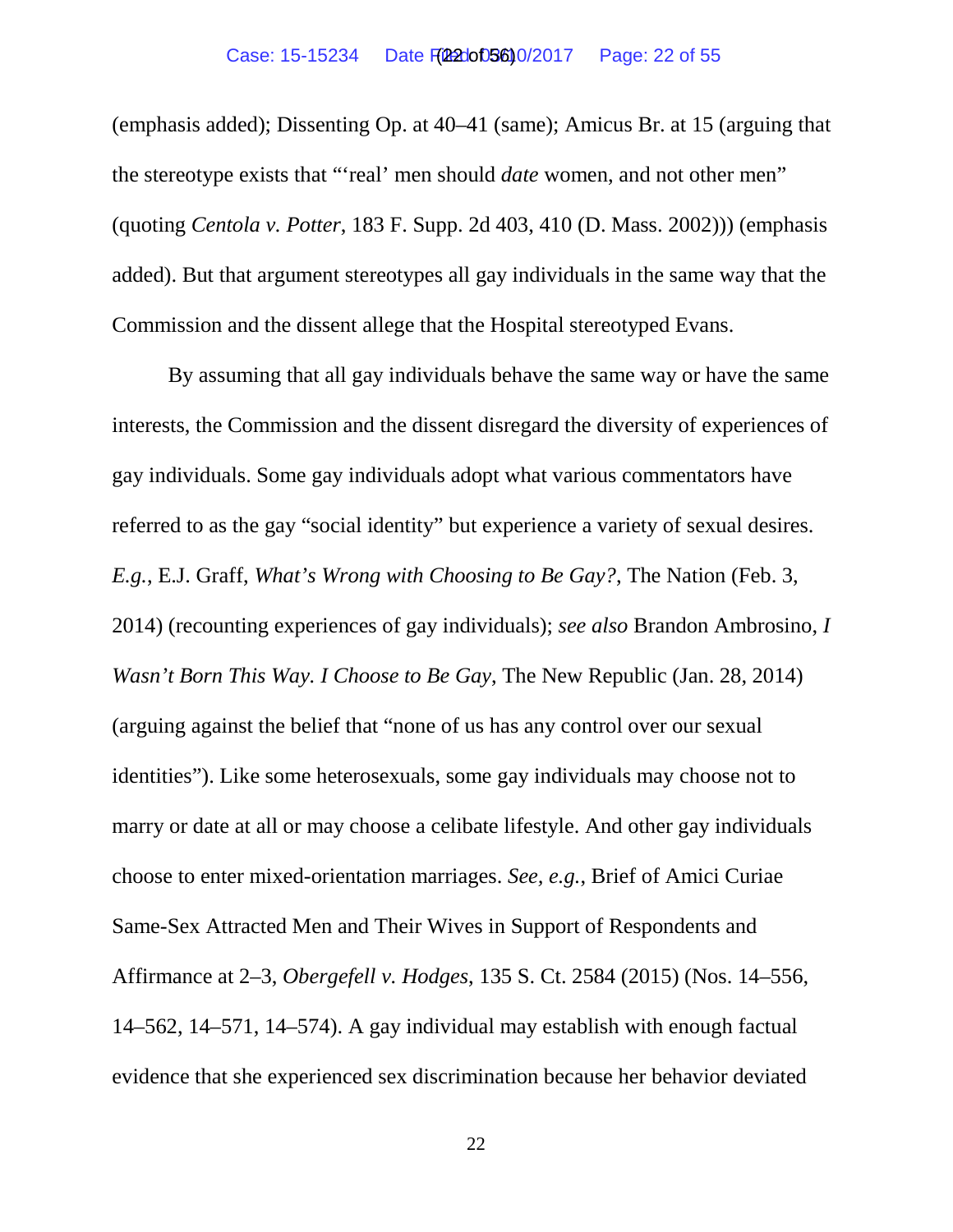from a gender stereotype held by an employer, but our review of that claim would rest on behavior alone.

The dissent asserts that discrimination on the basis of sexual orientation "clearly violates Title VII," Dissenting Op. at 30, yet as the majority opinion explains, every circuit to have reviewed this issue, including our own, has arrived at the opposite conclusion, Maj. Op. at 15–16. The dissent compares gay females to heterosexual males, Dissenting Op. at 37 n.4, but it does not follow that an employer who treats one differently from the other does so "because of . . . sex" instead of "because of sexual orientation." The dissent also crafts a new, statusbased class of protection that betrays a misreading of *Price Waterhouse* and *Glenn* and would undercut the relationship between the doctrine of gender nonconformity and the classes enumerated in Title VII.

The dissent misreads our precedent by framing the pertinent question in an appeal involving the doctrine of gender nonconformity as whether an employee's *status* deviated from the ideal held by an employer as to what a woman "should be." Dissenting Op. at 34–35. Not shy about this invention, the dissent repeats it on nearly every page. *Id.* at 29, 31–32, 35–42, 44–52, 55. But *Price Waterhouse* and *Glenn* concerned claims that an employee's *behavior*, not status alone, deviated from a gender stereotype held by an employer.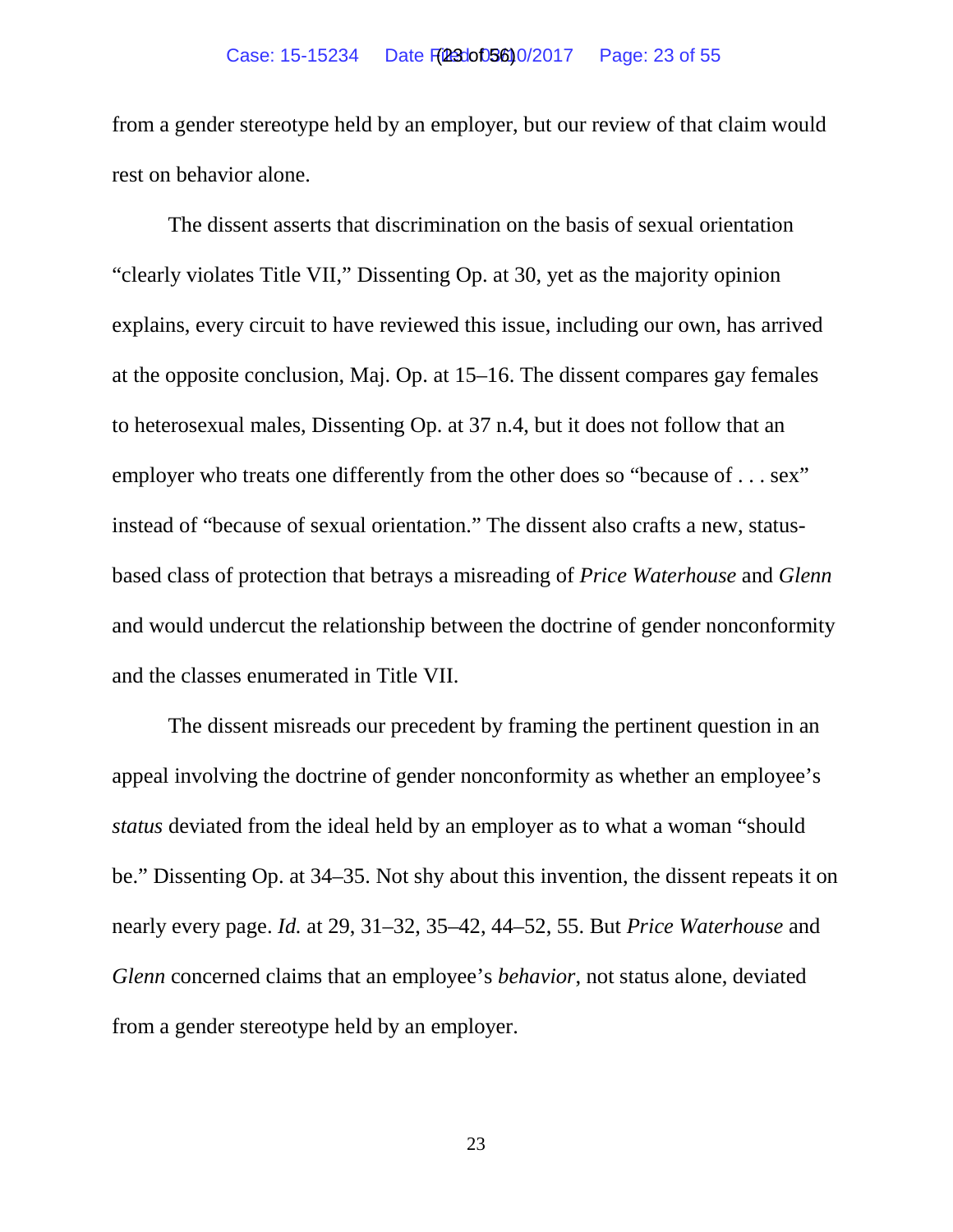The dissent derives much of its analytic framework from legal commentary, Dissenting Op. at 31, but even that commentary accepts that *Price Waterhouse* concerned behavior, not status, and that current doctrine does not protect on the basis of status alone. Zachary R. Herz, Note, *Price's Progress: Sex Stereotyping and Its Potential for Antidiscrimination Law*, 124 Yale L.J. 396, 406–07, 433 (2014) (stating that the stereotype the plaintiff in *Price Waterhouse* deviated from was not "*behaving* as a woman 'should'" and that the "basic problem" today is that "employers are evaluating employees . . . according to discriminatory ideas about how men and women should *behave*" (emphases added)); *id.* at 432 (acknowledging that "the current regime . . . protects stereotypically "gay" *conduct* without protecting LGBT *status*" (emphases added)). The only possible "status" in *Price Waterhouse* was the employee's status as an "aggressive" woman. *Price Waterhouse v. Hopkins*, 490 U.S. 228, 250 (1989). But it is overbroad to say, as the dissent does, that *Price Waterhouse* asked about "status" in general when the decision clearly pertained to behavior.

The dissent also asserts that we provided Glenn relief "solely for *being* transsexual," which the dissent proclaims deviated from what the employer thought Glenn "should be," Dissenting Op. at 38 (emphasis added), but we did not afford relief based on status alone. Instead, Glenn's claim was successful because Glenn was fired after choosing to "beg[i]n to take steps to transition." Glenn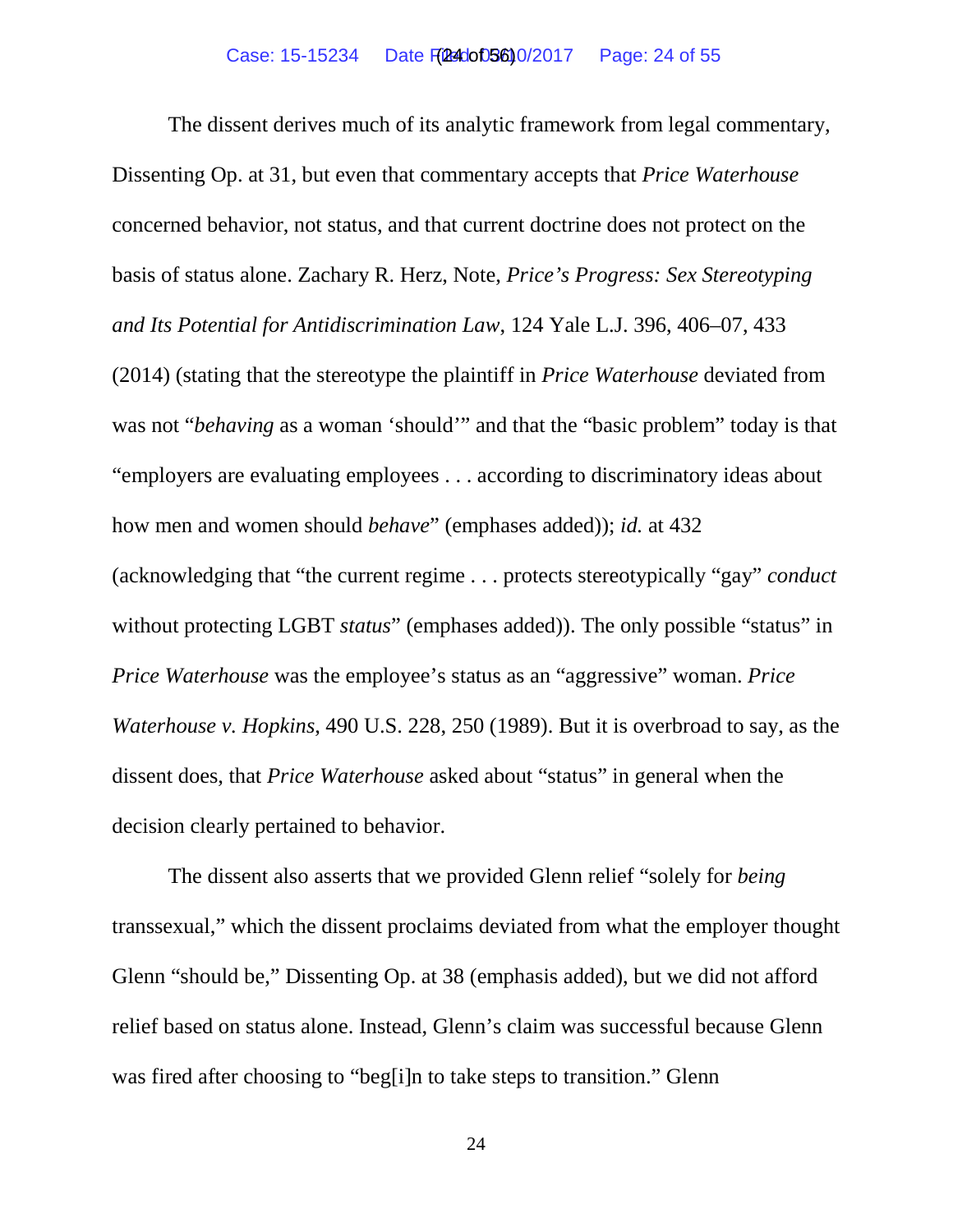#### Case: 15-15234 Date F(2500056)0/2017 Page: 25 of 55

"present[ed]" and "dressed as a woman" at work and notified the supervisor that Glenn intended to continue this behavior. Because Glenn "was born a biological male," Glenn's employer believed these choices were "unsettling," "unnatural," and "not appropriate." *Glenn*, 663 F.3d at 1314, 1320–21. Title VII would have protected any biological male under those facts, not because of status, but because of behavior.

The dissent's revision of the doctrine of gender nonconformity from a behavior-based inquiry into a status-based one does more than misread precedent; it also does violence to the relationship between the doctrine and the enumerated classes of Title VII. The dissent would have us hold that "discrimination because an employee is gay violates Title VII[]" automatically under the doctrine. Dissenting Op. at 36. But *Price Waterhouse* is clear that gender nonconformity does not "inevitably" lead to protection. 490 U.S. at 251. The doctrine of gender nonconformity is not an independent vehicle for relief; it is instead a proxy a plaintiff uses to help support her argument that an employer discriminated on the basis of the enumerated sex category by holding males and females to different standards of behavior.

Because a claim of gender nonconformity is a behavior-based claim, not a status-based claim, a plaintiff still "must show that the employer actually relied on her gender in making its decision." *Id.* That is, the employer must additionally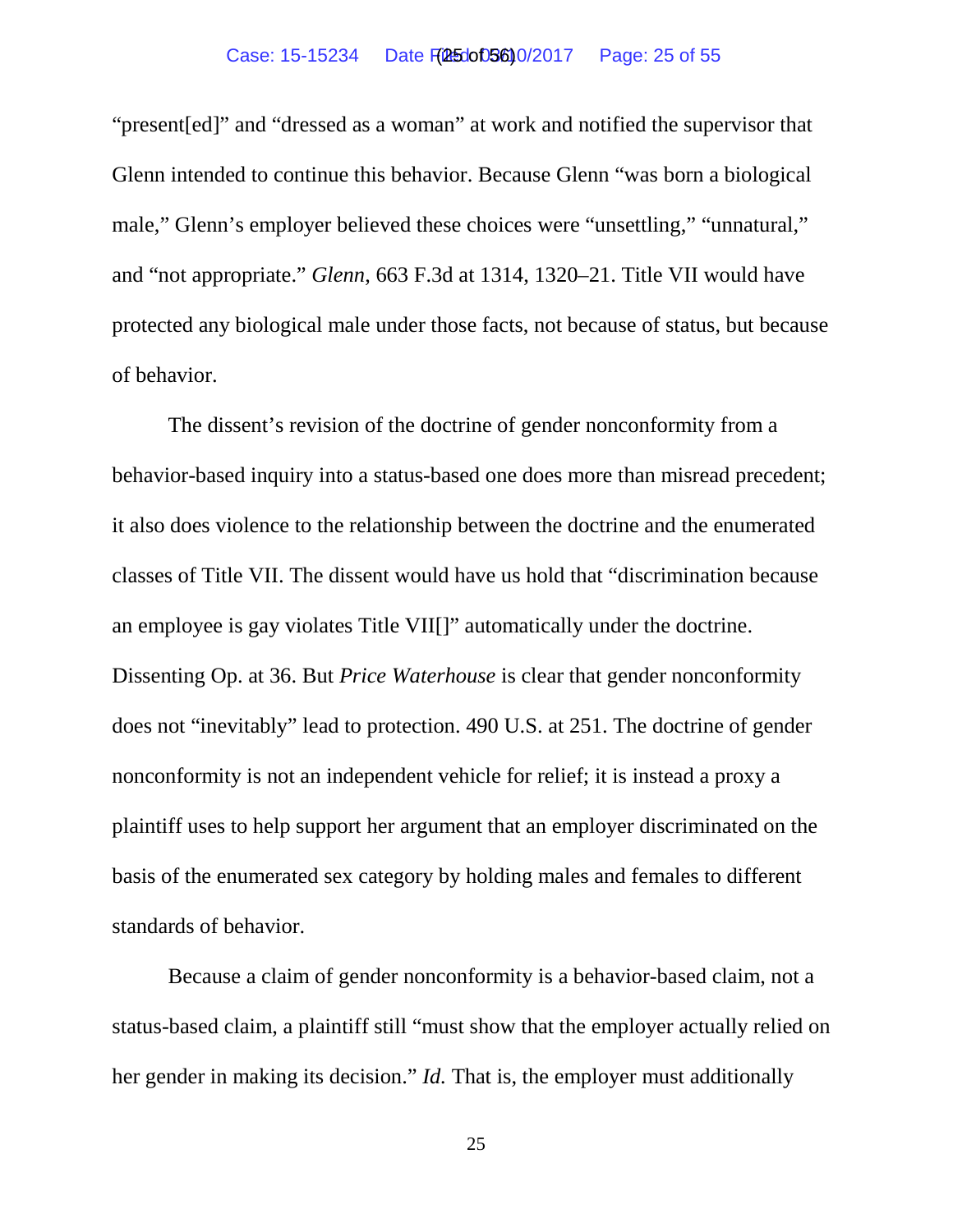establish that discrimination occurred on the basis of an enumerated class in Title VII. Remarks based on gender nonconformity are only "*evidence* that gender played a part" in the employer's decision and are not always determinative. *Id.* For example, under Title VII, an employee could fire a male who wore a dress to work—even if that violated the employer's gender stereotypes—if the reason for the firing was that all employees were required to wear a uniform that included pants. *See id.* at 252. The doctrine of gender nonconformity is, and always has been, behavior based. Status-based protections must stem from a separate doctrine or directly from the text of Title VII. The dissent's contrary view would undermine the evidentiary approach established by *Price Waterhouse* and the relationship of that doctrine to the text of Title VII.

The willingness to accept that *Price Waterhouse* and *Glenn* deal only with behaviors that deviate from gender stereotypes does not put one "at war with *Glenn*." Dissenting Op. at 37. Instead, it acknowledges that the doctrine of gender nonconformity is not and cannot be an independent vehicle for relief because the only status-based classes that provide relief are those enumerated within Title VII. We review claims of gender nonconformity the same way in all appeals regardless of a plaintiff's sexual orientation. Any correlation that might exist between a particular sexual orientation and deviation from a particular gender stereotype does not overcome this settled rule.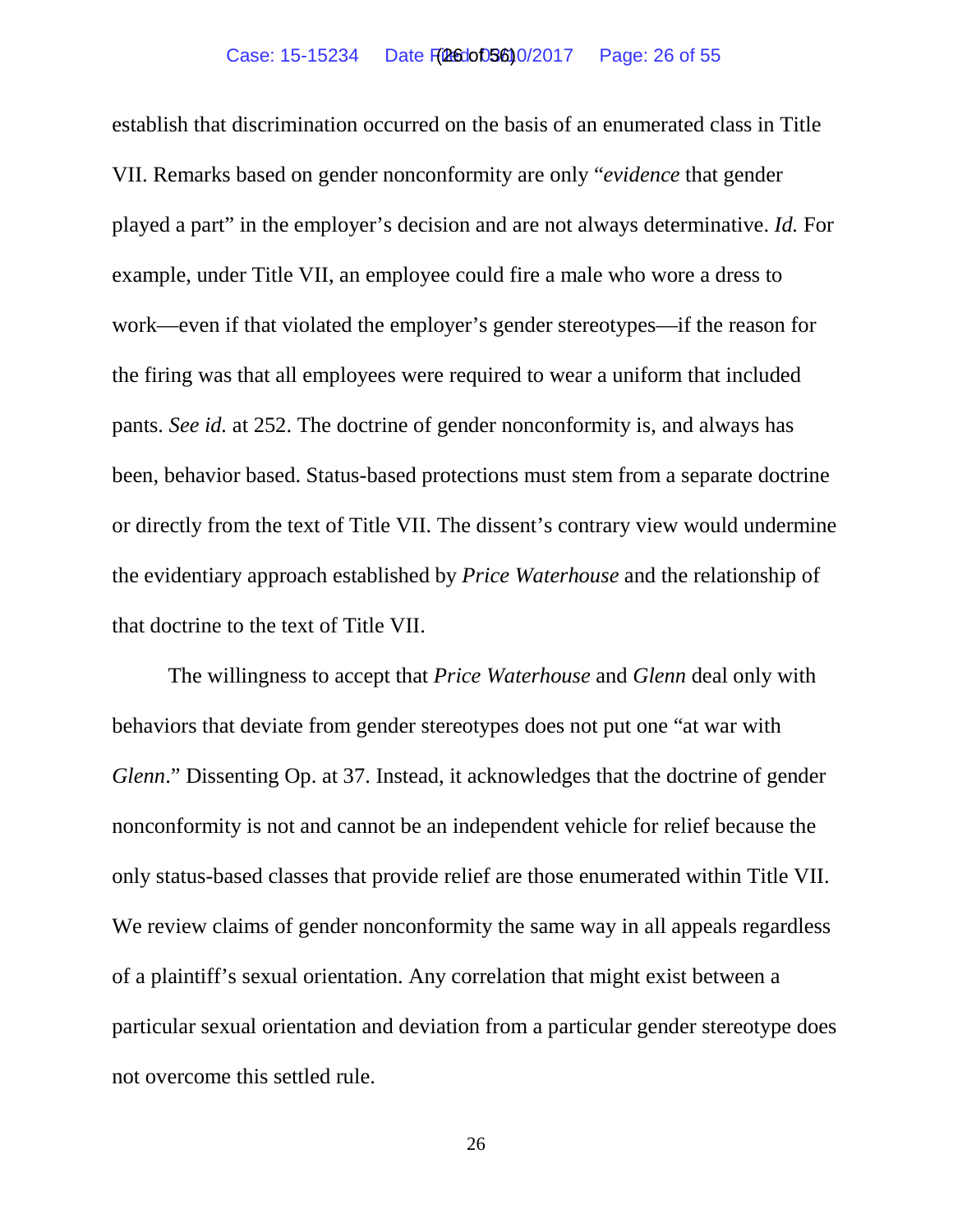Because Congress has not made sexual orientation a protected class, the appropriate venue for pressing the argument raised by the Commission and the dissent is before Congress, not this Court. And for decades, members of Congress have introduced bills for that purpose. *See, e.g.*, Equality Act, H.R. 3185, 114th Cong. (2015); Employment Non-Discrimination Act, S. 815, 113th Cong. (2013), S. 811, 112th Cong. (2011), S. 1584, 111th Cong. (2009), H.R. 3685, 110th Cong. (2007), H.R. 3285, 108th Cong. (2003), S. 1284, 107th Cong. (2002), H.R. 2355, 106th Cong. (1999), H.R. 1858, 105th Cong. (1997), S. 2056, 104th Cong. (1996), H.R. 4636, 103d Cong. (1994); Civil Rights Act, H.R. 431, 103d Cong. (1993); Civil Rights Amendments Act, H.R. 423, 103d Cong. (1993), S. 574, 102d Cong. (1991); S. 430, 98th. Cong. (1983); S. 1708, 97th Cong. (1981); S. 2081, 96th Cong. (1979). Contrary to the dissent's assertions, Dissenting Op. at 52, we cite this pattern of legislation not because it does or can suggest legislative intent but because it illustrates that Congress is the appropriate branch in which to raise the arguments raised by the dissent. The dissent's disagreement boils down to incredulity that "[i]t cannot possibly be the case that" the combination of the text of Title VII and *Price Waterhouse* leave some individuals unprotected from discrimination. Dissenting Op. at 42. But as a Court, "[o]ur province is to decide what the law is, not to declare what it should be. . . . If the law is wrong, it ought to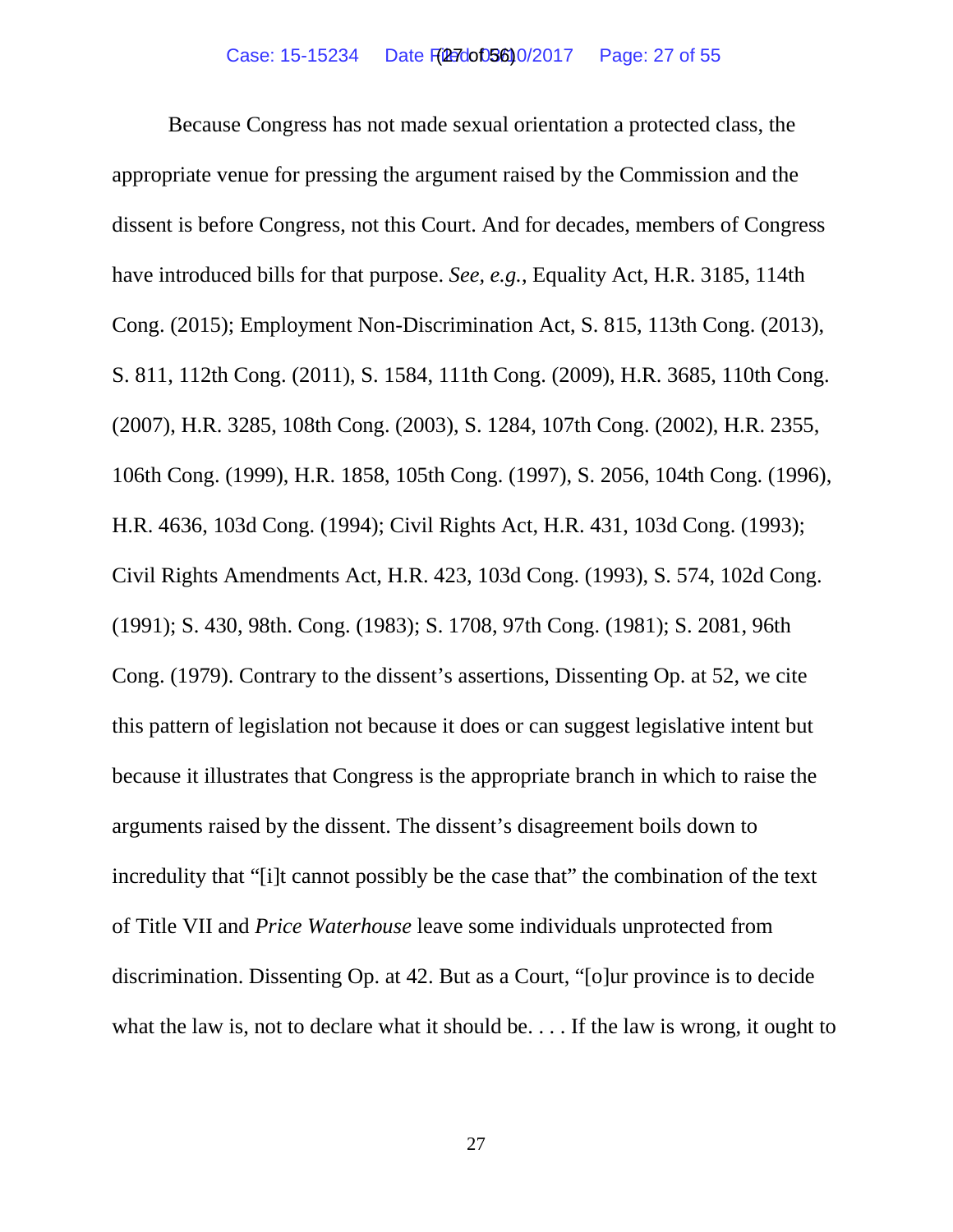be changed; but the power for that is not with us." *Minor v. Happersett*, 88 U.S. 162, 178 (1874).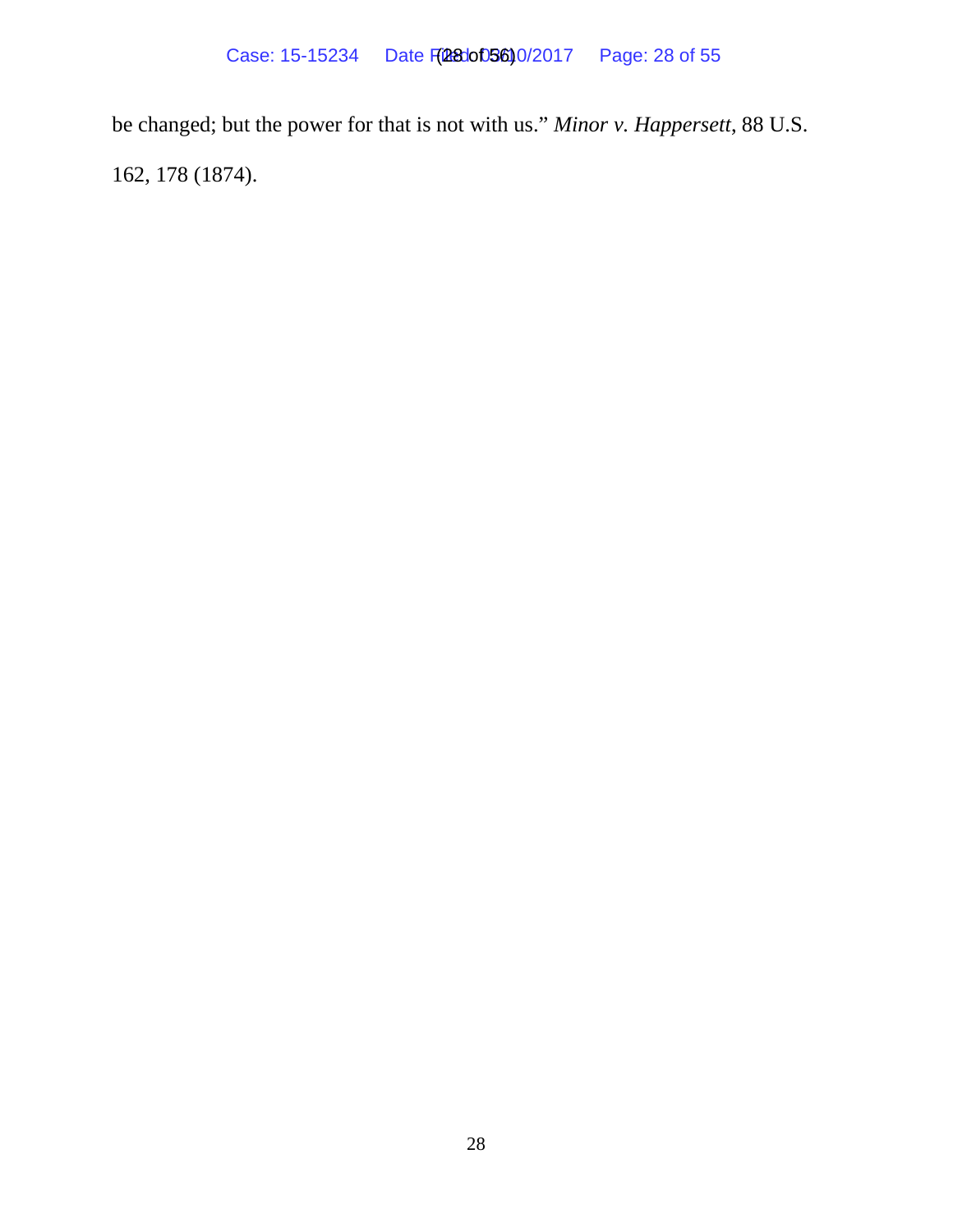ROSENBAUM, Circuit Judge, concurring in part and dissenting in part:

A woman should be a "woman." She should wear dresses, be subservient to men, and be sexually attracted to only men. If she doesn't conform to this view of what a woman should be, an employer has every right to fire her.

That was the law in 1963—before Congress enacted Title VII of the Civil Rights Act of 1964. But that is not the law now. And the rule that Title VII precludes discrimination on the basis of every stereotype of what a woman supposedly should be—including each of those stated above—has existed since the Supreme Court issued *Price Waterhouse v. Hopkins*, 490 U.S. 228 (1989), *superseded in part by* The Civil Rights Act of 1991, Tit. I, § 107(a), 105 Stat. 1075 (codified at 42 U.S.C.  $\S 2000e-2(m)$ ), 28 years ago.

Yet even today the panel ignores this clear mandate. To justify its position, the panel invokes 38-year-old precedent—issued ten years before *Price Waterhouse* necessarily abrogated it—and calls it binding precedent that ties our hands. I respectfully disagree.

Plain and simple, when a woman alleges, as Evans has, that she has been discriminated against because she is a lesbian, she necessarily alleges that she has been discriminated against because she failed to conform to the employer's image of what women should be—specifically, that women should be sexually attracted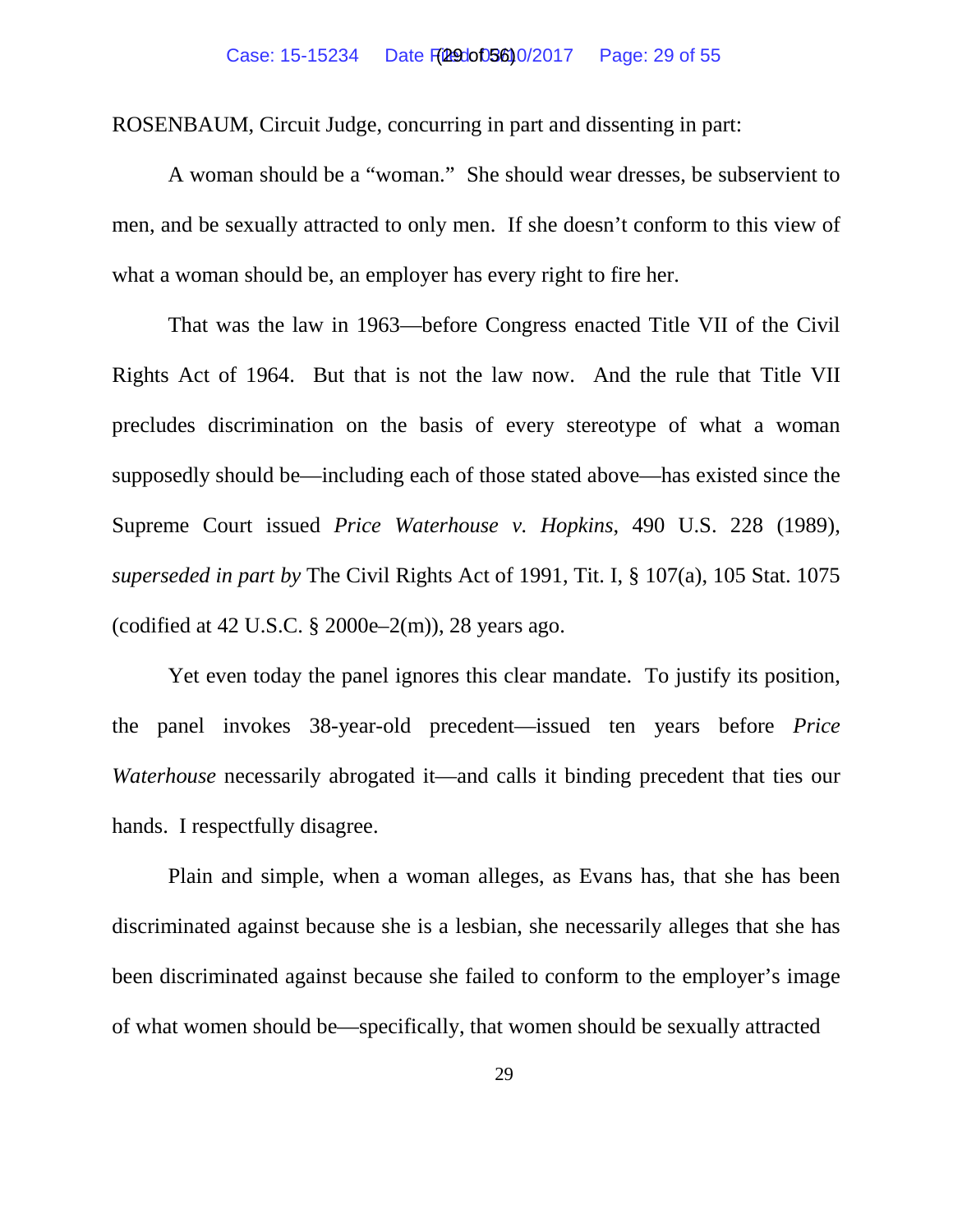to men only. And it is utter fiction to suggest that she was not discriminated against for failing to comport with her employer's stereotyped view of women. That is discrimination "because of . . . sex," 42 U.S.C.  $\S$  2000e-2(a)(1), and it clearly violates Title VII under *Price Waterhouse*.

So I dissent from Part IV of the panel's opinion. On remand, Evans should be allowed to amend her complaint to state such a claim.

## **I.**

In 1989 *Price Waterhouse* rocked the world of Title VII litigation. Before *Price Waterhouse*, the Supreme Court had recognized only one type of discrimination rooted in stereotyping that Title VII prohibits: discrimination based on the employer's assumption that, merely by virtue of membership in a protected group, the plaintiff possesses an attribute or will act against the employer's desire, in conformity with a supposed stereotypical characteristic of the group.

So, for example, in the pre-*Price Waterhouse* days, the Supreme Court held that the employers' practices in *Phillips v. Martin Marietta Corp.*, 400 U.S. 542 (1971), and *Los Angeles Department of Water & Power v. Manhart*, 435 U.S. 702 ([1](#page-29-0)978), violated Title VII.<sup>1</sup> In *Phillips*, the employer hired men with young children but not women with young children, based on the employer's genderbased stereotype that women with young children—unlike men with young

<span id="page-29-0"></span><sup>&</sup>lt;sup>1</sup> In *Phillips*, the Court concluded that the policy violated Title VII to the extent that it did not fit the exception for bona fide occupational qualifications.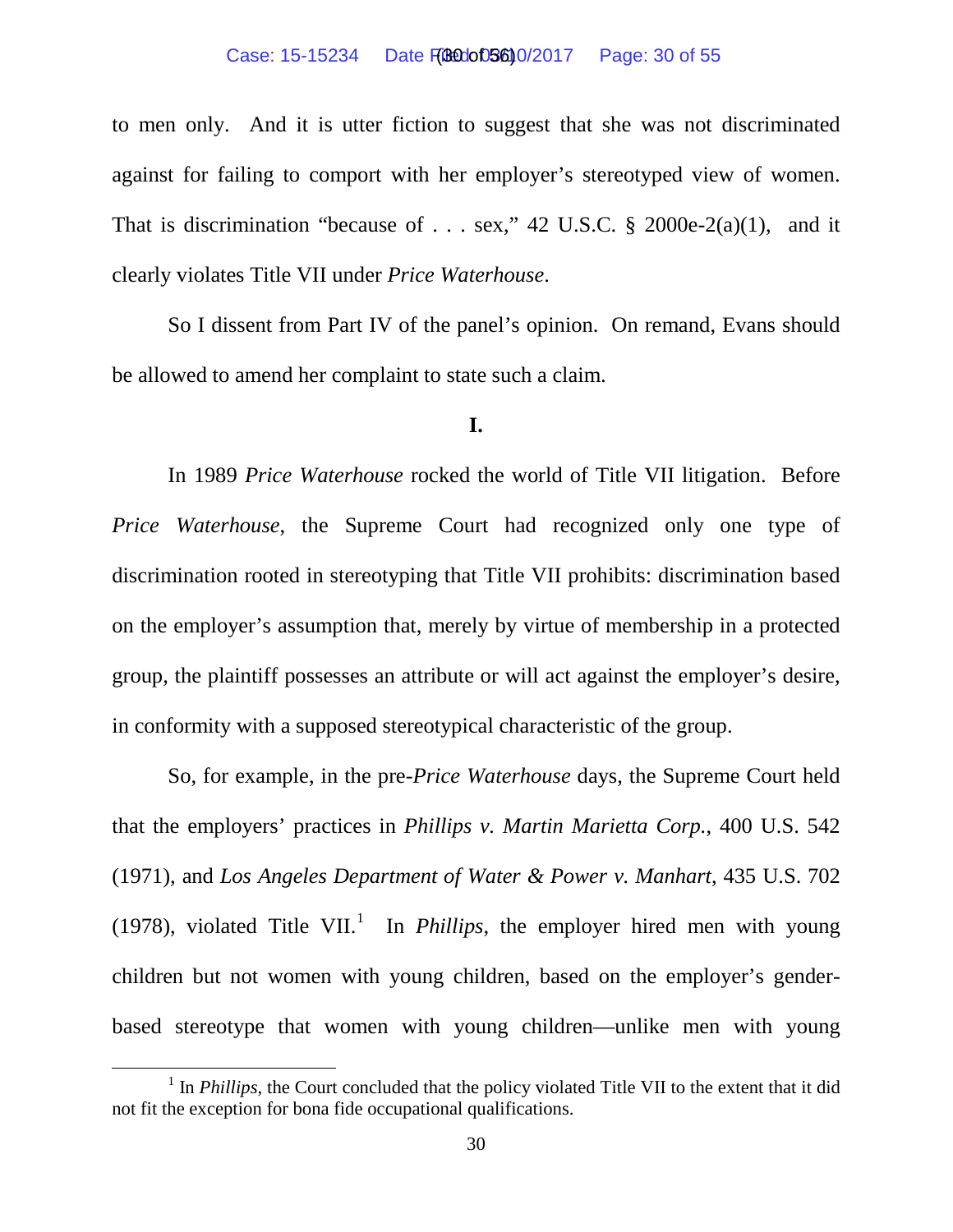#### Case: 15-15234 Date F( $\frac{103}{100}$  D<sub>40</sub> 0/2017 Page: 31 of 55

children—would be incapable of balancing their "family obligations" with their work obligations. *See* 400 U.S. at 544. Similarly, in *Manhart*, the employer had a policy that required women to contribute a greater percentage of their salary to a pension fund than men had to, based on the statistic that, as a general matter, women lived longer than men. *See* 435 U.S. at 705.

In these cases, the employer violated Title VII by ascribing certain characteristics to individual women—without considering whether any individual woman actually possessed the characteristics—based on the employer's stereotyping of women as a group. So the employer discriminated because it *assumed* that all members of the protected group *would conform to* an undesired characteristic of the employer's stereotyped perception of the group. At least one commentator has referred to this view of Title VII as prohibiting "ascriptive" stereotyping. Zachary R. Herz, *Price's Progress: Sex Stereotyping and Its Potential for Antidiscrimination Law*, 124 Yale L.J. 396, 405 (2014).

But *Price Waterhouse* substantially broadened the scope of actionable discriminatory stereotyping under Title VII. In that case, the Supreme Court for the first time recognized that discrimination because of an individual plaintiff's *failure to conform* to the discriminator's desired and stereotyped perception of how members of the individual's protected group should be or act—essentially the mirror image of ascriptive stereotyping—violated Title VII. This kind of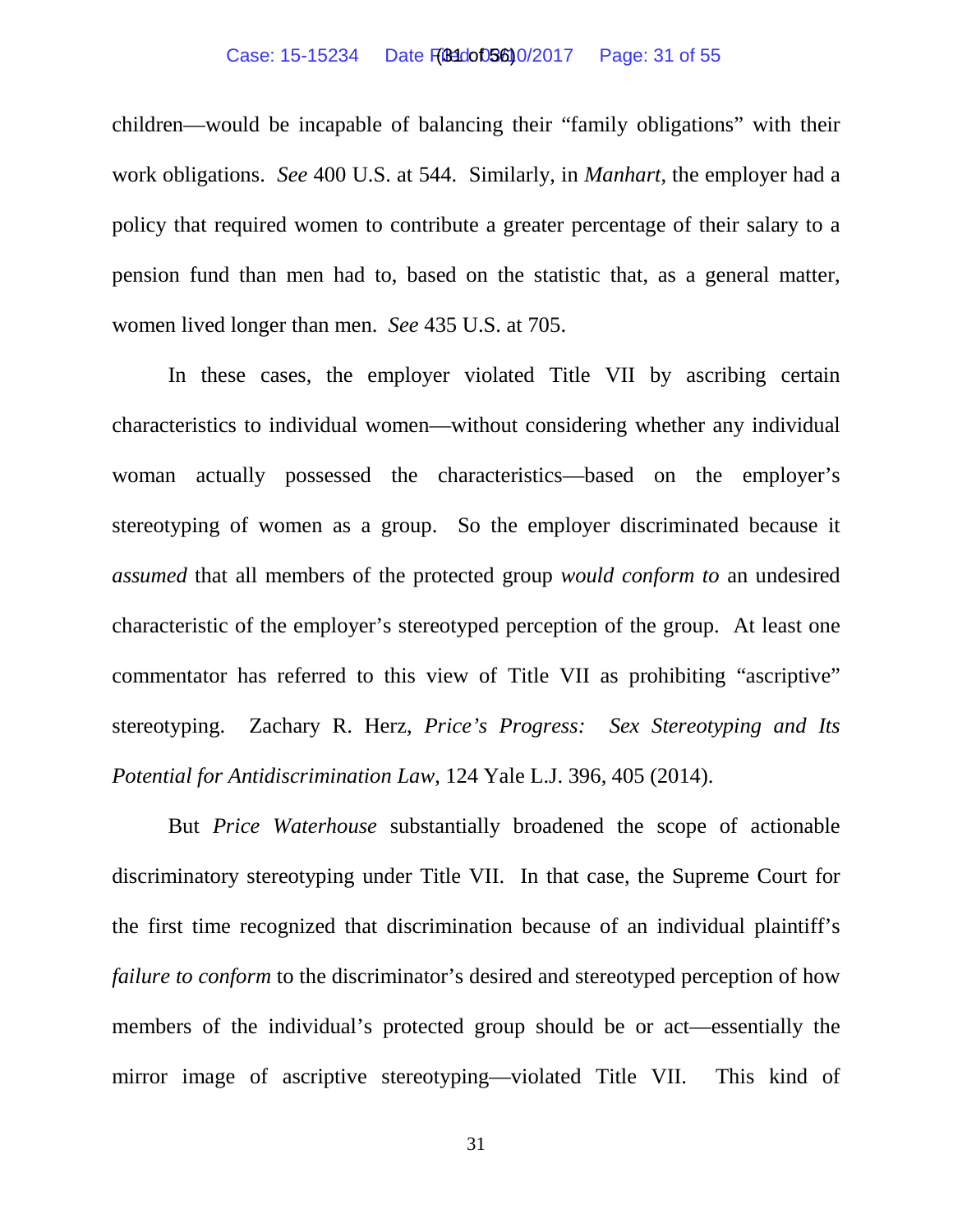#### Case: 15-15234 Date FG8200D5600/2017 Page: 32 of 55

stereotyping has been called "prescriptive" stereotyping, presumably because discrimination occurs on the basis that an employee does not satisfy an employer's stereotyped prescription of what the employee of that protected group should be or how the employee should act. Herz, *supra*, at 406-07.

To understand why *Price Waterhouse* was so revolutionary, we need to consider the facts of that case. The accounting firm Price Waterhouse denied partnership to Ann Hopkins, a female senior manager, because, in the eyes of her employer, she had qualities that defied stereotypes of how women should look and act. Among other criticisms, Price Waterhouse employees described Hopkins as "abrasive[,]" "brusque[,]" and "macho"; they also complained that she "overcompensated for being a woman" and that she should have "walk[ed] more femininely, talk[ed] more femininely, dress[ed] more femininely, w[orn] make-up, ha[d] her hair styled, and w[orn] jewelry." *Price Waterhouse*, 490 U.S. at 234-35 (alterations added).

Hopkins's claim could not have qualified for relief under the ascriptivestereotyping theory that prevailed before *Price Waterhouse* was decided: Price Waterhouse had not declined to make Hopkins a partner because it assumed that Hopkins would act in conformance with a stereotyped "feminine" manner. Just the opposite: Price Waterhouse had passed over Hopkins for partner because it *insisted* that she should act in a stereotyped "feminine" manner, and she did not.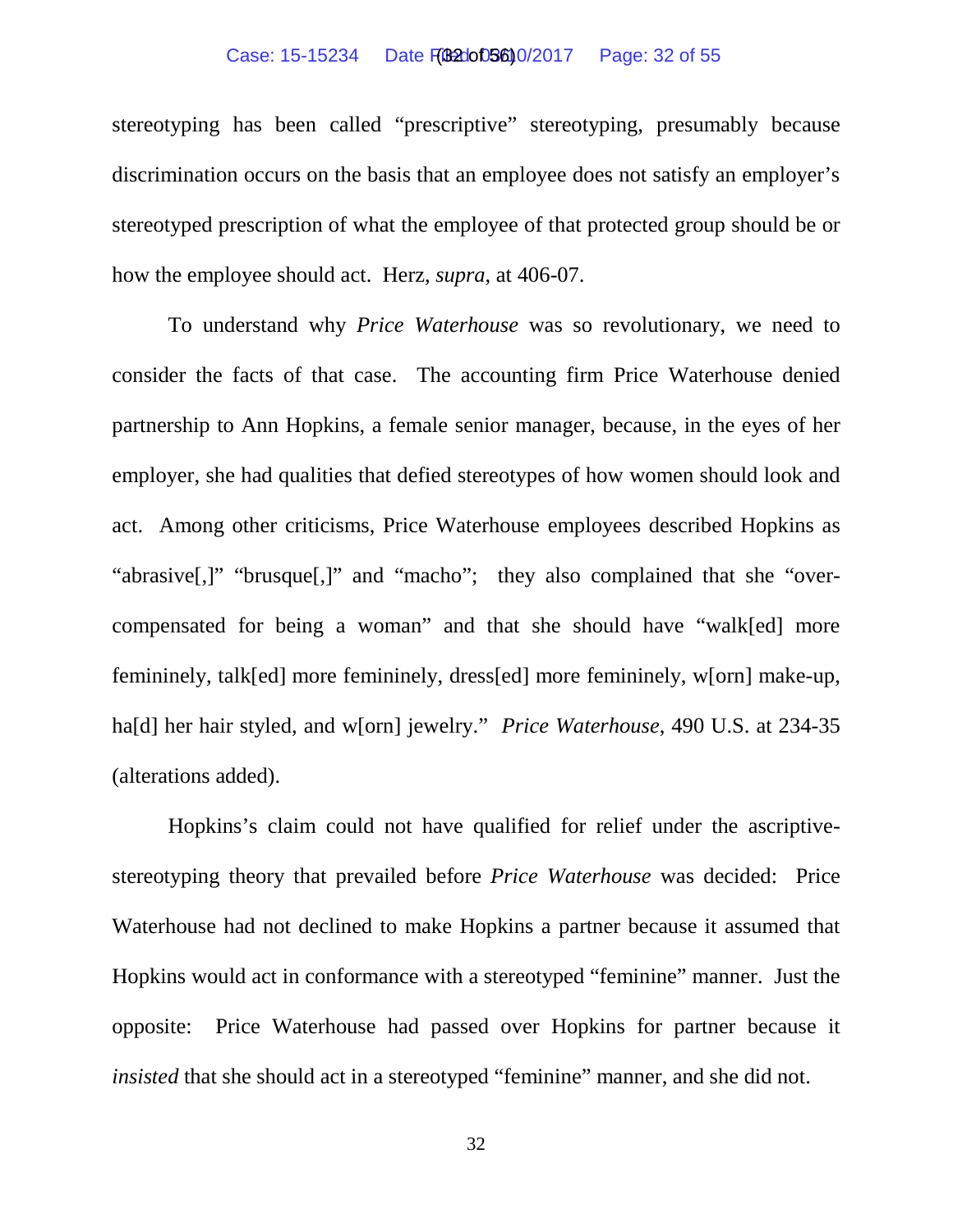#### Case: 15-15234 Date F(030005600/2017 Page: 33 of 55

Despite the fact that Price Waterhouse had not ascriptively stereotyped Hopkins, the Supreme Court found that Price Waterhouse's actions violated Title VII. Describing Price Waterhouse's employees' comments as "show[ing] sex stereotyping at work," the Supreme Court held that Title VII prohibited an employer from "evaluat[ing] employees by assuming or insisting that they matched the stereotype associated with their group." *Id.* at 251. The second part of this statement—"or insisting that [employees] matched the stereotype associated with their group"—opened a whole new avenue for Title VII claims by substantially expanding Title VII's previously understood reach of precluding discrimination based on only the first half of the statement—"assuming . . . that [employees] matched the stereotype associated with their group."

Applying this broader understanding, the Supreme Court concluded, "In the specific context of sex stereotyping, an employer who acts on the basis of a belief that a woman cannot be aggressive, *or that she must not be*, has acted on the basis of gender." *Id.* at 250 (emphasis added). Because Price Waterhouse had allegedly discriminated against Hopkins for being, in its view, as a woman "must not be," the Court determined that Price Waterhouse's conduct fell within the bounds of Title VII.

Nor did *Price Waterhouse* leave any doubt about its scope. In its holding, the Court emphasized that, "[i]n forbidding employers to discriminate against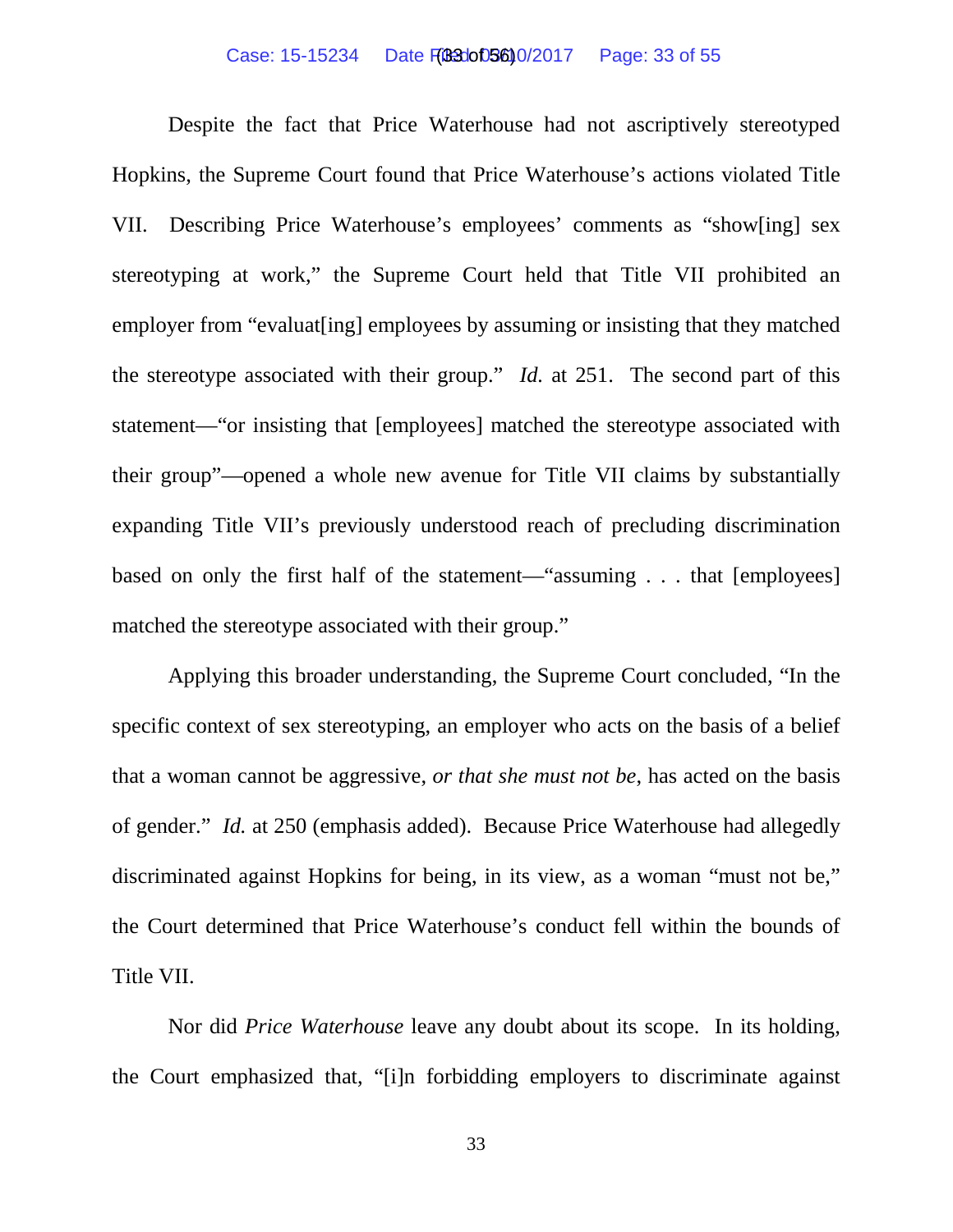#### Case: 15-15234 Date File 400005600/2017 Page: 34 of 55

individuals because of their sex, Congress intended to strike at the *entire spectrum* of disparate treatment of men and women resulting from sex stereotypes." *Id.* at 251 (quoting *Manhart*, 435 U.S. at 707 n.13 (quoting *Sprogis v. United Air Lines, Inc.*, 444 F.2d 1194, 1198 (7th Cir. 1971))) (emphasis added). The Supreme Court's message was plain: regardless of the kind of prescriptive stereotype of women that a particular woman failed to satisfy, no employer—and no court could hold that against her.

We in the Eleventh Circuit heard the Supreme Court's message loud and clear. In *Glenn v. Brumby*, 663 F.3d 1312 (11th Cir. 2011), the employer fired Glenn, a transgender woman, because the employer learned that Glenn intended to proceed with gender transition. *Id.* at 1313, 1320-21. In fact, the employer testified that he terminated Glenn's employment "based on 'the sheer fact of the transition.'" *Id.* at 1320-21.

We relied on *Price Waterhouse*'s reasoning to find that the employer's testimony "provide[d] ample direct evidence . . . that [the employer] acted on the basis of Glenn's gender non-conformity." *Id.* at 1321. For this reason, we concluded that the employer had violated Title VII.<sup>[2](#page-33-0)</sup> *Id.* at 1321. So we applied prescriptive-stereotyping theory to hold that discrimination against a transgender

<span id="page-33-0"></span><sup>&</sup>lt;sup>2</sup> Although *Glenn* was decided under the Equal Protection Clause, Title VII's standard is easier to satisfy than the Equal Protection Clause's standard. *See Glenn*, 663 F.3d at 1321. In *Glenn*, we also recognized the cross-applicability of principles between Title VII and Equal Protection cases by relying extensively on the rationale of Title VII decisions, particularly *Price Waterhouse*.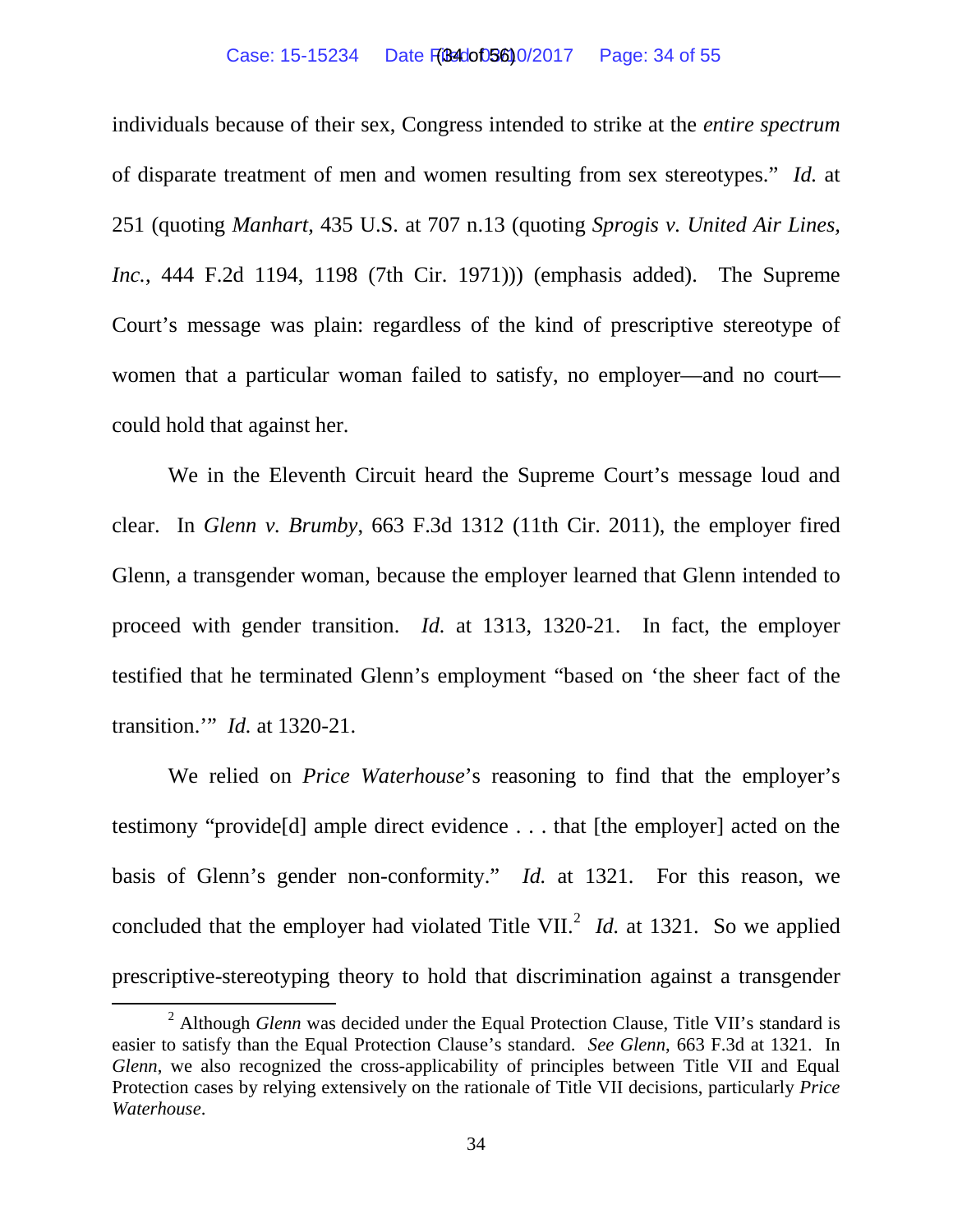#### Case: 15-15234 Date Filed: 03/10/2017 Page: 35 of 55 (35 of 56)

employee merely because the employee fails to conform to the employer's view of what a member of the employee's birth-assigned sex should be violates Title VII.

We reached this conclusion despite noting that before *Price Waterhouse*, "several courts" had determined that Title VII offered no relief to transgender victims of sex discrimination. *Id.* at 1318 n.5. These pre-*Price Waterhouse* opinions had reasoned that discrimination against a transgender or transsexual person occurred "not because she is female, but because she is transsexual." *Id.* (quoting *Ulane v. E. Airlines, Inc.*, 742 F.2d 1081, 1087 (7th Cir. 1984)). That is the same position that the panel and Judge William Pryor's concurrence take today: by their reasoning, discrimination against a lesbian happens not because she is a woman, but because she is a lesbian, as though being sexually attracted to men only is somehow divorced from a prescriptive stereotype of women.

But that is precisely the reasoning that we—including Judge Pryor—rejected in *Glenn*. The pre-*Price Waterhouse* opinions that we concluded *Price Waterhouse* had abrogated applied only ascriptive-stereotyping theory. They found that the employer had not discriminated against the transsexual or transgender employee in violation of Title VII because the employer had not assumed that the employee would conform to what the employer viewed as an undesired characteristic of the employee's birth-assigned gender.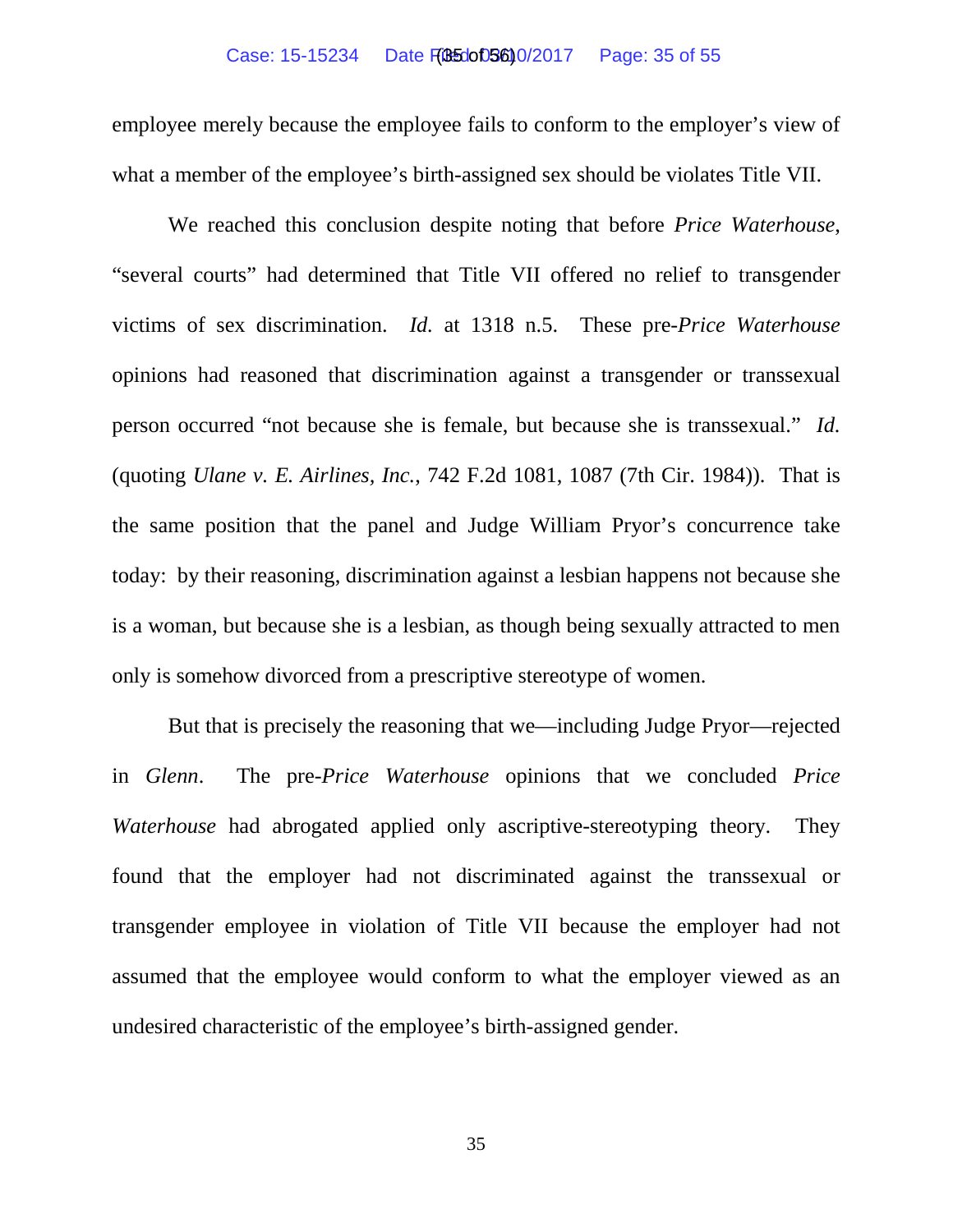These courts did not consider prescriptive-stereotyping theory, so they failed to ask whether the employer discriminated against the transgender or transsexual employee because the employee failed to meet the employer's stereotype of what a person of the employee's birth-assigned gender should be. As a result, these courts did not inquire into Title VII's full scope. For this reason, we wholly dismissed the holdings of these other courts' opinions, concluding in the strongest of terms that *Price Waterhouse* had "eviscerated" them. *Id.* (quoting *Smith v. City of Salem*, 378 F.3d 566, 573 (6th Cir. 2004)) (quotation marks omitted).

*Price Waterhouse* and *Glenn* likewise demand the conclusion that discrimination because an employee is gay violates Title VII's proscription on discrimination "because of . . . sex." By definition, a gay employee is sexually attracted to members of her own sex. *See Gay*, **THE AMERICAN HERITAGE DICTIONARY** (5th ed. 2011) ("Of, relating to, or having a sexual orientation to persons of the same sex."). So when an employer discriminates against an employee solely because she is a lesbian, the employer acts against the employee only because she is sexually attracted to women, instead of being attracted to only men, like the employer prescriptively believes women should be. This is no different than when an employer discriminates against an employee because she is an aggressive or "macho" woman or solely because she is a transgender woman. In all cases, the employer discriminates against the employee because she does not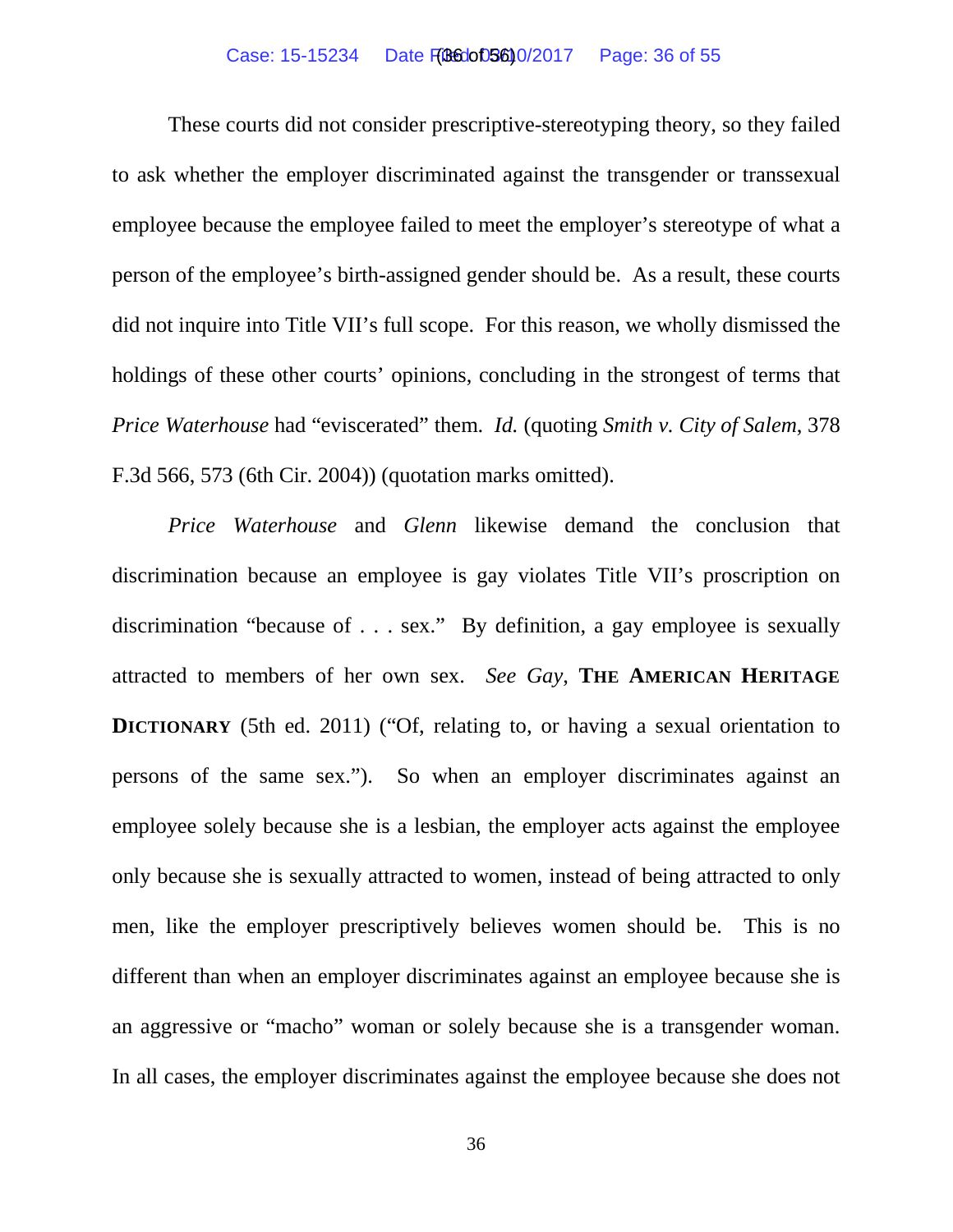#### Case: 15-15234 Date FGB7doD5600/2017 Page: 37 of 55

conform to the employer's prescriptive stereotype of what a person of that birth-assigned gender should be.<sup>[3](#page-36-0)</sup> And so the employer discriminates against the employee "because of . . . sex."<sup>[4](#page-36-1)</sup> 42 U.S.C. § 2000e-2(a)(1).

## **II.**

Despite the fact that my colleague Judge William Pryor joined in all aspects of the *Glenn* opinion—including its discussion of why *Price Waterhouse* abrogated other courts' conclusions that Title VII does not protect transgender people from discrimination—today his concurrence takes a position at war with *Glenn*: it asserts that an employer who discriminates against a woman employee solely because she is a lesbian and therefore fails to conform to the employer's prescriptive stereotype of what a woman should be does not violate Title VII's ban on sex-based prescriptive stereotyping.

To justify its contradictory conclusion, Judge Pryor's concurrence attempts to distinguish *Glenn* by ignoring its facts. To be sure, as the concurrence

<span id="page-36-0"></span><sup>&</sup>lt;sup>3</sup> I do not mean to suggest any judgments about the reasons for why an employer might hold any given prescriptive stereotype. The reasons for it are irrelevant to whether prescriptive stereotyping actually occurs under Title VII. All that matters is that the employer discriminates against the employee because the woman employee's sexual attraction to women fails to comport with the employer's view of what a woman should be. *Cf. Manhart*, 435 U.S. at 707 (finding that discrimination based on even "unquestionably true" ascriptive stereotypes constitutes discrimination against an "individual" "because of . . . sex" and therefore violates Title VII).

<span id="page-36-1"></span> $4$  This type of discrimination is discrimination "because of . . . sex" for another reason as well. When an employer discriminates against a woman because she is sexually attracted to women but does not discriminate against a man because he is sexually attracted to women, the employer treats women and men differently "because of . . . sex."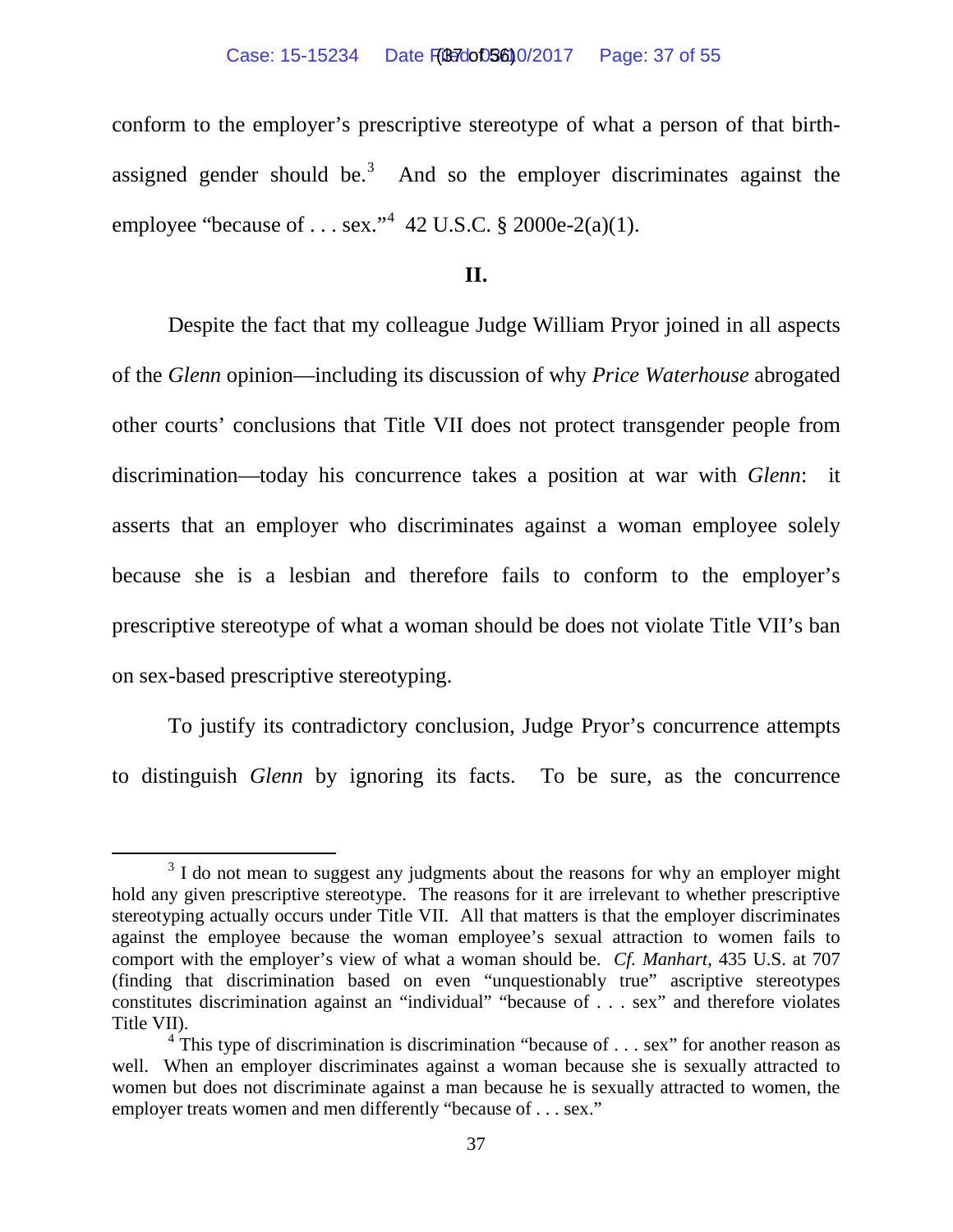emphasizes, *see* W. Pryor Op. at 24-25, before Glenn's employer ended her employment, he disciplined her for dressing as a woman when she worked for him.

But the concurrence conveniently overlooks the fact that the employer did not fire Glenn for that. Rather, Glenn's employer fired Glenn *before* her surgery "because 'Glenn's *intended* gender transition was inappropriate . . . .'" *Glenn*, 663 F.3d at 1314 (emphasis added). He readily admitted that he terminated her "based on 'the *sheer fact* of the transition'" that she had not yet undertaken but had expressed an intent to undertake.<sup>[5](#page-37-0)</sup> *Glenn*, 663 F.3d at 1314, 1320-21 (emphasis). In other words, he fired her solely for being transsexual—that is, for failing to conform to her employer's view of what a birth-assigned male should be. We said that was enough for Glenn to state a Title VII claim for discrimination based on her *termination*. *Id.* at 1321.

<span id="page-37-0"></span><sup>&</sup>lt;sup>5</sup> Judge Pryor's concurrence tries valiantly to escape this inconvenient fact, arguing that the employer's statement that he "fired Glenn because he considered it 'inappropriate' for her to appear at work dressed as a woman and that he found it 'unsettling' and 'unnatural' that Glenn would appear wearing women's clothing," *Glenn*, 663 F.3d at 1320, demonstrates that Glenn was not fired "solely for being transsexual." W. Pryor Op. at 24. This argument is wrong on three counts. First, the opinion in *Glenn* reflects that Glenn actually wore women's clothing to work only once (on Halloween) *before* she was fired, and on that occasion, she was asked to leave—she was not terminated—so plainly, Glenn was not fired for actually having worn women's clothing to work. Second, it is clear that the employer's statement on which the concurrence relies expressed concern only that Glenn would appear at work as a woman *after* her transitional surgery, but that never occurred since the employer fired her before the surgery. And since the entire purpose of the transitional surgery was to allow Glenn to be more womanly, any post-surgery appearance in a dress would have been part and parcel of Glenn's being as a transsexual woman, in any case. Finally, the employer candidly admitted what he meant by his earlier statement when he testified that he fired Glenn "based on 'the *sheer* fact of the transition.'" *Glenn*, 663 F.3d at 1320-21 (emphasis added).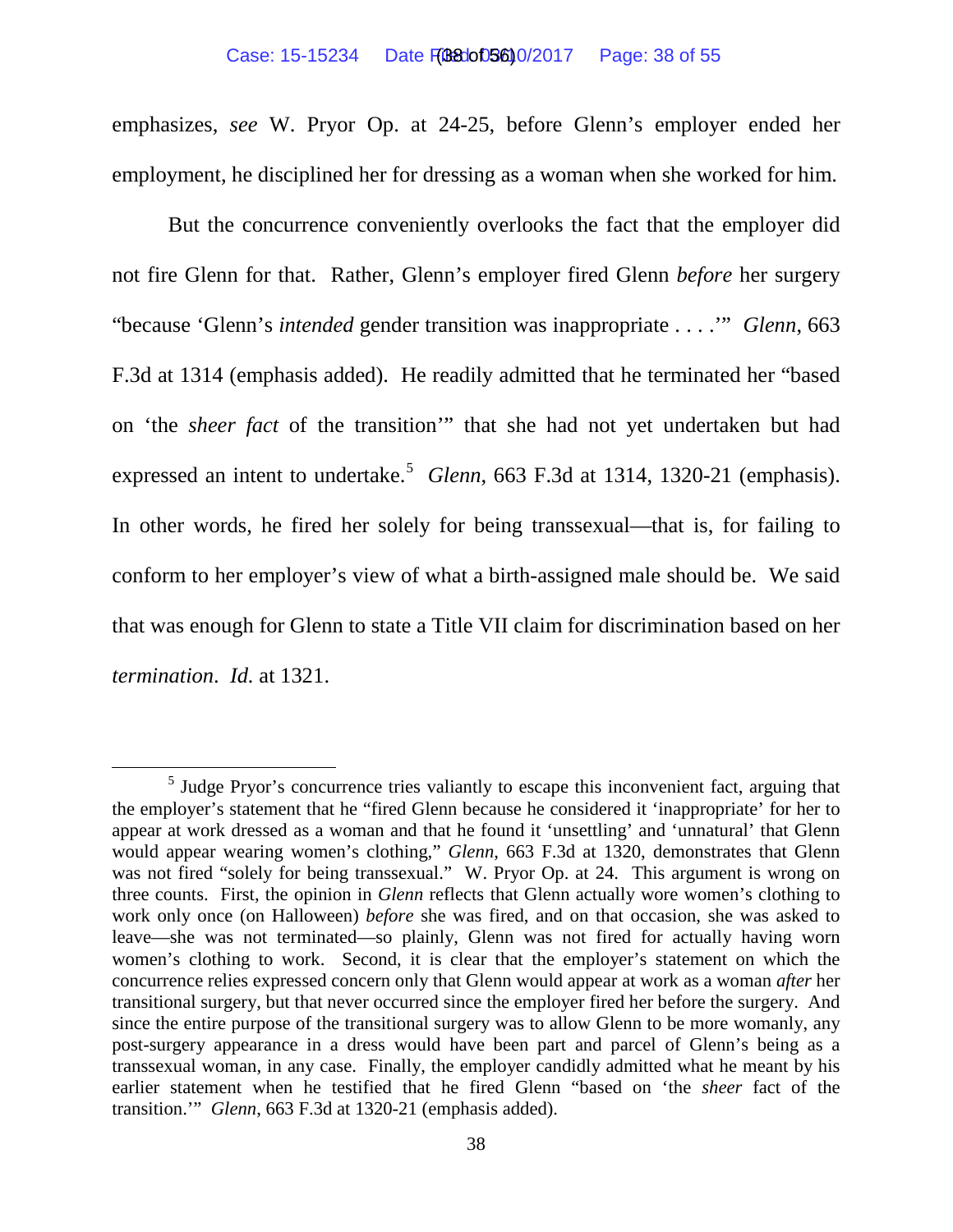## Case: 15-15234 Date **FG9do05600/2017** Page: 39 of 55

And discrimination against an employee solely because she fails to conform to the employer's view that a woman should be sexually attracted to men only is no different than discrimination against a transsexual because she fails to conform to the employer's view that a birth-assigned male should have male anatomy. In both cases, the employer discriminates because the employee does not comport with the employer's vision of what a member of that particular gender should be. It's just as simple as that.

To avoid this obvious conclusion, the concurrence recharacterizes the discrimination that a lesbian experiences when her employer discriminates against her for failure to conform to the employer's view that women should not be sexually attracted to women; the concurrence says that this is discrimination based on sexual orientation, and sexual orientation is not a protected class under Title VII. *See* Pryor Op. at 21, 27. But the fact that such discrimination may be alternatively characterized does not make the employer's discrimination any less based on the employee's failure to conform to the employer's prescriptive gender stereotype. Nor does it make the discrimination any less actionable under *Price Waterhouse*'s gender nonconformity theory.

If it did, Glenn's termination claim would have been dismissed. But instead, we correctly found that Title VII did not allow Glenn's employer to fire her for failing to conform to the employer's prescriptive stereotype of what a birth-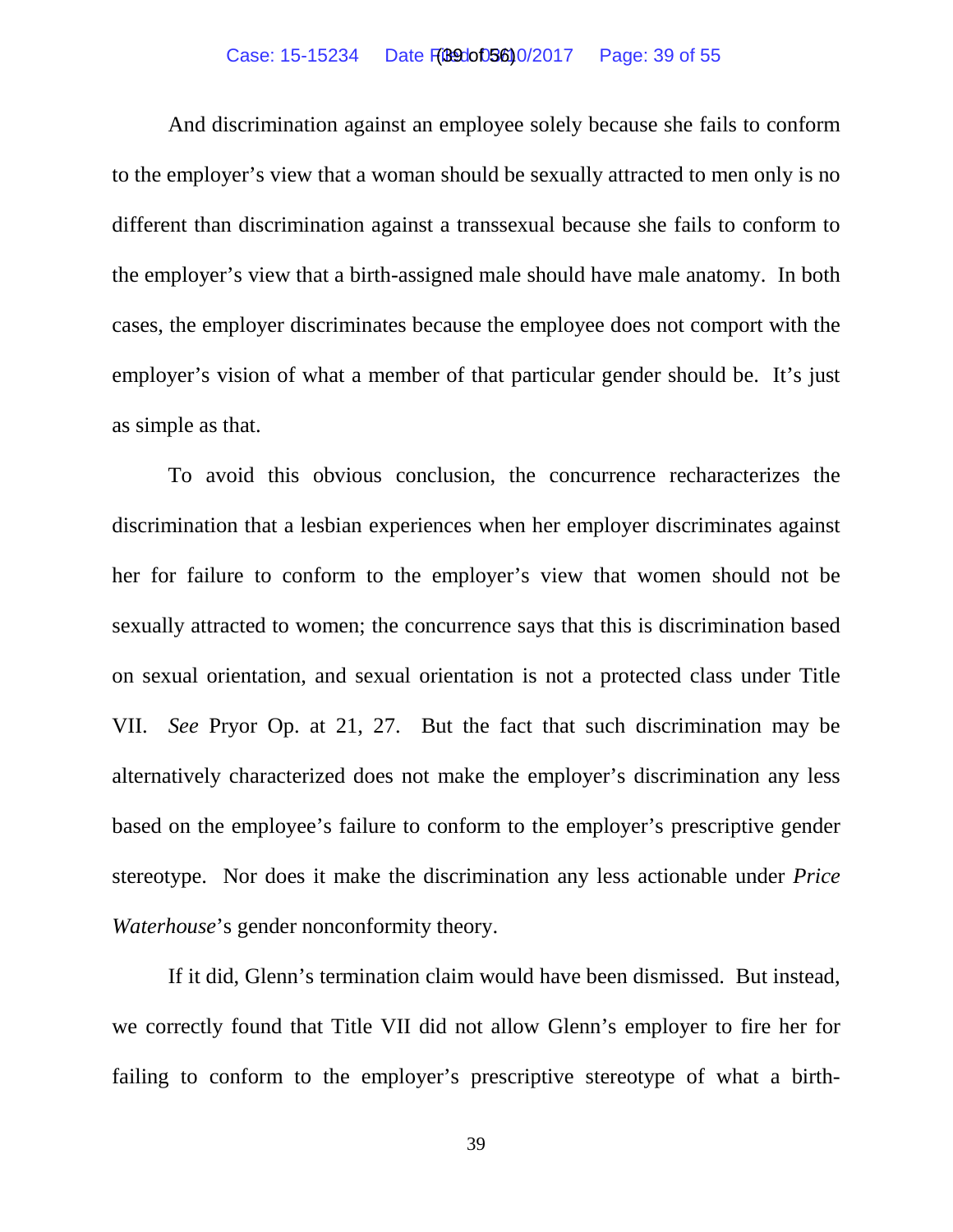#### Case: 15-15234 Date Filed: 05600/2017 Page: 40 of 55

assigned male should be because doing so constituted discrimination "because of . . . sex." Our conclusion did not change the fact that Glenn is transsexual, and Title VII does not protect transsexuals as a class. Rather, our conclusion was in spite of those facts. *See Glenn*, 663 F.3d at 1318 n.5 (recognizing that pre-*Price Waterhouse* decisions had concluded that a claim based on discrimination against a transsexual woman for being transsexual was not actionable under Title VII because it stated a claim of discrimination "not because she is female, but because she is transsexual," and transsexuals are not a protected class under Title VII) (citations and quotation marks omitted).

As the concurrence itself notes, "[U]nder Title VII, we ask only whether the individual experienced discrimination for deviating from a gender stereotype." Pryor Op. at 21. When the answer is "yes," the plaintiff has stated a claim, and the fact that Title VII does not protect homosexuals as a class is entirely irrelevant. The concurrence offers no answer to this hole in its reasoning.

Instead, it changes the subject, pointing to an artificial line between discrimination because an employee has not behaved in a way that the employer thinks a person of that gender should, on the one hand, and discrimination because an employee is not the way that the employer thinks a person of that gender should be, on the other. Pryor Op. at 23. As a matter of logic, no basis exists for this arbitrary line. Even a circuit that has declined to apply gender-stereotyping to a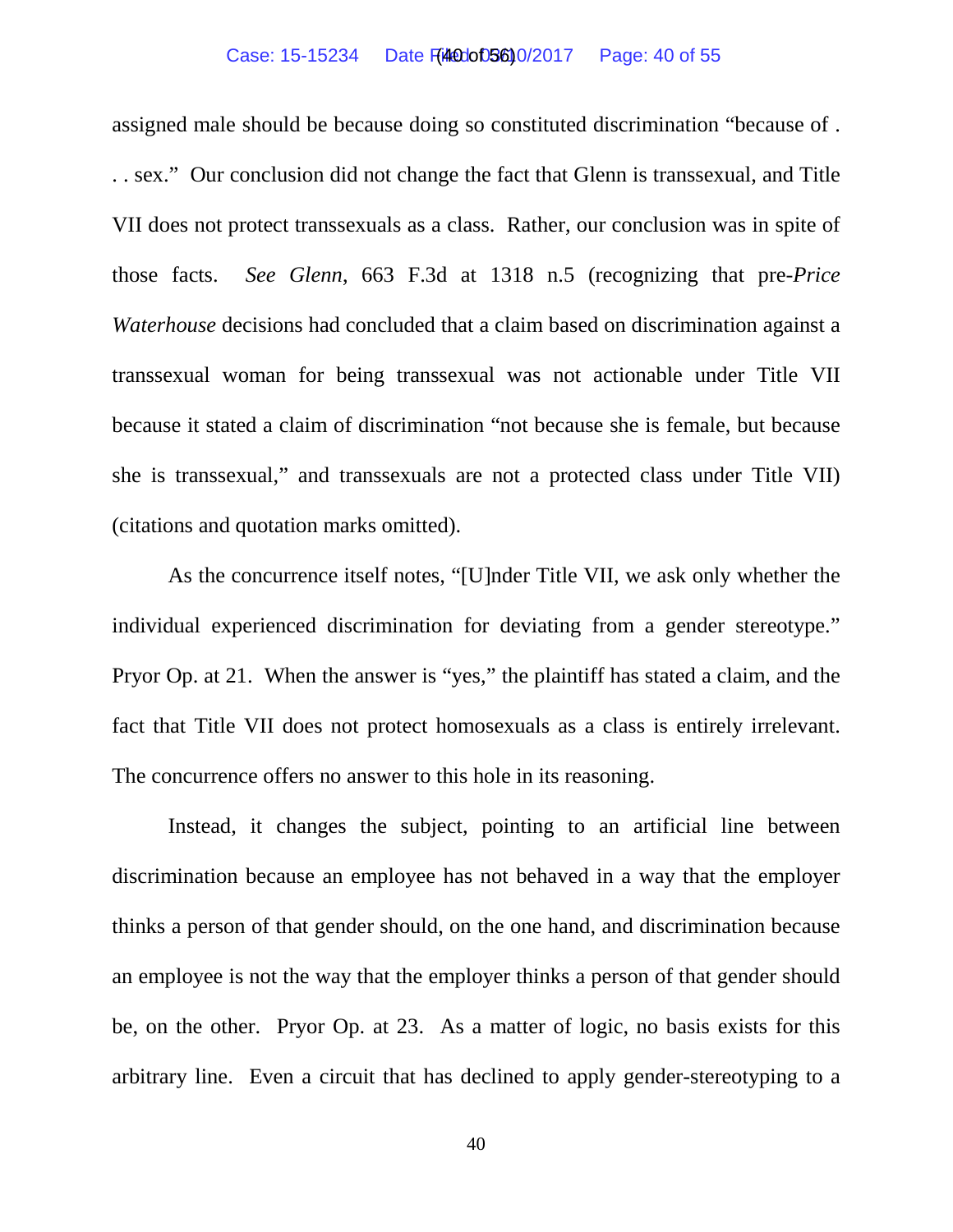plaintiff's claim that he was discriminated against because he is gay has essentially admitted as much: in *Vickers v. Fairfield Medical Center*, 453 F.3d 757, 762 (6th Cir. 2006), the Sixth Circuit expressed concern that recognizing the Title VII claim of a man who asserted that he was harassed and discriminated against because his co-workers perceived him to be gay would allow "any discrimination based on sexual orientation [to] be actionable under a [prescriptive] sex stereotyping theory . . . , *as all homosexuals, by definition, fail to conform to traditional gender norms in their sexual practices*." 453 F.3d at 764 (emphasis added).

If an employer discriminates against a lesbian solely because she fails to conform to the employer's view that women should be sexually attracted to only men, the employer clearly discriminates against that woman for failure to conform to gender stereotypes as much as if the employer discriminates against a woman because she engages in the behavior of dating women.

But in the concurrence's world, only the person who acts on her feelings enjoys the protection of Title VII. This makes no sense from a practical, textual, or doctrinal point of view.

As a practical matter, this construction protects women who act or dress in ways that the employer perceives as gay, because that behavior fails to conform to the employer's view of how a woman should act. But it allows employers to freely fire women that the employer perceives to be lesbians—as long as the employer is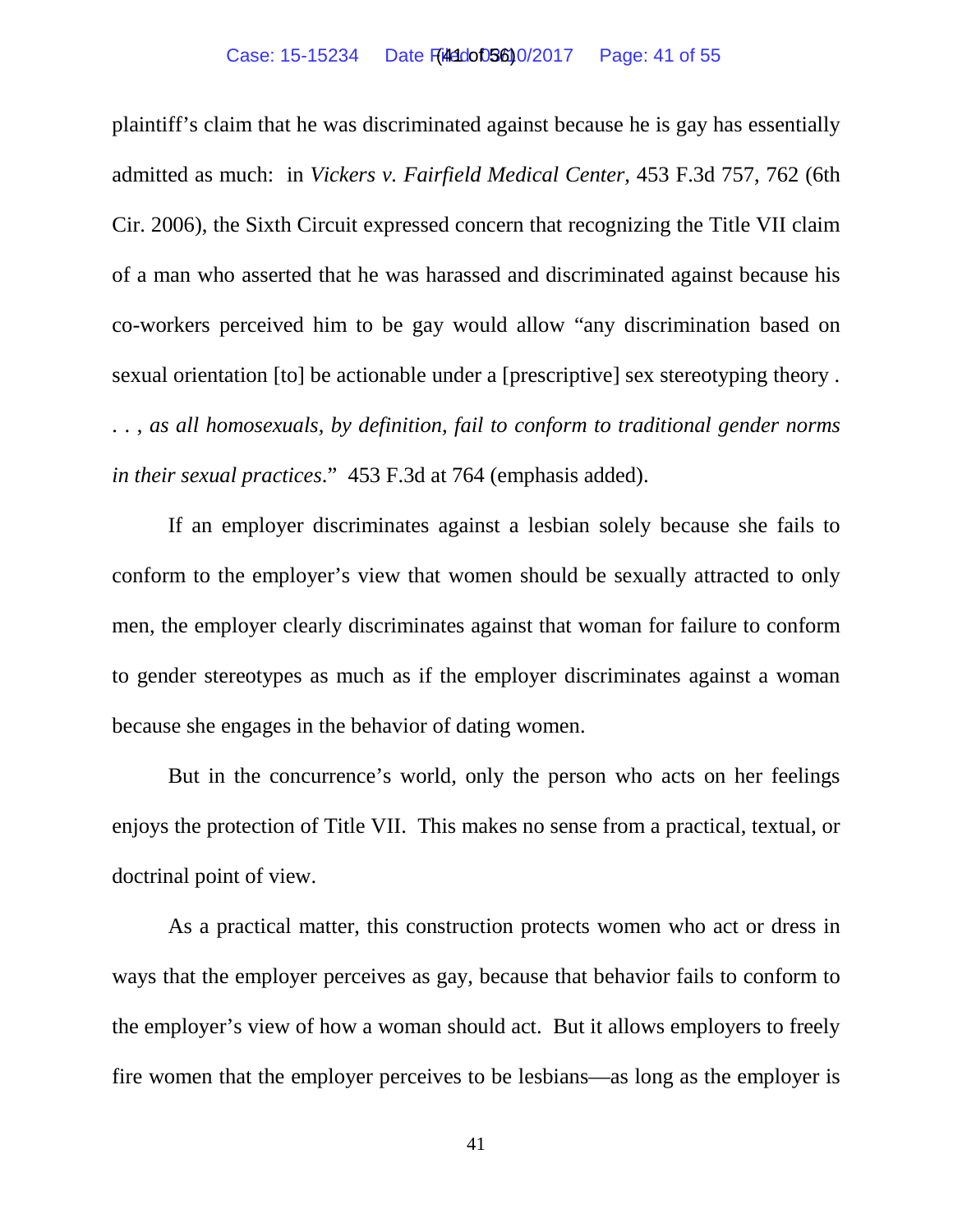#### Case: 15-15234 Date File200D5600/2017 Page: 42 of 55

smart enough to say only that it fired the employee because it thought that the employee was a lesbian, without identifying the basis for the employer's conclusion that she was a lesbian. It cannot possibly be the case that a lesbian who is private about her sexuality—or even a heterosexual woman who is mistakenly perceived by her employer to be a lesbian—can be discriminated against by the employer because she does not comport with the employer's view of what a woman should be, while the outwardly lesbian plaintiff enjoys Title VII protection.[6](#page-41-0)

The concurrence's distinction between behavior and being also enjoys no textual support. Title VII prohibits discrimination "because of . . . sex." 42 U.S.C.  $§$  2000e-2(a)(1). It doesn't distinguish between discrimination "because of ... sex," based on behaving "like a woman," and discrimination "because of . . . sex" based on being a woman. To take an analogous example, by prohibiting discrimination "because of . . . religion," Title VII does not allow an employer to discriminate against a non-practicing Catholic for simply being a Catholic any more than it allows an employer to discriminate against a Catholic for coming to

<span id="page-41-0"></span><sup>&</sup>lt;sup>6</sup> The concurrence takes a phrase of this sentence out of context and uses it to mischaracterize this dissent as amounting to nothing more than a disagreement with Congress. *See* W. Pryor Op. at 27. But the concurrence's position is simply wishful thinking. In fact, I argue that discrimination against a lesbian because she fails to comport with the employer's view of what a woman should be violates Title VII's ban on discrimination "because of . . . sex," and I support this argument with the text of Title VII, Supreme Court precedent, and this Court's opinion in *Glenn*. I also note that logic is on my side. Of course, the concurrence is free to ignore my analysis rather than respond to it, but that doesn't make it go away.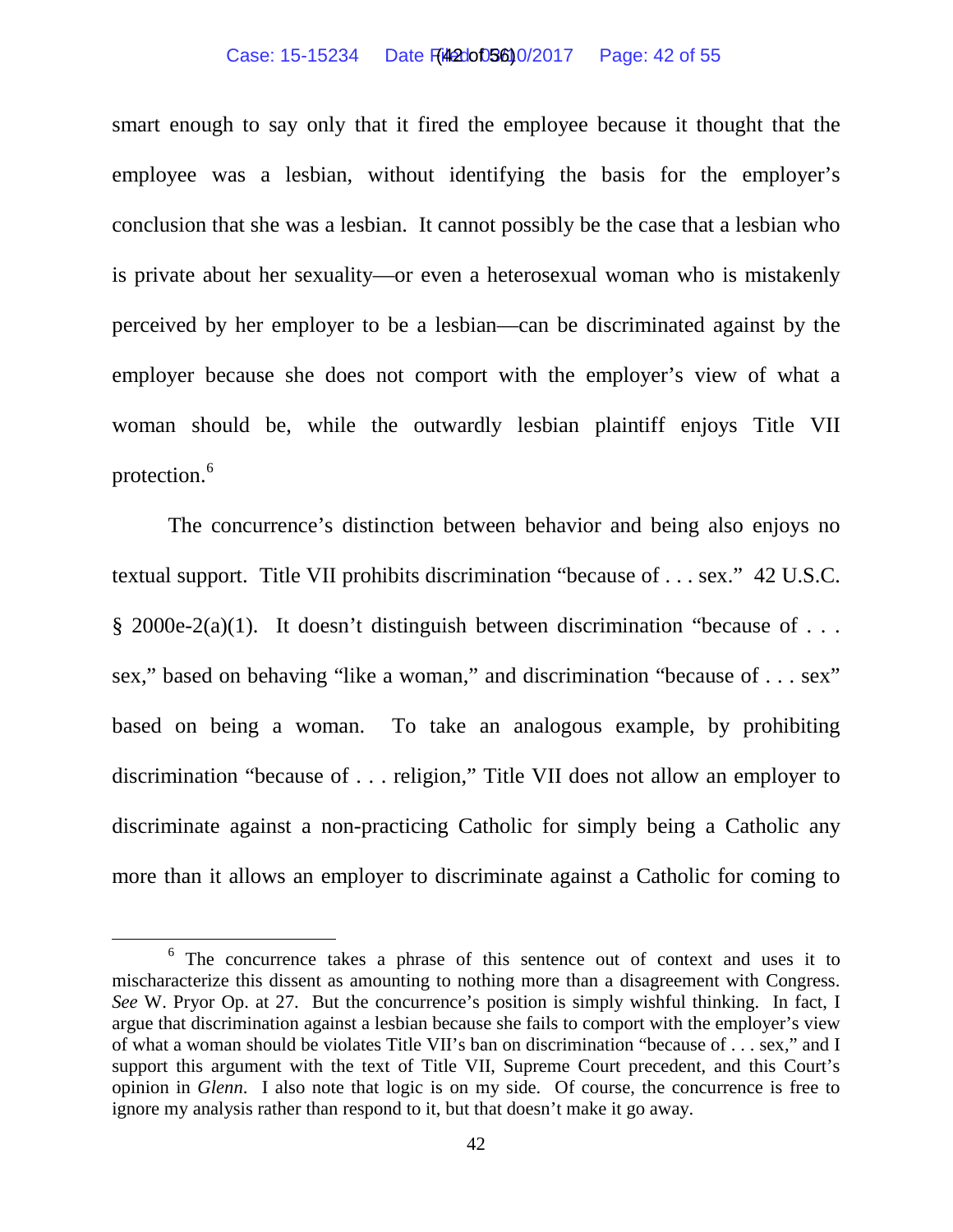#### Case: 15-15234 Date F(43:0005600/2017 Page: 43 of 55

work on Ash Wednesday with a cross of ashes on her forehead. The Title VII text that prohibits discrimination against a Catholic simply for being a Catholic is exactly the same as the Title VII text that prohibits discrimination against women, except that it refers to "religion" instead of "sex." If that language does not permit an employer to discriminate against a Catholic for being Catholic, it does not allow an employer to discriminate against a woman for being a woman, regardless of whether she behaves the way her employer thinks a woman should.

The Supreme Court has likewise not found a distinction between behavior and being in applying Title VII's proscription of discrimination "because of . . . sex." In the ascriptive-stereotyping case *Manhart*, which involved the policy charging women more than men for pension benefits, living longer was a matter of being rather than behaving. But the Supreme Court found that the policy nonetheless violated Title VII, despite the fact that the plaintiffs were not discriminated against for their behavior. And that's because Title VII's broad language "strike[s] at the *entire spectrum* of disparate treatment of men and women resulting from sex stereotypes." *Price Waterhouse*, 490 U.S. at 251 (emphasis added) (citations and quotation marks omitted).

Finally, as a doctrinal matter, neither the concurrence nor any other source, to my knowledge, has satisfactorily explained how a woman who behaves in a manner that is inconsistent with the employer's vision of how a woman should act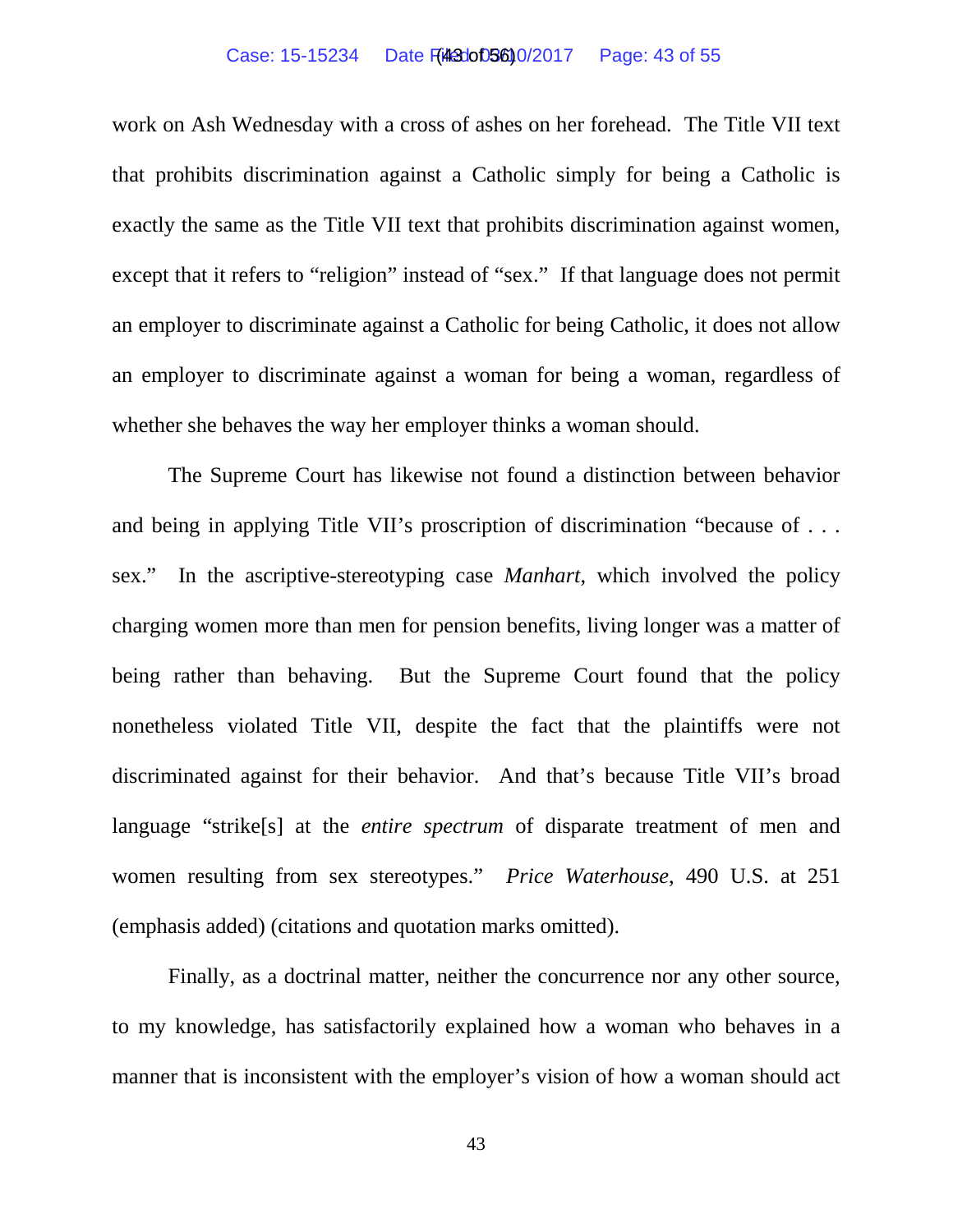#### Case: 15-15234 Date Filed: 05600/2017 Page: 44 of 55

is discriminated against any more on the basis of her gender than a woman who is discriminated against because, by being sexually attracted to women, she fails to conform to the employer's view of what a woman should be. The concurrence's distinction between "behavior" and "being" is a construct that is both illusory in its defiance of logic and artificial in its lack of a legal basis.

Perhaps because the dichotomy that the concurrence advocates cannot find logical support, the concurrence constrictively reads *Price Waterhouse* and reinvents *Glenn* to support its theory. *See* Pryor Op. at 23-26. While the concurrence correctly notes that Price Waterhouse did not promote Hopkins because she acted in a manner that did not conform to its view of women, nothing in *Price Waterhouse* purports to limit its reasoning to only those cases involving discrimination on the basis of behavior (as opposed to interests or attractions) that does not comport with the employer's prescriptive gender stereotype.<sup>[7](#page-43-0)</sup> True, Price Waterhouse discriminated against Hopkins based on characteristics Hopkins demonstrated in the workplace that were inconsistent with Price Waterhouse's

<span id="page-43-0"></span> $<sup>7</sup>$  The concurrence relies on Zachary Herz's legal commentary for the proposition that</sup> "current doctrine does not protect on the basis of status alone." Pryor Op. at 24. While Herz does note that "the current regime . . . protects stereotypically 'gay' conduct without protecting LGBT status," as the concurrence notes, *id*. (quoting Herz, *supra*, at 432), Herz was suggesting, among other things, that *Price Waterhouse* supports a broader reading than some courts at that time were giving it. *See* Herz, *supra*, *e.g.*, at 399 ("a broader application of *Price Waterhouse*'s view of discrimination has the potential to resolve, or at least to ameliorate, a serious problem in American antidiscrimination law—the inability of traditional Title VII approaches to address the realities of modern workplace bias"). Since Herz's note was published, other cases have recognized the extent of *Price Waterhouse*'s reasoning. *See*, *e.g.*, *Winstead v. Lafayette Cty. Bd. of Cty. Comm'rs*, --- F. Supp. 3d ----, No. 1:16CV00054-MW-GRJ, 2016 WL 3440601, at \*5-9 (N.D. Fla. June 20, 2016).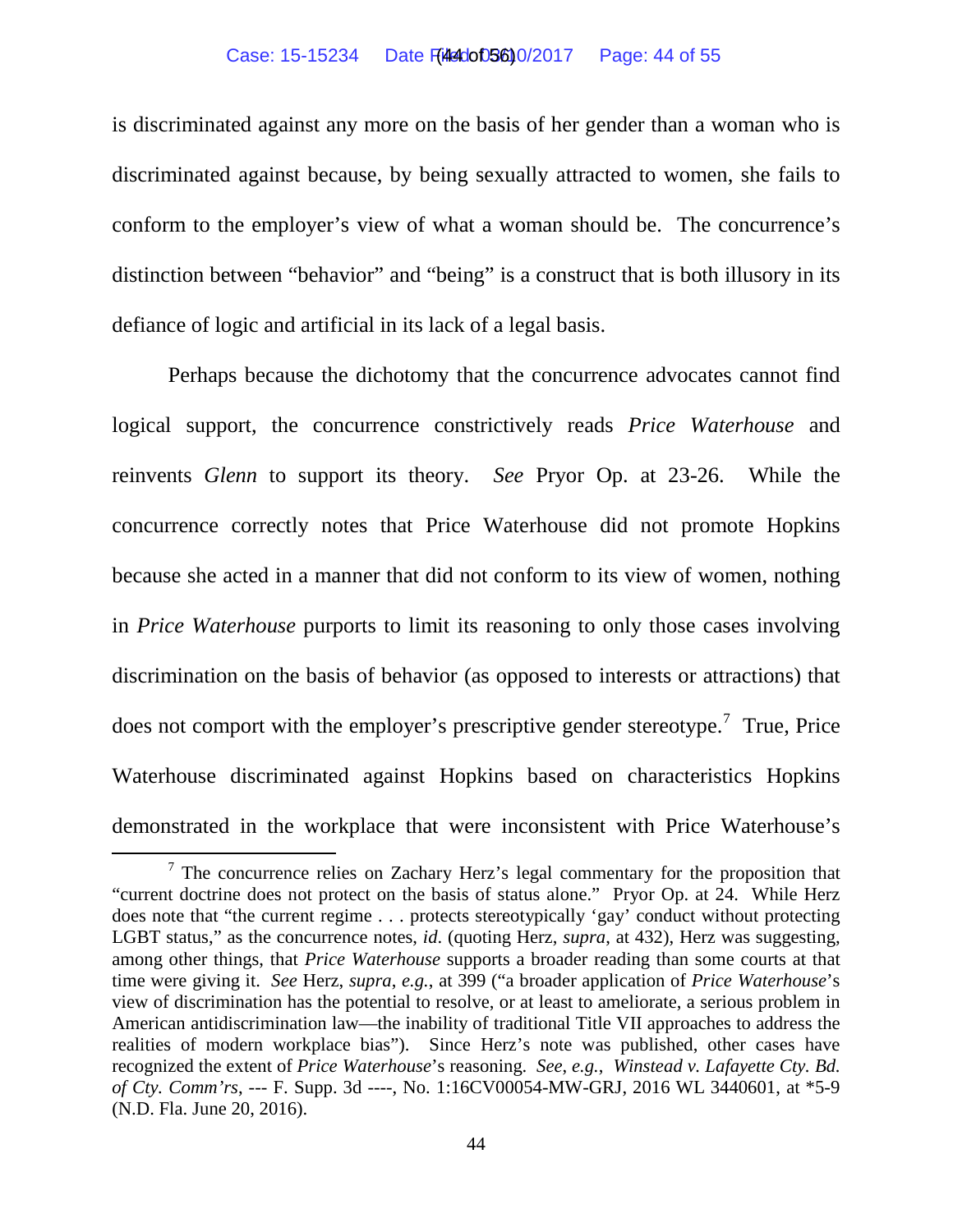#### Case: 15-15234 Date Files: 05800/2017 Page: 45 of 55

prescriptive stereotype of women. But that is simply how the facts in *Price Waterhouse* arose. Nothing in *Price Waterhouse*'s reasoning or construction of Title VII justifies limiting *Price Waterhouse*'s holding to cases involving discrimination against women for their behavior, as opposed to discrimination against women for being women or for their interests and attractions. Nor, for the reasons I have discussed, does it make sense to do so. The concurrence likewise points to nothing in *Price Waterhouse* that so limits its reasoning.

As for *Glenn*, I have already explained how the concurrence tries to use this case as a do-over of that one. But *Glenn* says what it says—namely, that discrimination solely because a birth-assigned male failed to conform to the employer's prescriptive stereotype for what men should be by being transsexual constitutes gender-based discrimination in violation of Title VII. Whether the concurrence likes it or not—and whether the concurrence recognizes it or not—we are bound by *Glenn*, and *Glenn* cannot be reconciled with our holding today.

So the concurrence tries a different tack. It argues essentially that it's for lesbian employees' own good that we should not recognize that Title VII prohibits discrimination against lesbians on the basis that they fail to conform to the employer's view of what a woman should be. *See* W. Pryor Op. at 20-21. In the concurrence's view, we shouldn't apply *Price Waterhouse*'s prescriptivestereotyping theory to preclude discrimination against a lesbian for failure to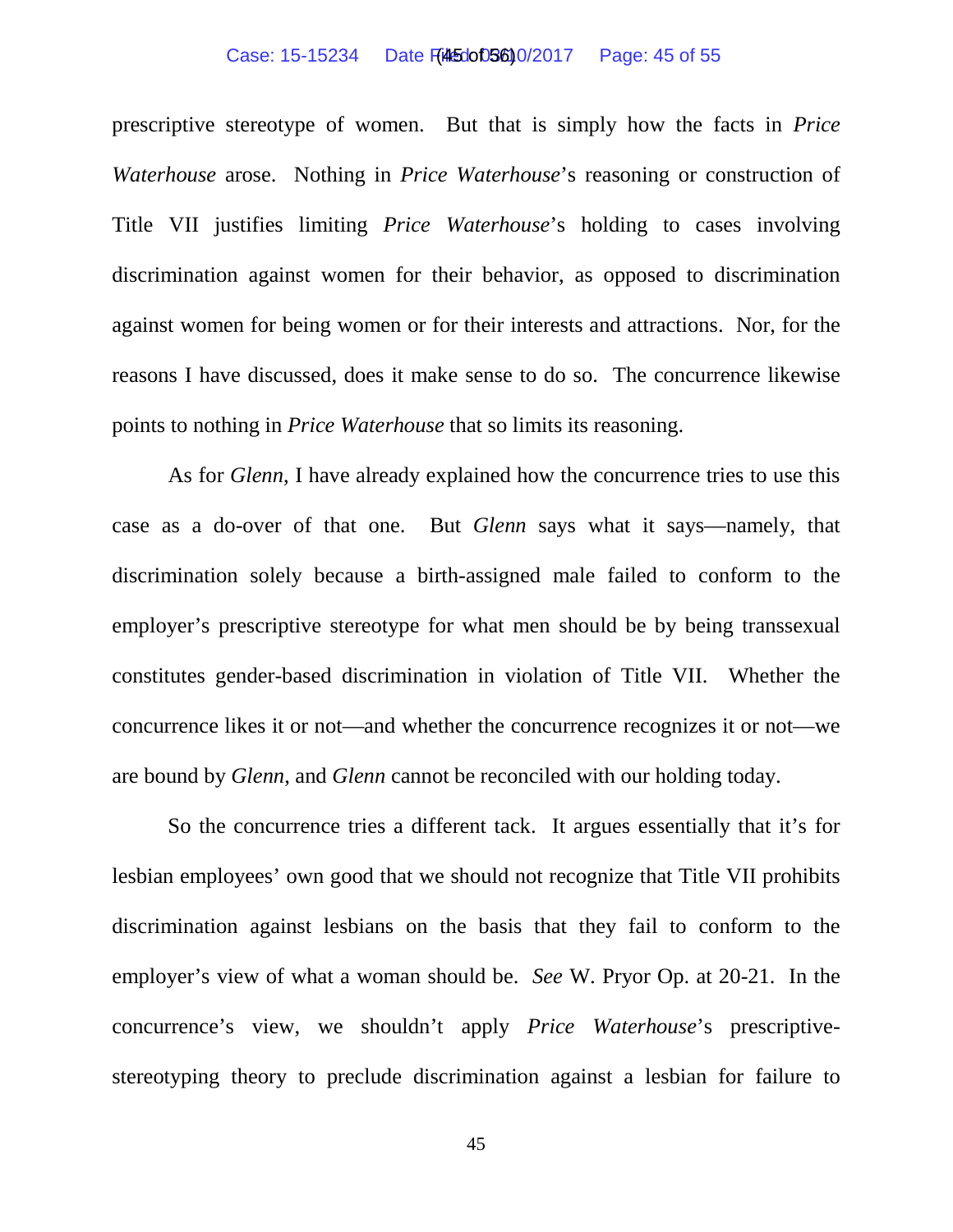#### Case: 15-15234 Date Filed: 05600/2017 Page: 46 of 55

comply with the employer's ideal view of women because doing so somehow "rel[ies] on false stereotypes of gay individuals." *Id.*

Judge Pryor's concurrence then embarks on an irrelevant journey through some of the different ways in which a gay person may express—or suppress—her sexual attraction. *See id.* at 3. It asserts, for example, that "[s]ome gay individuals adopt the gay 'social identity' but experience a variety of sexual desires. . . . [S]ome gay individuals may choose not to marry or date at all or may choose a celibate lifestyle. And other gay individuals choose to enter mixed-orientation marriages." *Id.* (citations omitted).

The concurrence's argument seems to fundamentally misunderstand what it means to be a lesbian. Lesbians are women who are sexually attracted to women. That's not a stereotype; it's a definition.

And if an employer discriminates against a woman for the reason that the employer believes the employee is sexually attracted to women, how the employee expresses—or suppresses—her feelings of sexual attraction is irrelevant to the fact that the employer has discriminated against the woman for failing to conform to the employer's stereotype that women should be sexually attracted to only men.<sup>[8](#page-45-0)</sup>

<span id="page-45-0"></span><sup>&</sup>lt;sup>8</sup> I nevertheless note that even under Judge Pryor's limited view, discrimination against an employee for "adopt[ing]" what Judge Pryor's concurrence describes as the "gay 'social identity,'" for marrying or dating someone of the same sex, for choosing not to marry or date at all, or for entering into so-called mixed-orientation marriages, is still discrimination in its own right because the employer holds a prescriptive stereotype that members of a given sex should not act in these ways. Judge Pryor's concurrence may dress up the prescriptive stereotype that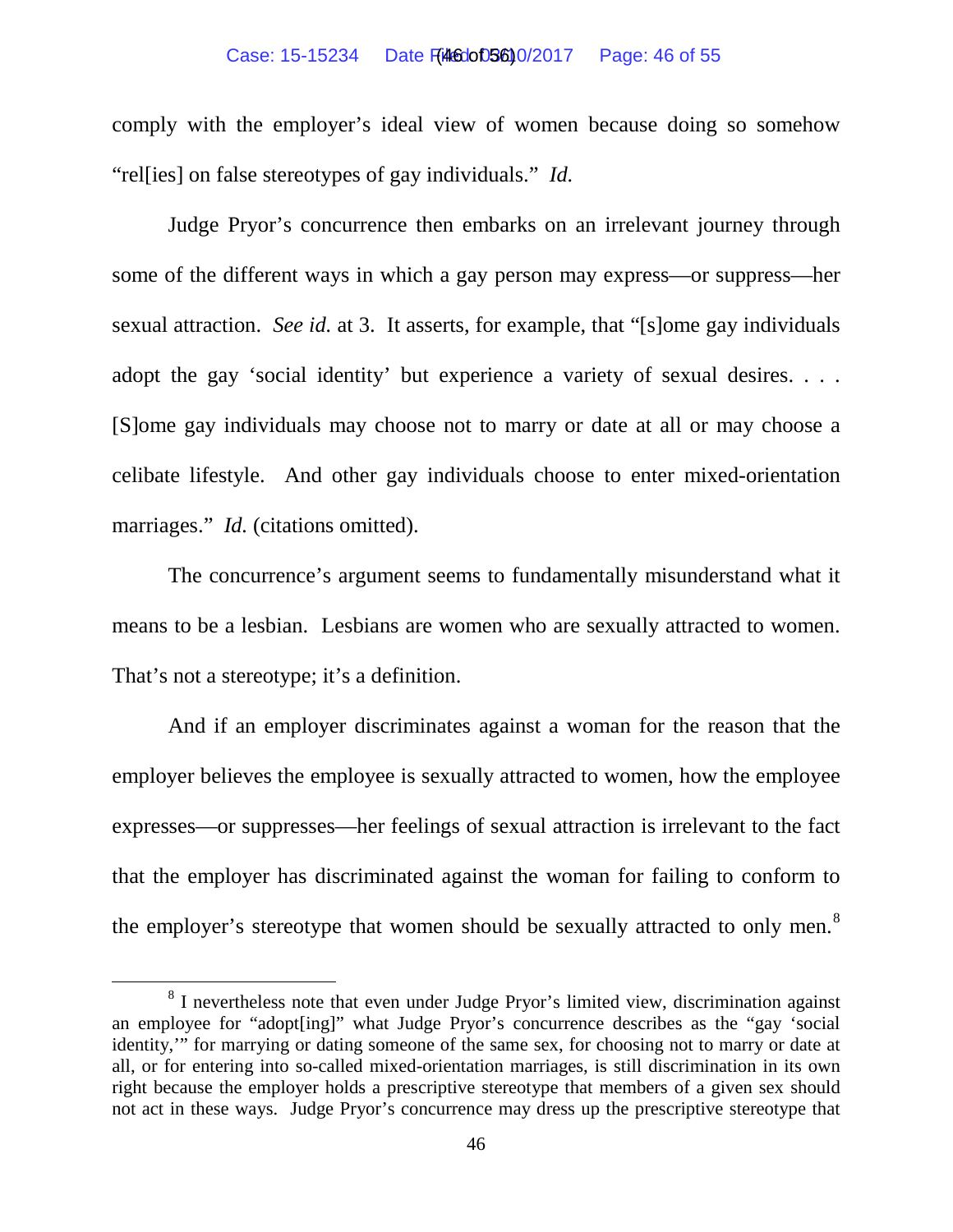#### Case: 15-15234 Date File dot 03600/2017 Page: 47 of 55

That discrimination violates Title VII's proscription against discrimination "because of . . . sex," under *Price Waterhouse* and *Glenn*, just as much as if the discrimination were for the failure of a woman to be demure or a birth-assigned male to refrain from identifying as a woman.<sup>[9](#page-46-0)</sup>

The panel opinion's reasons for rejecting this conclusion fare no better than Judge Pryor's concurrence's. The panel opinion makes two arguments in defense of its position. First, the panel opinion asserts that, under our prior-panelprecedent rule, we have no choice but to hold that discrimination against a woman for being a lesbian and therefore failing to conform to her employer's stereotype of what a woman should be does not violate Title VII. And second, the panel opinion contends that its holding is correct because "other circuits have held that sexual orientation discrimination is not actionable under Title VII." Maj. Op. at 15. Neither argument can withstand scrutiny.

 $\overline{a}$ 

the employer applies however he wishes, but all of this discrimination is discrimination because of the employee's failure to comport with the employer's idealized version of what a member of a given sex should be. So all of it violates Title VII under *Price Waterhouse* and *Glenn*.<br><sup>9</sup> The concurrence seems to suggest that I am proposing that merely alleging that an

<span id="page-46-0"></span>employer has discriminated because an employee is a lesbian somehow suffices to prove the claim. *See* W. Pryor Op. at 25-26 ("Because a claim of gender nonconformity is a behaviorbased claim, not a status-based claim, a plaintiff still 'must show that the employer actually relied on her gender in making its decision.'"). To be clear, that is not what I am saying. Of course, a plaintiff who alleges that her employer discriminated against her because she failed to conform to the employer's view that women should be sexually attracted to only men must prove that, in fact, that was a motivating factor in why her employer took adverse employment action against her. She can do so through either direct or circumstantial evidence. But at the pleading stage, all she must do is allege facts that, taken as true, establish that her employer discriminated against her because she did not comport with the employer's vision of what a woman should be.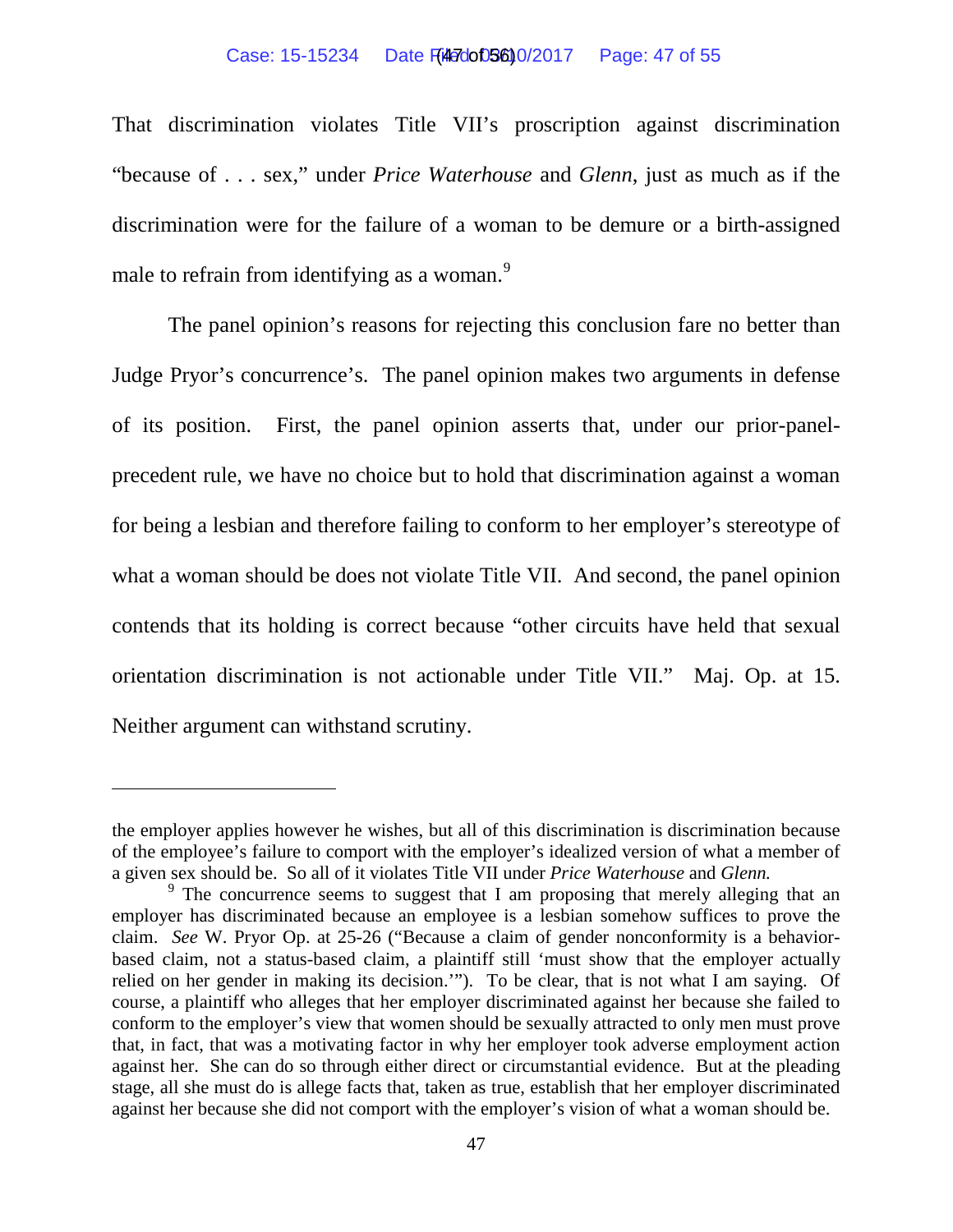Beginning with the panel opinion's contention that our precedent dictates our result today, our prior-panel-precedent rule states that we must follow a prior panel's decision, even if we disagree with it—*unless* a later en banc or Supreme Court opinion overrules or undermines the prior precedent to the point of abrogation. *Chambers v. Thompson*, 150 F.3d 1324, 1326 (11th Cir. 1998). We have said that where a Supreme Court opinion "directly conflict [s] with" a prior precedent, the prior panel precedent has been abrogated. *United States v. Kaley*, 579 F.3d 1246, 1255 (11th Cir. 2009). Contrary to the panel opinion's position in Evans's case, the exception governs here.

The panel opinion hangs its hat on *Blum v. Gulf Oil Corp.*, 597 F.2d 936 (5th Cir. 1979), a case our predecessor court decided 38 years ago—ten years before the Supreme Court recognized prescriptive-stereotyping theory in *Price Waterhouse*. In *Blum*, we said, "Discharge for homosexuality is not prohibited by Title VII . . . . " *Id.* at 938. This ruling allows an employer to discriminate against a woman solely because she is a lesbian and does not fulfill the employer's version of what a woman should be.

But that result "directly conflict[s] with" *Price Waterhouse*'s holding that Title VII prohibits an employer from discriminating against its employee on the basis that she fails to conform to the employer's view of what a woman should be. Indeed, *Price Waterhouse* "eviscerate[s]" *Blum*'s holding no less than we found it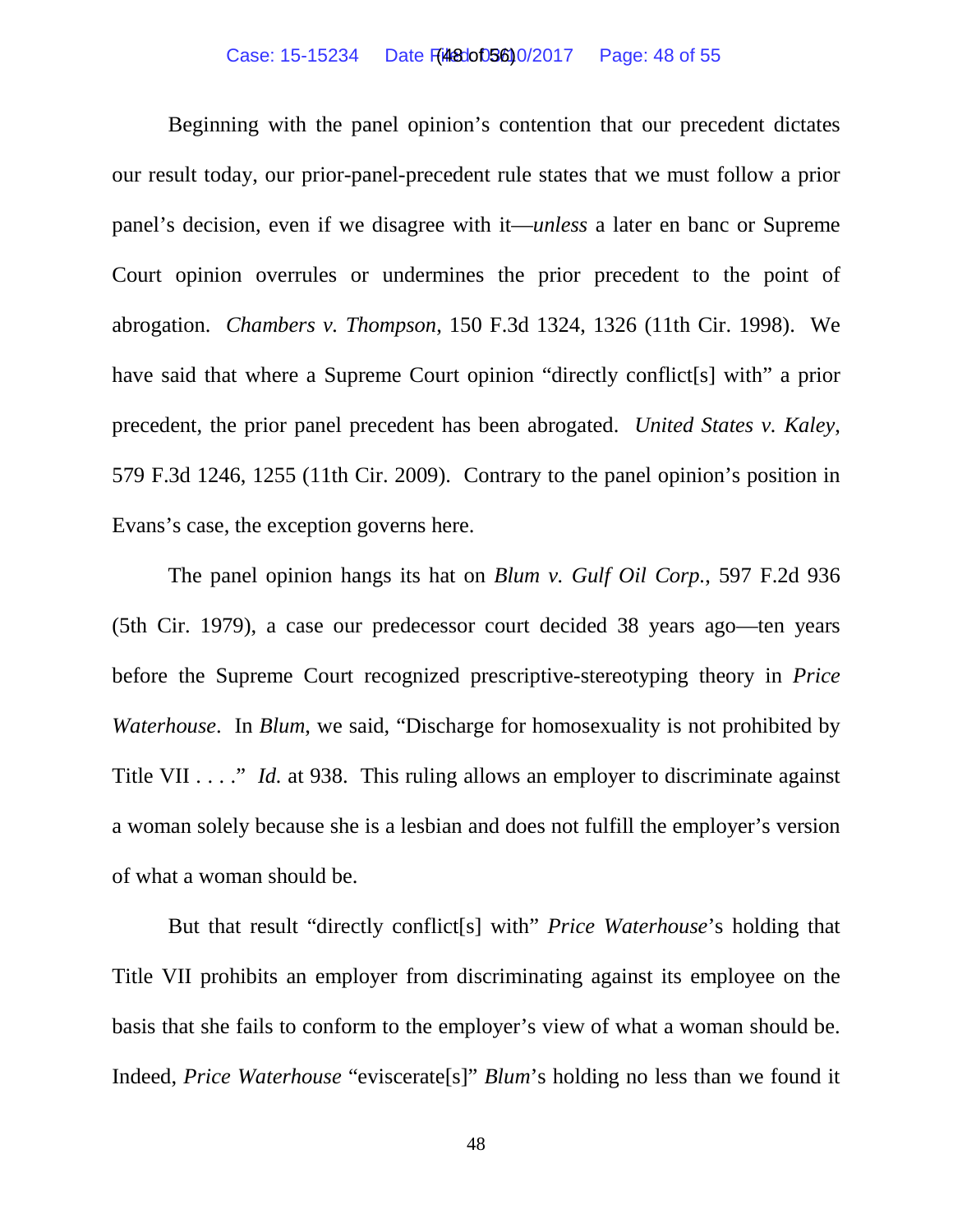did other courts' pre-*Price Waterhouse* holdings that employers did not violate Title VII when they discriminated against their transgender employees simply because the employees failed to conform to the employers' view of what a member of the employee's birth-assigned sex should be. *See Glenn*, 663 F.3d at 1318 n.5 (quoting *Smith*, 378 F.3d at 573) (quotation marks omitted).

Simply put, *Price Waterhouse* requires us to apply the rule that "[a]n individual cannot be punished because of his or her perceived gendernonconformity." *See id.* at 1319. Since continued application of *Blum* would allow a woman to be punished precisely because of her perceived gender nonconformity—in this case, sexual attraction to other women—*Price Waterhouse* undermines these cases to the point of abrogation. *See Kaley*, 579 F.3d at 1255; *Chambers*, 150 F.3d at 1326.

And even if it didn't—a position that is not supported by the reality of what *Blum*'s holding does—*Blum*'s failure to account for prescriptive-stereotyping theory in its "analysis"[10](#page-48-0) demands reexamination after *Price Waterhouse*. For this

<span id="page-48-0"></span><sup>&</sup>lt;sup>10</sup> In *Blum*, we actually engaged in no discussion or reasoning related to our statement, "Discharge for homosexuality is not prohibited by Title VII . . . ." 597 F.2d at 938. Rather, we simply cited *Smith v. Liberty Mutual Insurance Co.*, 569 F.2d 325, 327 (5th Cir. 1978). In *Smith*, we characterized the plaintiff as arguing that Title VII precludes discrimination "based on affectional or sexual preference." *Id.* at 326. Finding no cause of action for the plaintiff under Title VII, we explained our holding in ascriptive-stereotyping-theory terms: "Here the claim is not that [the plaintiff] was discriminated against because he was a male, but because as a male, he was thought to have those attributes more generally characteristic of females and epitomized in the descriptive 'effeminate.'" *Id.* at 327. In other words, we found that Title VII could not assist the plaintiff because his employer did not assume that, since he was a man, he would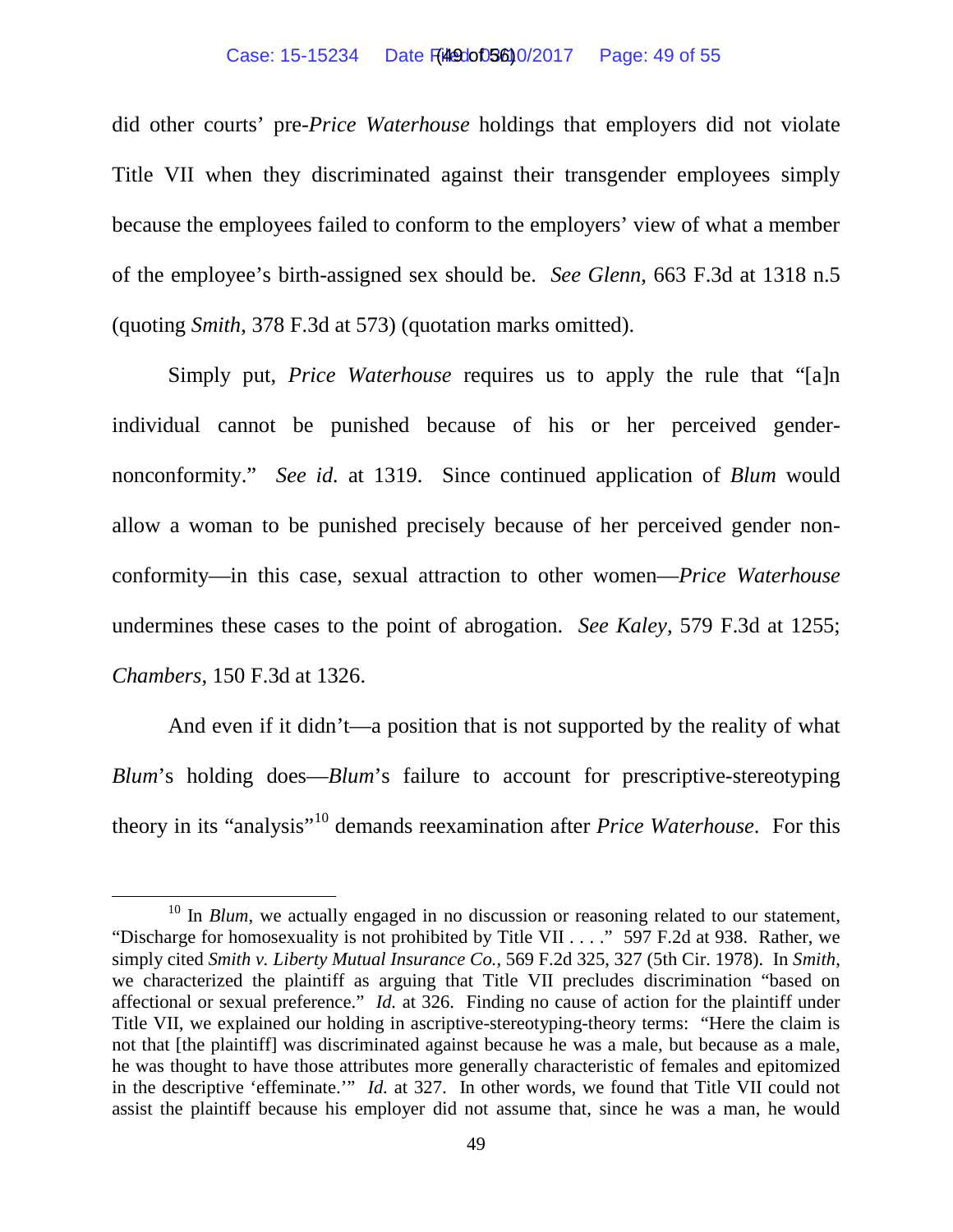#### Case: 15-15234 Date Filed: 05600/2017 Page: 50 of 55

reason, since the panel concludes that *Blum* continues to bind us even after *Price Waterhouse*, we should rehear this case en banc on this issue. *Cf., e.g.*, *Flanigan's Enters., Inc. of Ga. v. City of Sandy Springs, Ga.*, 831 F.3d 1342, 1348 (11th Cir. 2016) (encouraging appellants to "petition the court to reconsider our decision en banc" where prior precedent appeared to conflict with recent Supreme Court law).

Turning to the panel opinion's second basis for its holding, the opinion wrongly finds comfort in other circuits' rulings on this issue. To be sure, we should carefully consider our sister circuits' opinions and the bases for them, for our colleagues are a thoughtful and learned bunch. But to put it colloquially, the mere fact that our friends may jump off a bridge does not, in and of itself, make it a good idea for us to do so.

Our sister circuits' decisions are not correct. Not one of the justifications they offer for concluding that Title VII does not protect a man or woman from discrimination because he is gay or she is a lesbian holds up to examination.

I begin by noting that several circuits have opined that discrimination against a man or woman because he or she is gay does not fall into any of the following

 $\overline{a}$ 

comport with an undesired stereotype of men. And although the plaintiff presented a prescriptive-stereotyping theory—that is, the theory that his employer discriminated against him under Title VII by insisting that the plaintiff comply with its view of what a man should be—we rejected it. This is perhaps understandable, since the Supreme Court did not recognize the theory for another eleven years after we issued *Smith*. But now, 39 years later and 28 years after the Supreme Court issued *Price Waterhouse*, our continuing refusal to recognize the significance of *Price Waterhouse* is not.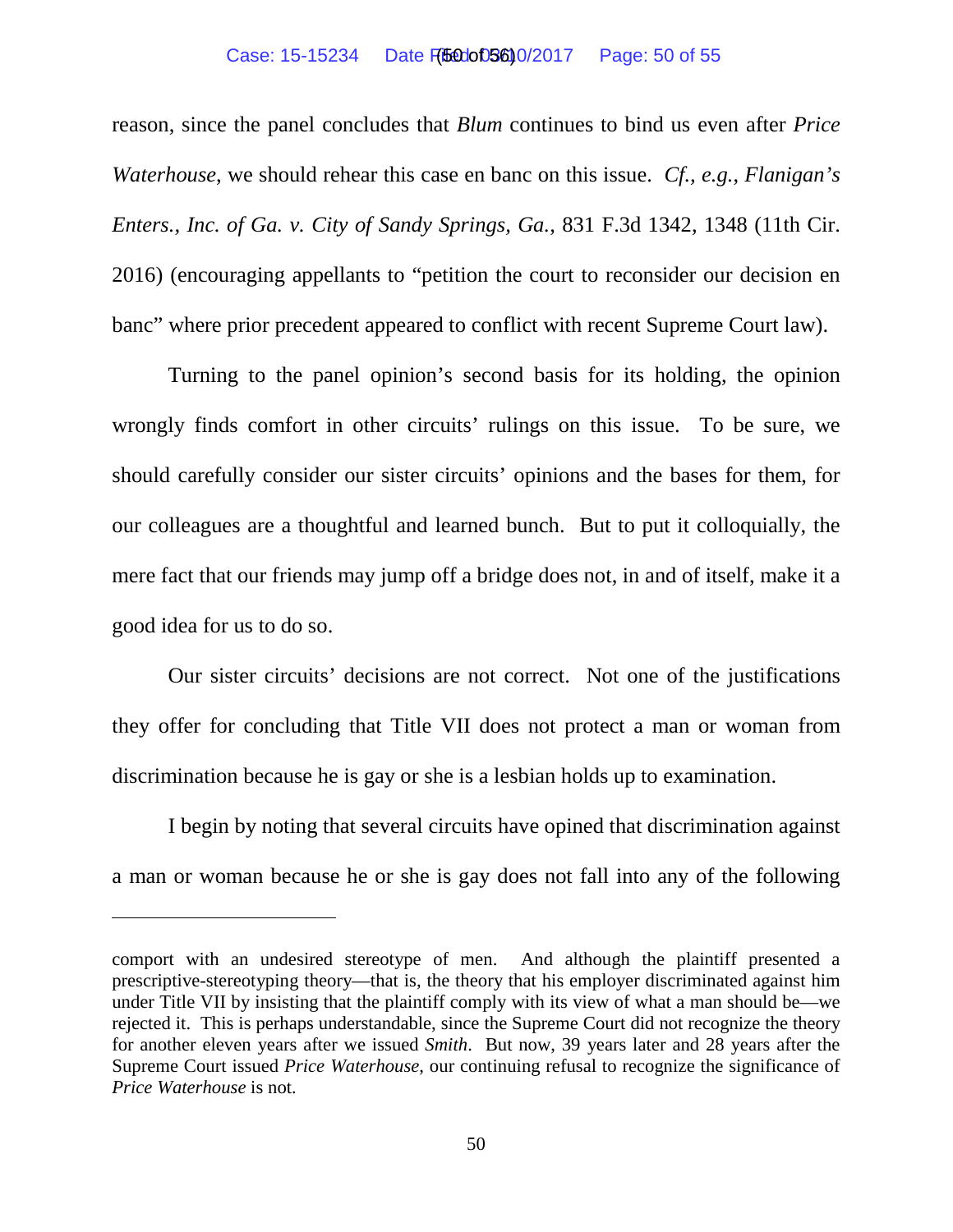#### Case: 15-15234 Date Filed: 05600/2017 Page: 51 of 55

categories of discrimination: discrimination based on sexually charged interactions, on ascriptive stereotyping, or on differences in treatment between men and women. But even if that is accurate,  $\frac{11}{11}$  $\frac{11}{11}$  $\frac{11}{11}$  discrimination doesn't have to comport with one of these theories in order to qualify under Title VII as discrimination "because of . . . sex."

Under *Price Waterhouse*, when an employer discriminates because of an employee's failure to conform to the employer's view of what a member of that sex should be, that employer has discriminated, in violation of Title VII, "because of . . . sex." *See Price Waterhouse*, 490 U.S. at 251. That is all that is required to establish a claim for discrimination under Title VII.

Nor does it matter to the viability of an employee's claim that, as some courts have phrased it, "[s]exual orientation is not a classification that is protected under Title VII." *See*, *e.g.*, *Hamner v. St. Vincent Hosp. & Health Care Ctr., Inc.*, 224 F.3d 701, 707 (7th Cir. 2000); *see also Higgins v. New Balance Athletic Shoe, Inc.*, 194 F.3d 252, 259 (1st Cir. 1999); *Simonton v. Runyon*, 232 F.3d 33, 35 (2d Cir. 2000); *Bibby v. Phila. Coca Cola Bottling Co.*, 260 F.3d 257, 261 (3d Cir. 2001); *Wrightson v. Pizza Hut of Am., Inc.*, 99 F.3d 138, 143 (4th Cir. 1996);

<span id="page-50-0"></span><sup>&</sup>lt;sup>11</sup> As I have noted, *see supra* at n.4, discrimination against a woman because she is sexually attracted to women can qualify as well as discrimination based on differences in treatment between men and women. When an employer discriminates against a woman because she is sexually attracted to women but does not discriminate against a man because he is sexually attracted to women, the employer treats women and men differently "because of . . . sex."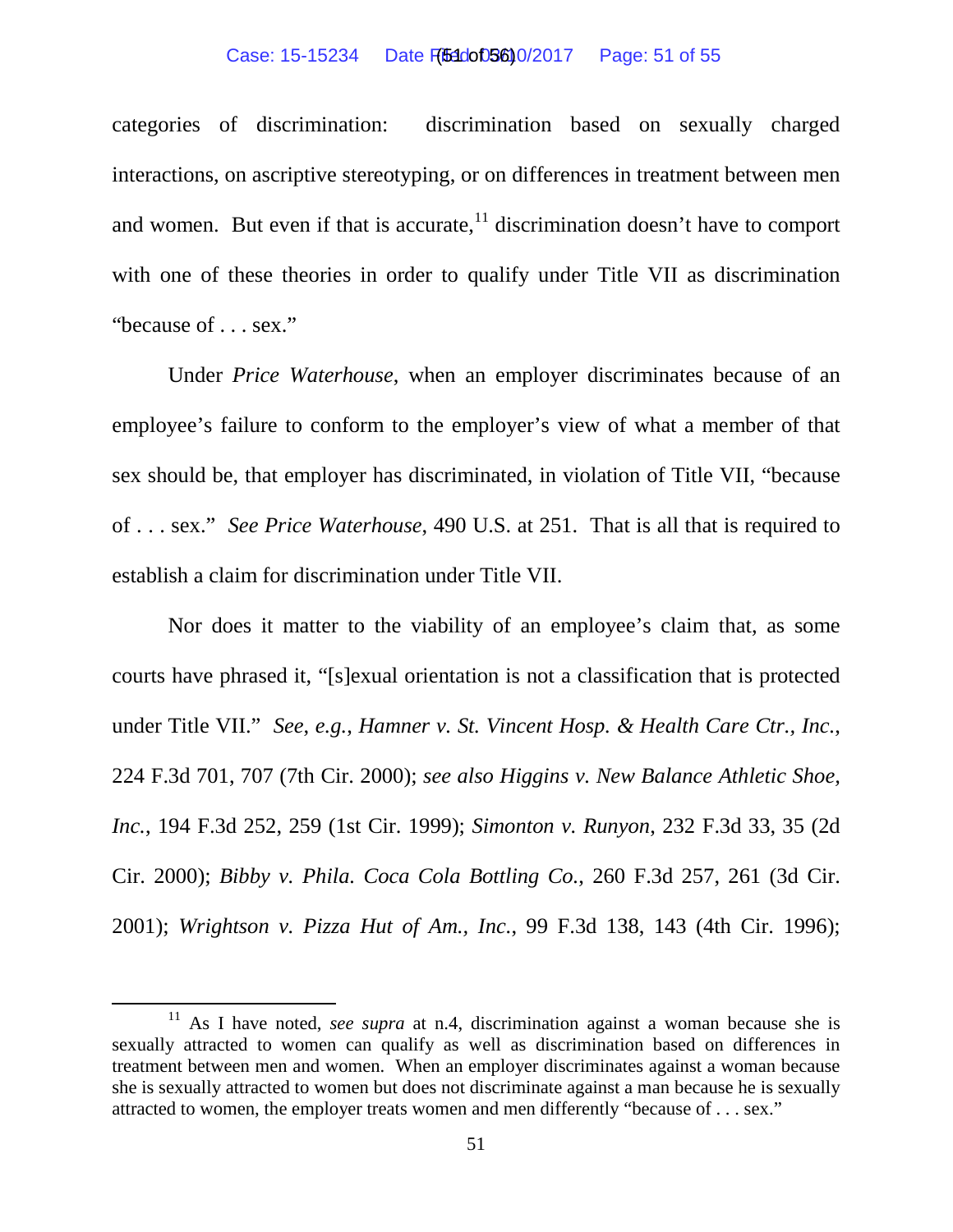*Vickers*, 453 F.3d at 762. The concurrence relies on this rationale as well; as I have already explained, that reliance is grossly misplaced.

Some of our sister circuits, like the concurrence here, have also noted that "Congress has repeatedly rejected legislation that would have extended Title VII to cover sexual orientation." *Bibby*, 260 F.3d at 261. But the Supreme Court has emphasized that "it is ultimately the provisions of our laws rather than the principal concerns of our legislators by which we are governed. Title VII prohibits 'discriminat[ion] . . . because of . . . sex' in the 'terms' or 'conditions' of employment." *Oncale v. Sundowner Offshore Servs., Inc.*, 523 U.S. 75, 79-80 (1998). This necessarily "extend[s] to [discrimination 'because of . . . sex'] of any kind that meets the statutory requirements." *Id.* at 80. Indeed, the Court in *Oncale* made clear that we must apply Title VII's text alone, without regard to what we may divine Congress's concerns to be. And *Price Waterhouse* establishes that discrimination based on an employee's failure to comport with the employer's view of what a member of the employee's sex should be is discrimination "because of . . . sex" that meets Title VII's statutory requirements.

It likewise makes no difference to the viability of a Title VII claim whether the employee has "readily demonstra[ted]" in the workplace the characteristic on which the discrimination is based. *Vickers*, 453 F.3d at 763. This argument is a variation on Judge Pryor's concurrence's contention that Title VII and *Price*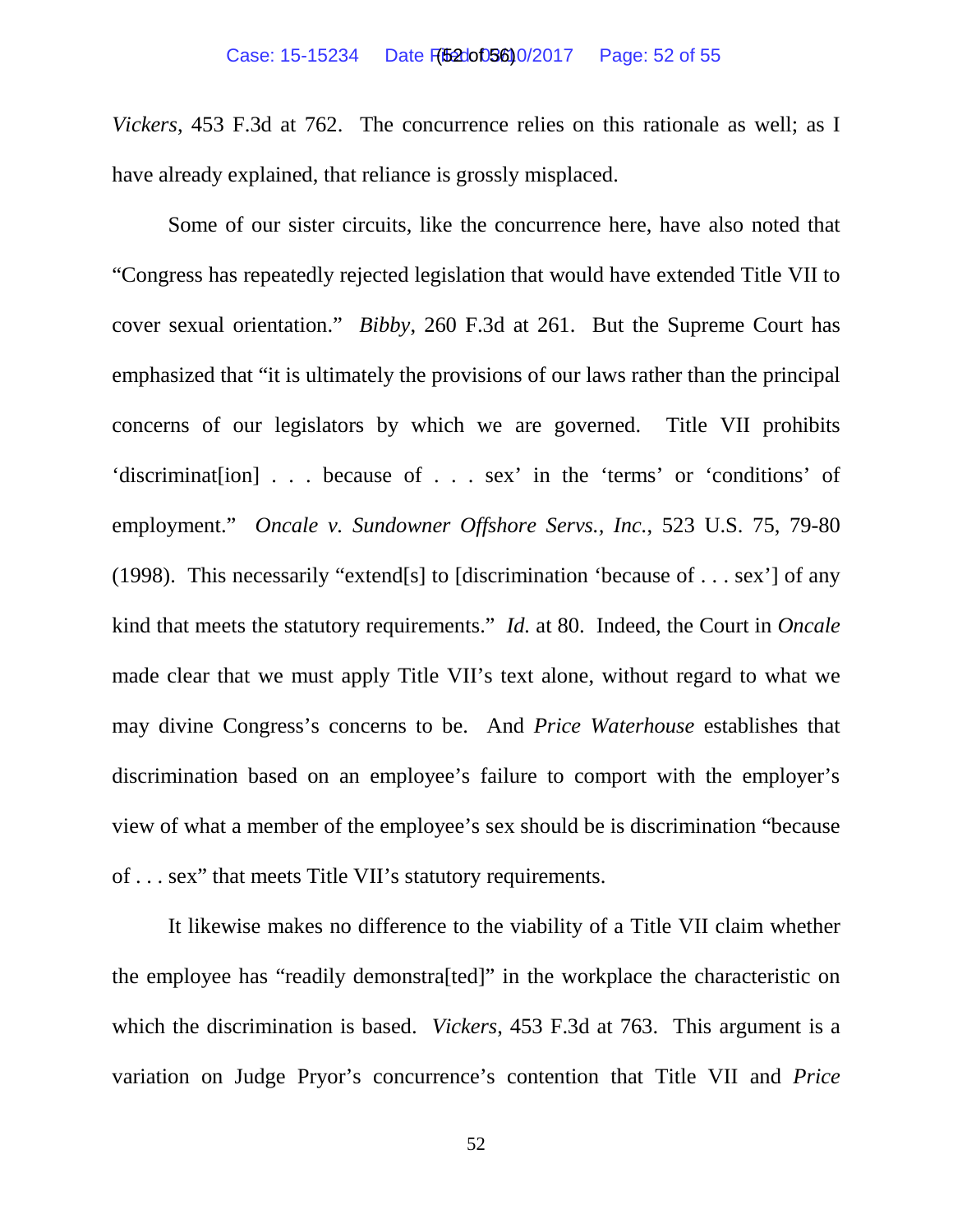## Case: 15-15234 Date F(53:00056)0/2017 Page: 53 of 55

*Waterhouse* somehow prohibit discrimination based on behavior only and not on being, so it fails for the same reasons that the concurrence does.

Finally, the panel opinion cites *Rene v. MGM Grand Hotel, Inc.*, 305 F.3d 1061 (9th Cir. 2002), for the proposition that "an employee's sexual orientation is irrelevant for purposes of Title VII." Maj. Op. at 16 (quotation marks omitted). In the context of *Rene*'s facts, I agree that the plaintiff's sexual orientation was irrelevant—but only because the plaintiff alleged that he was discriminated against "because of . . . sex" under Title VII when he was subjected to "severe, pervasive, and unwelcome 'physical conduct of a sexual nature' in the workplace." *Rene*, 305 F.3d at 1063.

As I have noted, discrimination that occurs in the form of physical sexual conduct satisfies a category of discrimination "because of . . . sex" without consideration of whether it also constitutes discrimination "because of . . . sex" under any other theories. But the mere fact that sexual orientation may be irrelevant when a plaintiff alleges discrimination "because of . . . sex" under Title VII based on an unwanted-sexual-conduct theory does not mean that it is irrelevant when a plaintiff alleges discrimination "because of . . . sex" based on a prescriptive-stereotyping theory.

I am not the first person to conclude that discrimination against an employee because of her sexual orientation is discrimination against an employee "because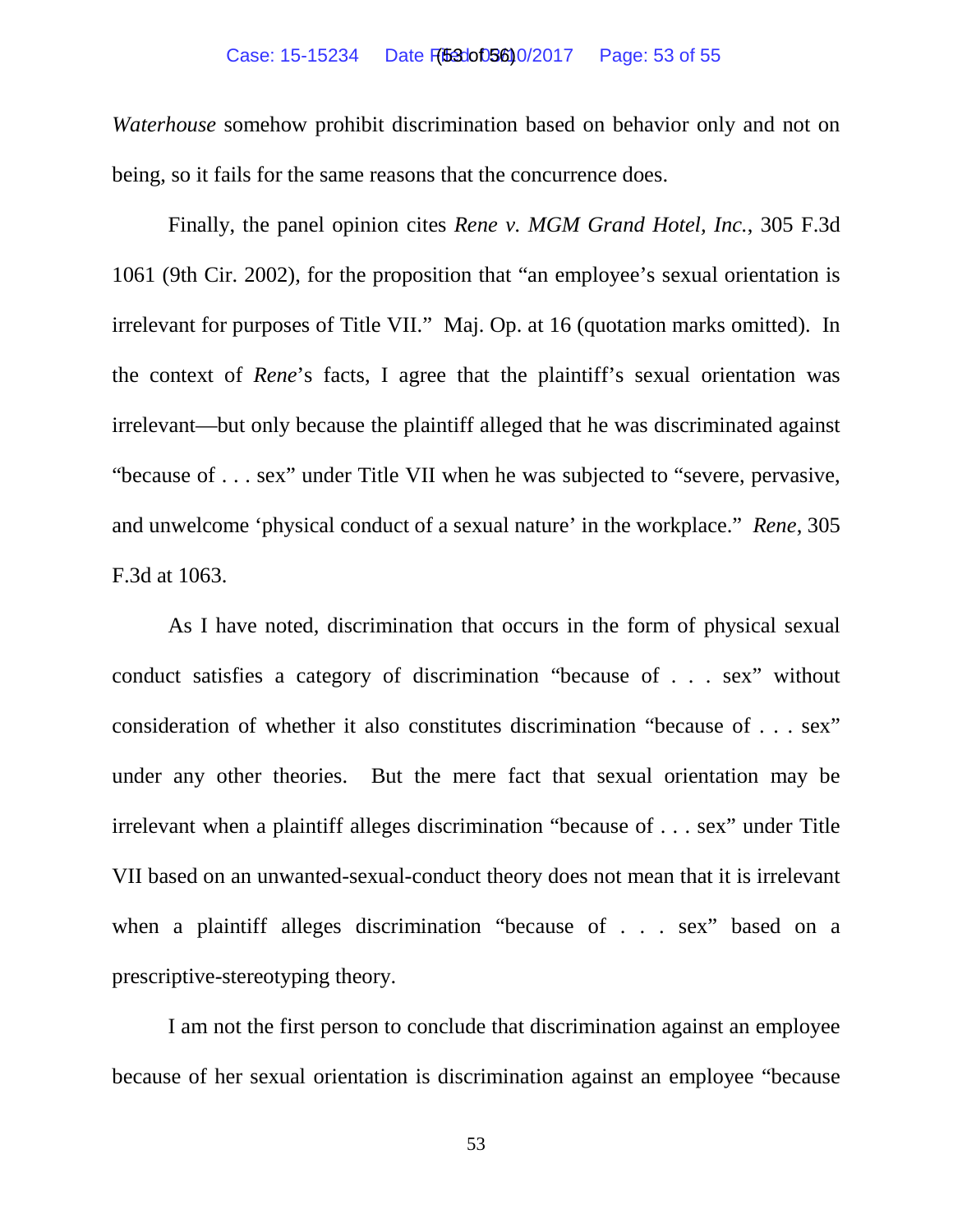of . . . sex." In recent years in particular, numerous district courts, including two in our Circuit, have also reached this conclusion. *See, e.g.*, *Winstead v. Lafayette Cty. Bd. of Cty. Comm'rs*, --- F. Supp. 3d ----, No. 1:16CV00054-MW-GRJ, 2016 WL 3440601, at \*5-9 (N.D. Fla. June 20, 2016); *Isaacs v. Felder Servs., LLC*, 143 F. Supp. 3d 1190, 1193-94 (M.D. Ala. 2015); *Videckis v. Pepperdine Univ.*, 150 F. Supp. 3d 1151, 1159-61 (C.D. Cal. 2015); *Deneffe v. SkyWest, Inc.*, No. 14-cv-00348-MEH, 2015 WL 2265373, at \*5-6 (D. Colo. May 11, 2015); *Terveer v. Billington*, 34 F. Supp. 3d 100, 116 (D.D.C. 2014); *Boutillier v. Hartford Pub. Schs.*, No. 3:13CV1303 WWE, 2014 WL 4794527, at \*2 (D. Conn. Sept. 25, 2014); *Heller v. Columbia Edgewater Country Club*, 195 F. Supp. 2d 1212, 1224 (D. Or. 2002); *see also Christiansen v. Omnicom Grp., Inc.*, 167 F. Supp. 3d 598, 618-22 (S.D.N.Y. 2016) (adhering to circuit precedent foreclosing a sexualorientation claim under Title VII but explaining why that precedent rests on shaky ground).

And the U.S. Equal Employment Opportunity Commission has taken the same position as these district courts, both in a recent administrative decision, *see Baldwin v. Foxx*, EEOC Appeal No. 0120133080, 2015 WL 4397641 (July 15, 2015), and in this litigation in the capacity as an *amicus curiae*. It is time that we as a court recognized that Title VII prohibits discrimination based on an employee's sexual orientation since that is discrimination "because of . . . sex."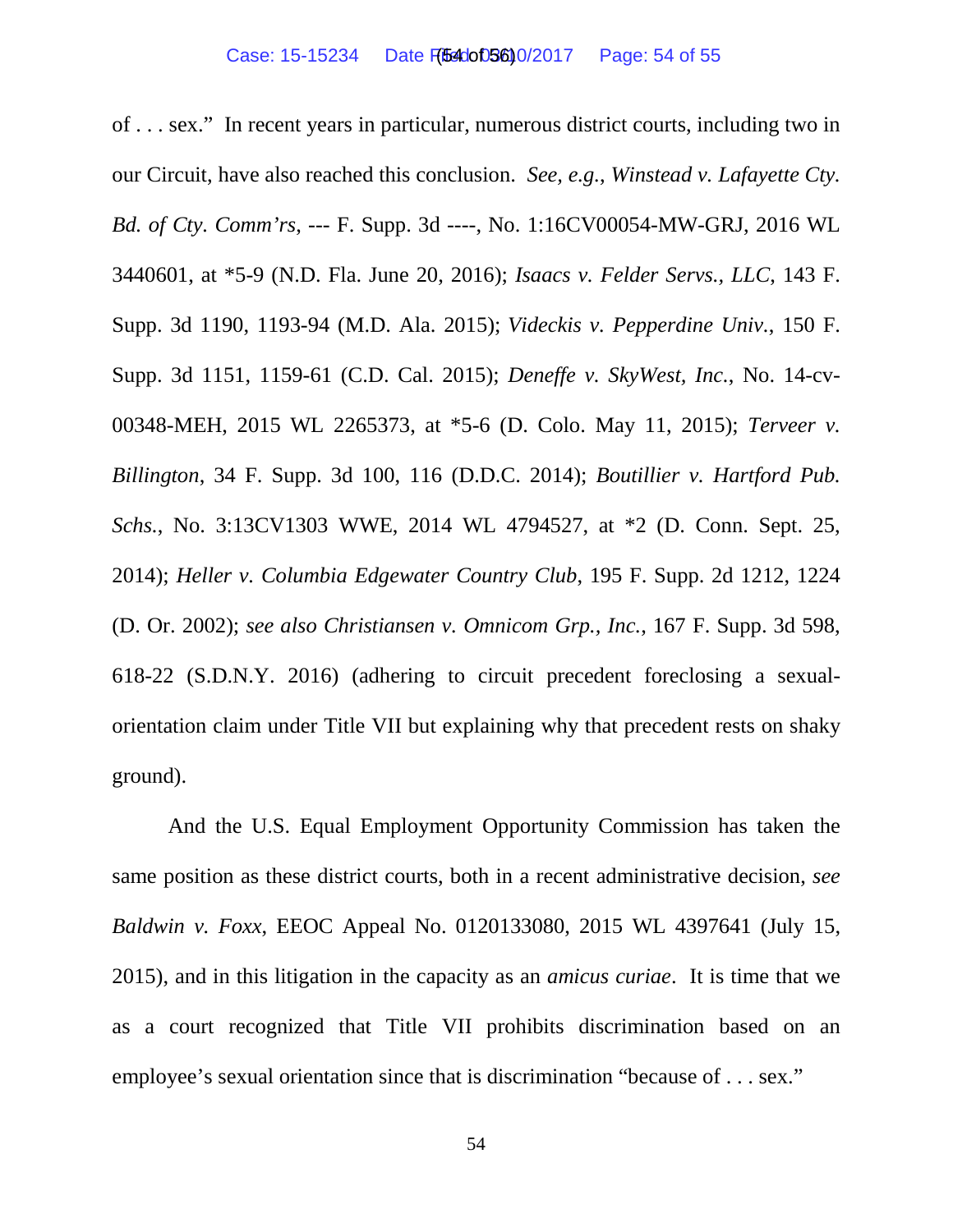## **III.**

Presidential-Medal-of-Freedom recipient Marlo Thomas has expressed the sentiment that "[i]n this land, every girl grows to be her own woman."<sup>12</sup> Title VII codifies the promise that when she does, she will not be discriminated against on the job, regardless of whether she conforms to what her employer thinks a woman should be. Because the panel does not read Title VII to fulfill that promise, I respectfully dissent.

<span id="page-54-0"></span> <sup>12</sup> **STEPHEN J. LAWRENCE & BRUCE HART**, *Free to Be . . . You and Me*, *on* **FREE TO BE . . . YOU AND ME** (Bell Records 1972); *see also President Obama Announces the Presidential Medal of Freedom Recipients*, The White House, [https://obamawhitehouse.archives.gov/blog/2014/ 11/10/president-obama-announces](https://obamawhitehouse.archives.gov/blog/2014/%2011/10/president-obama-announces-presidential-medal-freedom-recipients)[presidential-medal-freedom-recipients](https://obamawhitehouse.archives.gov/blog/2014/%2011/10/president-obama-announces-presidential-medal-freedom-recipients) (last visited Feb. 22, 2017). Marlo Thomas and Friends created the album *Free to Be . . . You and Me*, a children's record with multiple songs, skits, stories, and poems, that has been praised for its "potent message of freedom, equality, and personal liberation." *Free to Be . . . You and Me at 40*, The Paley Center for Media, [https://www.paleycenter.org/ 2014-free-to-be-you-and-me-at-40](https://www.paleycenter.org/%202014-free-to-be-you-and-me-at-40) (last visited Feb. 19, 2017). After the album went platinum, Thomas created a best-selling book and an award-winning television special of the same name. *Id.* Much of the album emphasizes the idea that a person should be what she wishes—not be forced to conform to another's view of her gender. Some of the album's more famous songs that focus on this notion include "Parents are People," "William's Doll," and "It's Alright to Cry." *Id.* In addition to Thomas, Alan Alda, Harry Belafonte, Mel Brooks, Rita Coolidge, Billy DeWolfe, Roberta Flack, Rosey Grier, Michael Jackson, Kris Kristofferson, The New Seekers (who performed the title track), Tom Smothers, The Voices of East Harlem, and Dionne Warwick appear on the album. *Free to Be You and Me*, Amazon, <https://www.amazon.com/Free-Be-You-Marlo-Thomas/dp/B00005OKQT> (last visited Feb. 20, 2017). The White House cited Thomas's work on *Free to Be . . . You and Me* in its announcement of her Presidential Medal of Freedom.